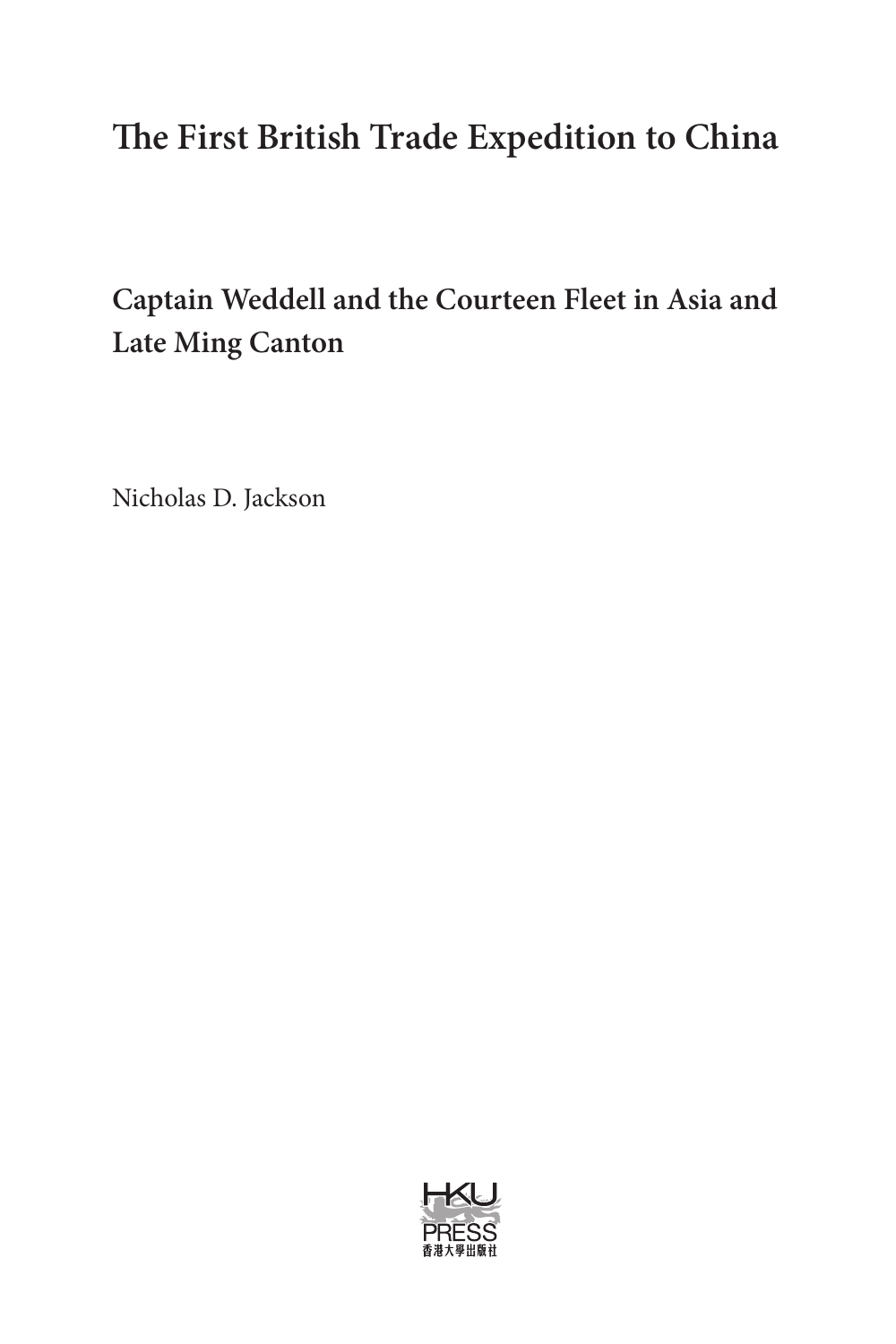Hong Kong University Press The University of Hong Kong Pokfulam Road Hong Kong https://hkupress.hku.hk

© 2022 Hong Kong University Press

ISBN 978-988-8754-10-6 (*Hardback*)

All rights reserved. No portion of this publication may be reproduced or transmitted in any form or by any means, electronic or mechanical, including photocopying, recording, or any information storage or retrieval system, without prior permission in writing from the publisher.

British Library Cataloguing-in-Publication Data A catalogue record for this book is available from the British Library.

#### 10 9 8 7 6 5 4 3 2 1

Printed and bound by J&S Printing Co., Ltd. in Hong Kong, China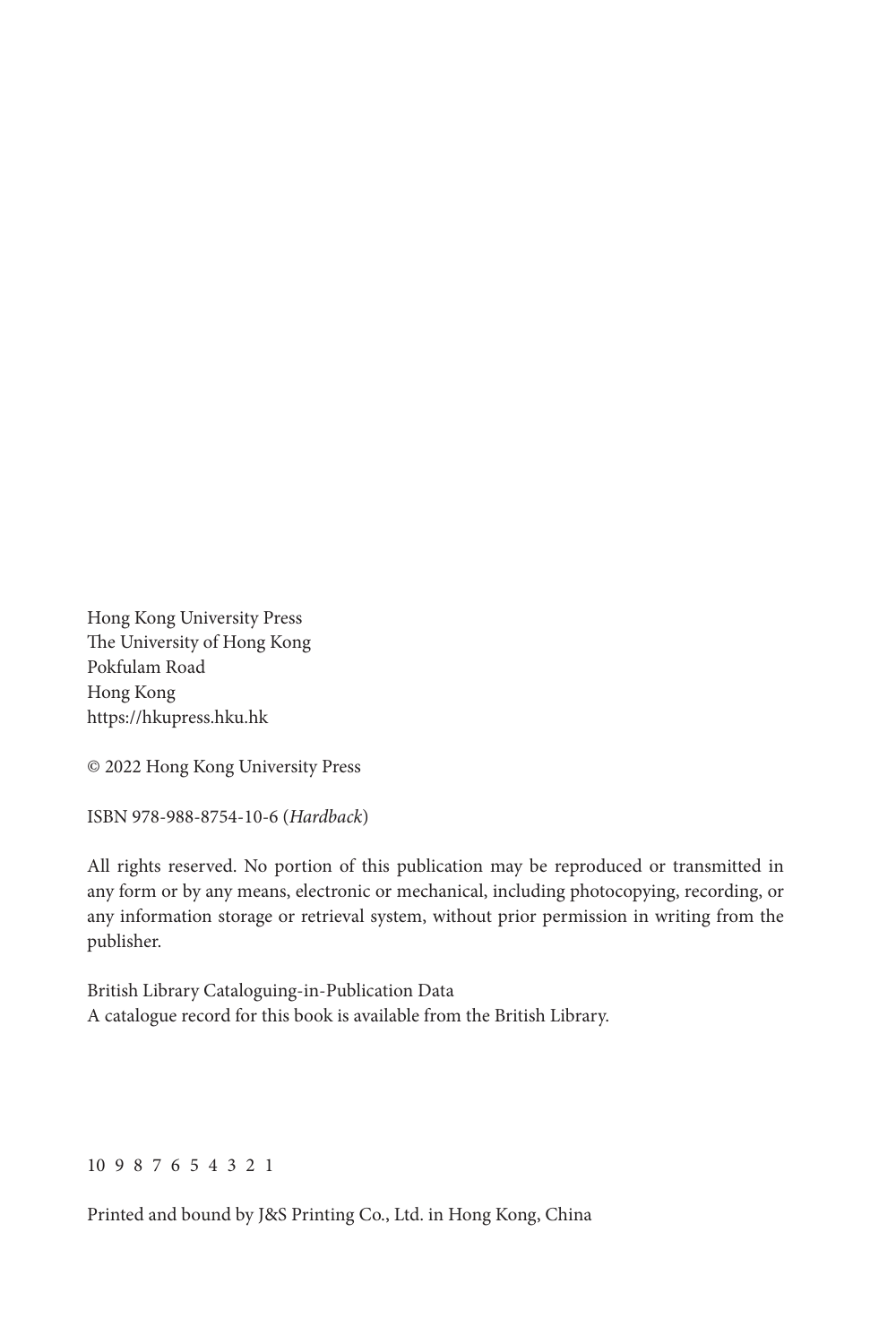## **Contents**

| Prologue |                                                                                                                 | $\mathbf{1}$ |
|----------|-----------------------------------------------------------------------------------------------------------------|--------------|
|          | 1. The British in Seventeenth-Century Luso-Dutch Asia                                                           | 14           |
|          | 2. Enter the Interlopers: Genesis of the Courteen Association, Rival of the<br>English East India Company       | 34           |
|          | 3. From the Downs to Goa to Melaka, April 1636-June 1637: Mishaps and<br>Breakthroughs along the Way to China   | 48           |
|          | 4. Welcome to China with Portuguese Characteristics: The Courteen Fleet<br>in Macao Purgatory, July-August 1637 | 70           |
|          | 5. The Dragon Enters the Tiger: The Courteen Fleet in the Bogue and Pearl<br>River Estuary, August 1637         | 83           |
|          | 6. Captives at Canton: The Crisis of the Courteen Fleet at the Bogue,<br>September-October 1637                 | 93           |
|          | 7. Negotiation and Liberation: Restoration at Canton and Trade at Macao,<br>October-December 1637               | 107          |
|          | 8. Lessons Learned: The "Anglology" of the Ming?                                                                | 130          |
|          | 9. Lessons Learned: The Sinology of the Courteens?                                                              | 157          |
|          | Epilogue: The First British Trade Expedition to China: A Precursor of the<br>Opium Wars?                        |              |
|          | Appendix: Key Chinese Officials in Ming Documents with English<br>Renderings by the Courteens                   | 185          |
|          | Bibliography                                                                                                    |              |
|          | Index                                                                                                           |              |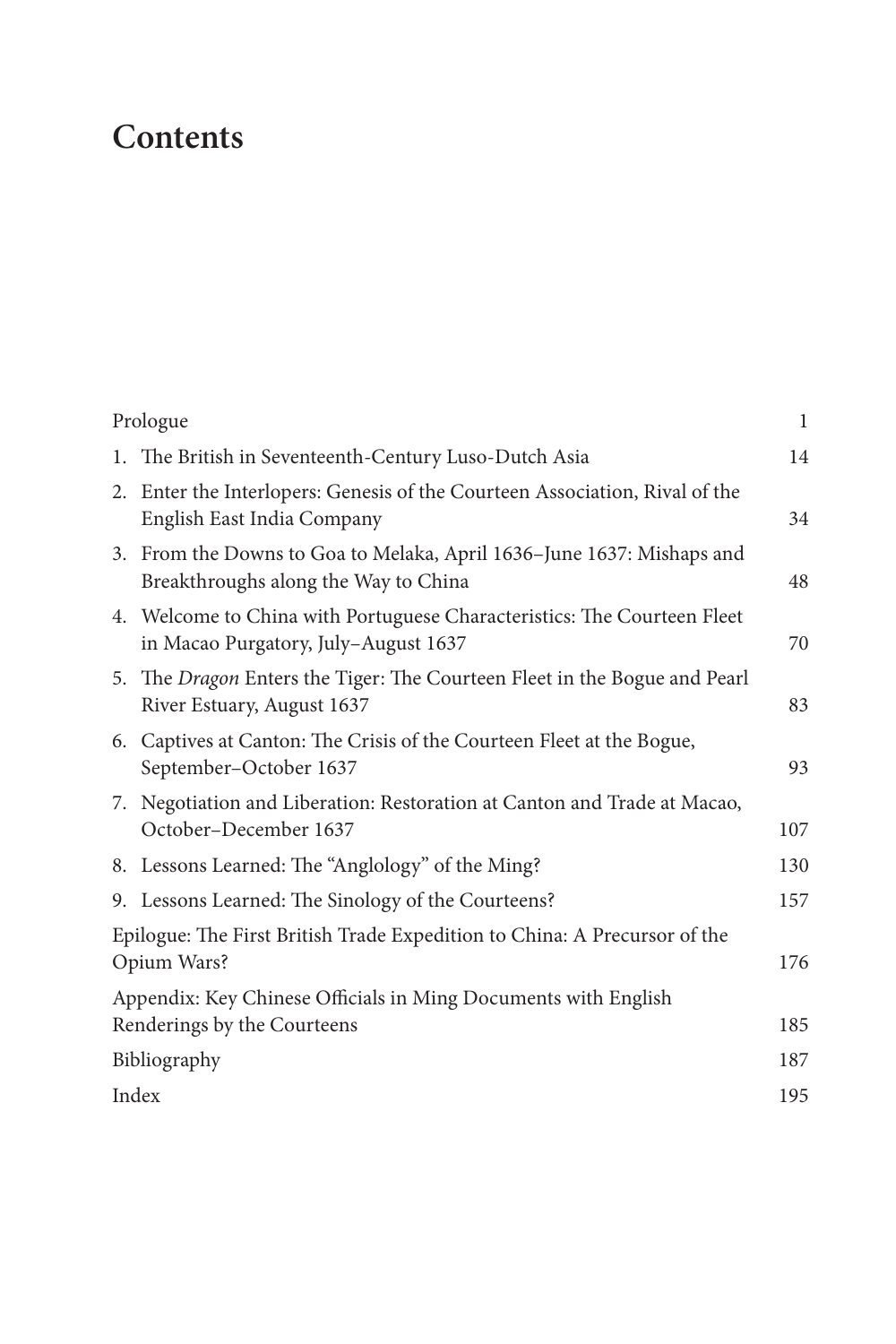#### **Prologue**

In late autumn 1637, an English sea-captain at Macao, John Weddell, was compelled to sign a pledge promising both the Chinese and Portuguese that he would never return to China. Captain Weddell kept his word for almost two years. In the spring of 1639, aboard the *Dragon*, he embarked upon the return voyage to England from the Malabar coast of India. Sailing into the ocean towards the Cape of Good Hope: that was the last anyone heard from him. Frances Weddell, with her daughter Elizabeth, would wait again, no doubt patiently, but this time in vain, for the return of husband and father. Some consolation might have been derived from the return of her son Jeremy, who made the voyage to China in the fleet commanded by her husband, but came back to England in another ship, the *Sun*. What happened to the *Dragon* and Captain Weddell "in parts beyond the sea" remains a mystery. After a few more years of waiting, Frances would have to conclude that her husband had been slain by pirates at sea, maybe ambushed by some marauding Dutch, or merely swallowed by the stormy ocean he had crossed multiple times.

While most have never heard of this Englishman and his family from four centuries ago, we may all recognize that we are living in a world still dominated by their language and civilization. We inhabit a planet that was subject to the British Empire, whose foundations were laid by the exertions of such sea-captains as John Weddell. Long before reaching the coast of Ming China in 1637, Captain Weddell had sailed into remote seas and exotic bays and traversed unmapped territories and rivers. Long before launching attacks upon fleets and storming forts and villages in the Pearl River Delta of southeast China, Weddell had successfully commanded ships in naval battles in the Persian Gulf and fought skirmishes along the Malabar coast south of India's Mughal Empire. Absent the audacity and panache of such pioneers; omitting the hardships endured and sacrifices suffered by the likes of Weddell and his family, it is unlikely that the British Empire would ever have arisen. Likewise would it be improbable that we would find that imperial progenitor Weddell's language spread and thriving all over the twenty-first-century world, if not for those globe-spanning and routinely fatal ventures of him and his British contemporaries of the early seventeenth century.

By the time Weddell had received his first commission as a captain for the East India Company (EIC), ventures to India and the Far East were far from extravagant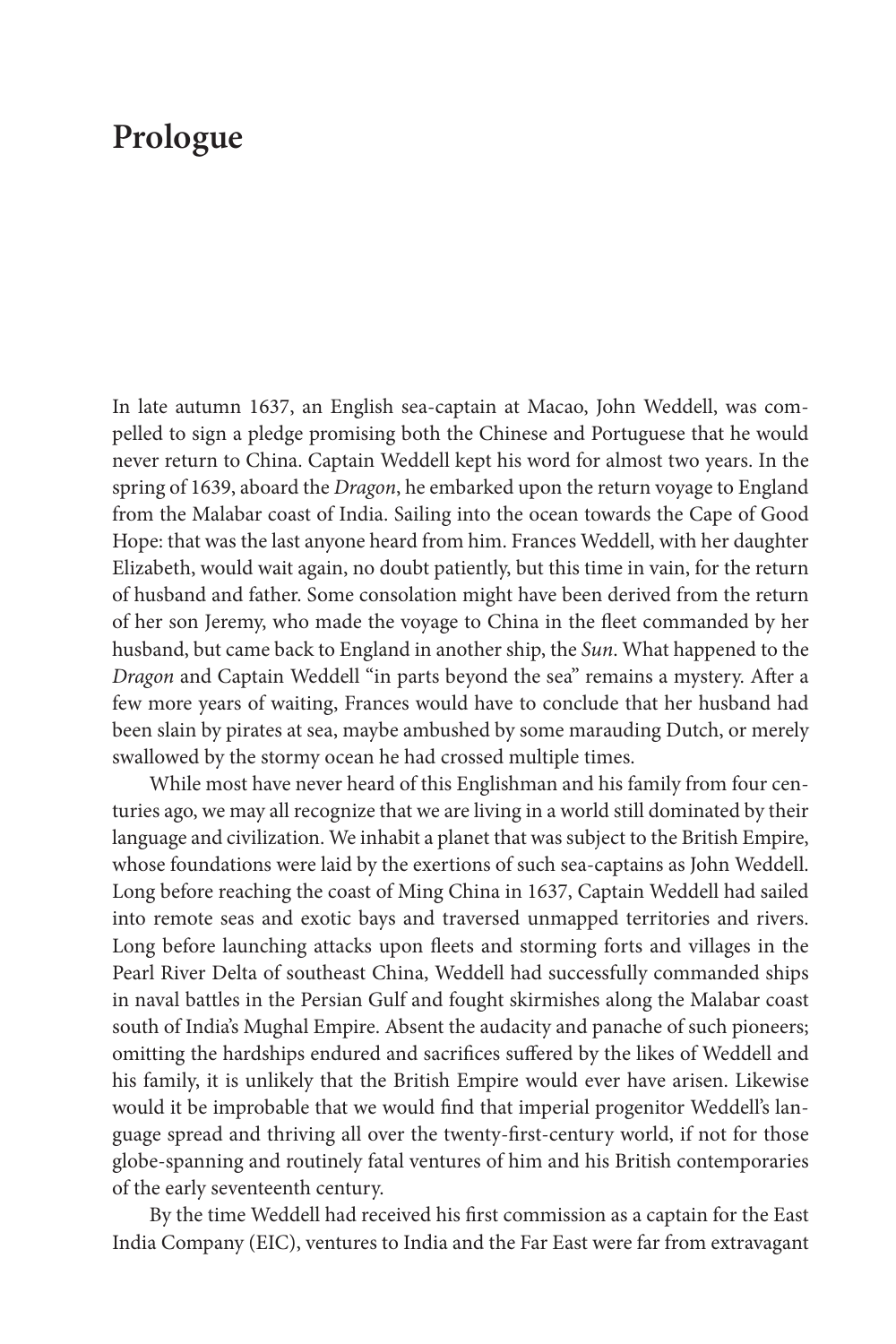luxuries or quixotic schemes. Governments in Europe, particularly the Habsburg ones, were funding armies and navies with wealth gained from commerce involving Asia. As Alison Games has pointed out: "Nation, region, and the world were all intertwined in this period, as European states and kingdoms struggled for dominance in Europe and turned to overseas holdings to finance or reinforce that power. The power of a state within Europe was necessarily connected to that state's ability to project itself beyond the region."1 In the 1630s, and for several prior decades, the Portuguese were the only Europeans permitted by the Ming government to reside and trade directly in China. If the post–Zheng He, oceanic-averse Ming Chinese refused to trade with *all* foreigners, that would have been one thing. But to let such Iberians reap massive profits—and fund armies and navies in the European theater—could not be countenanced by Dutch, British, French, or any other Europeans who could be adversely affected by richer, more powerful Spanish and Portuguese. As the seventeenth-century political philosopher Thomas Hobbes formulated the logic in 1640: "It is also a law of nature, *that men allow commerce and traffic indifferently to one another*. For he that alloweth that to one man, which he denieth to another, declareth his hatred to him, to whom he denieth; and to declare hatred is war."2 Ming Chinese in Guangdong trading exclusively with the Portuguese would be hostility to the excluded British; it was indirectly a policy of bellicosity.

The religious dimension and ramifications of overseas enterprise were also conspicuous, most broadly in the form of a threat to the northwestern European Protestant cause posed by the mighty Roman Catholic, Iberian Habsburg dynasty. The counter-reformational danger served to animate Dutch and British overseas ventures as a way of depriving that dynasty of the wealth—from Mexico and Peru or Asia—that would fund campaigns against them, the Protestant heretics.<sup>3</sup> This consideration obviously applied no less to the East, whether China, the Philippines, or Japan, or from Goa to Melaka to Macao to Manila to Nagasaki. The Elizabethan and Jacobean imperial impresarios Hakluyts and Samuel Purchas were quite deliberate and methodical in articulating a program to promote trade and colonization in order to fortify Protestant rulers and subvert the Roman Catholic monarchs of Spain.4 To gain profits from Chinese commerce would be, accordingly, a religious, that is, Protestant-contra-Catholic, imperative: to preserve and further the Reformation against Counter-Reforming Habsburgs, with their dynamic and

<sup>1.</sup> Alison Games, *The Web of Empire: English Cosmopolitans in an Age of Expansion, 1560–1660* (Oxford: Oxford University Press, 2009), 14.

<sup>2.</sup> Hobbes, *Elements of Law*, Part I, Chapter XVI, Section 12.

<sup>3.</sup> For one spectacular example, take the 1628 Dutch seizure of the Spanish treasure fleet in the Caribbean which would enable the United Provinces to fund a massive campaign to dispossess Habsburg Philip IV of parts of the Spanish Netherlands.

<sup>4.</sup> "Hakluyt's message of oceanic imperialism [in *Principall Navigations*, 1599] conquered the reading public with such triumphant ease because the public mind was now ready to accept it." Kenneth R. Andrews, *Trade, Plunder and Settlement: Maritime Enterprise and the Genesis of the British Empire, 1480–1630* (Cambridge: Cambridge University Press, 1984), 248. Such a bibliographic conquest required a Protestant public mind.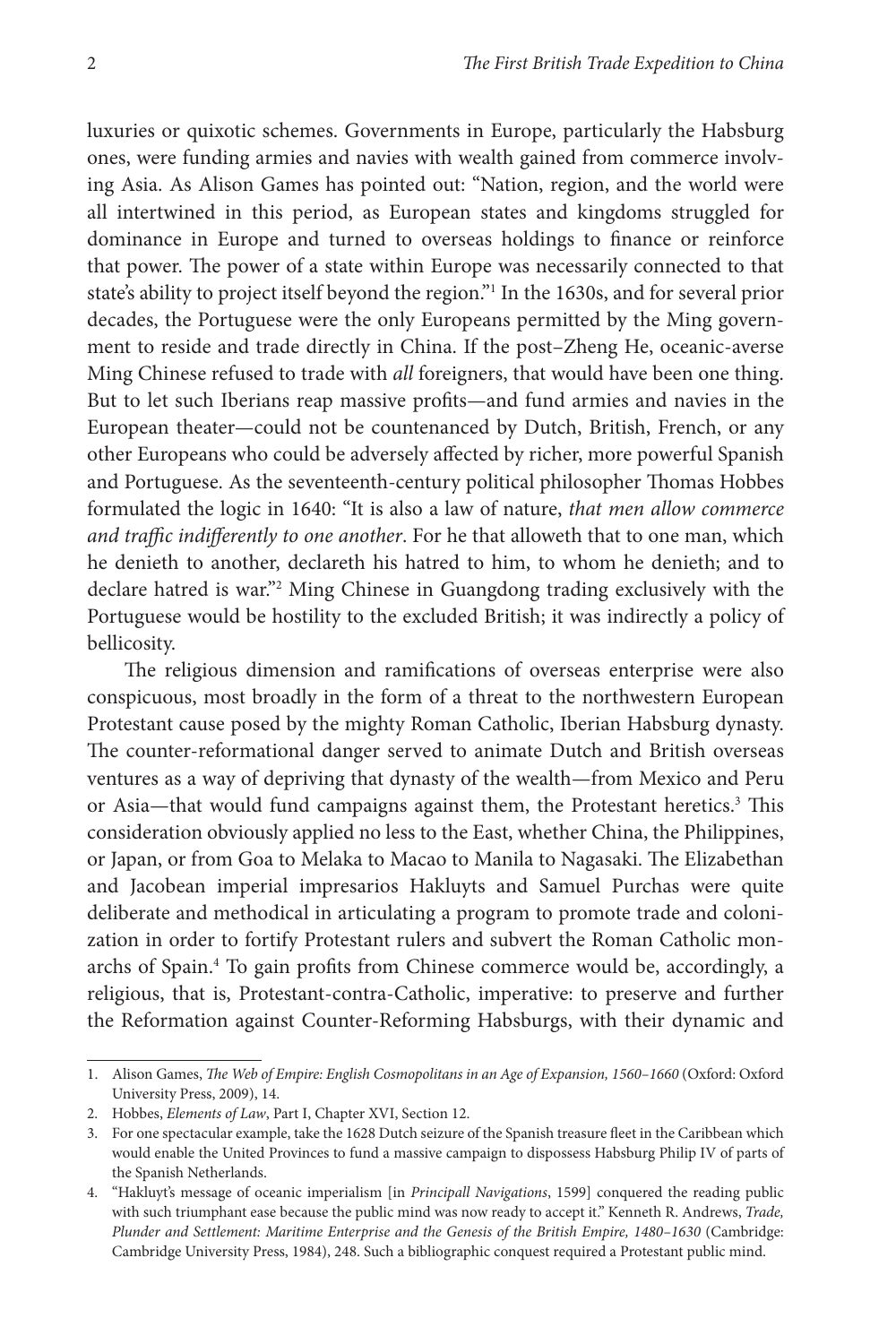multilingual squads of Jesuit missionaries already stationed in the Americas, Macao, Manila, and Nagasaki—to ensure that the orthodox form of Christianity would be the one that first reached and sustained the natives scattered all over the lands and oceans remote from Rome, Lisbon, Madrid, London, and Amsterdam.5

If we agree with Games that "by the middle of the seventeenth century, England had transformed itself from a weak kingdom on the margins of Europe, one struggling to participate in the major overseas opportunities of the period, to a nation able to vie with and sometimes to defeat Dutch, French, Portuguese, and Spanish rivals in their competition for new territory and coveted commodities,"6 then to John Weddell, Nathaniel Mountney, and Thomas Robinson much credit must be given. Mountney and Robinson were also veteran East India Company (EIC) employees whose vast experience, business acumen, linguistic facility (particularly Portuguese and Malay), and knowledge of Asia led to their assignment in the first British trade expedition to China. The gritty Captain Weddell and these immensely talented, linguistically nimble, and resourceful "factors" (commercial agents): their expedition launched from the Downs in the spring of 1636 was a pioneering effort to bring the Stuart British into a position to compete with those other European peoples in the Far East—most especially, if over-ambitiously, to break into the China-Japan silksilver trade in which Iberians and Dutch (the latter more as interlopers and pirates) had been participating very profitably. Weddell and all the other captains, mariners, and merchants aboard the Courteen fleet that reached the Pearl River estuary in the summer of 1637 were among the men who transformed England from a marginal European island-kingdom to a key player around the world.7 The Weddell expedition would contribute to the extension of the oceanic frontier of the inchoate British Empire. But it was a mere beginning, to be sure. Less vaguely, with the long-range in view, this venture launched in 1636 can be recognized as a preliminary China imperial reconnaissance mission of a global endeavor that would lead to the establishment of Hong Kong in the nineteenth century. Moreover, some aspects of this expedition led by Weddell bear strong resemblance to circumstances and features of the Opium Wars that took place two hundred years later in the same area of the Pearl River, the Bogue (虎門 Humen), leading to Canton (Guangzhou).<sup>8</sup>

As that English couple John and Frances Weddell illustrates, the transformation of a marginal, insular European nation into the capital of a global empire exacted

<sup>5.</sup> The Hakluyts and Purchas were less concerned with another, less denominational, religious dimension: the more Iberian-waged Christian-Muslim war from Africa all the way to Melaka.

<sup>6.</sup> Games, *Web of Empire*, 289.

<sup>7.</sup> The perplexing phenomenon of a small island-state like England punching so effectively above its weight across the globe is similar to that which prompts Tonio Andrade to raise his question: "The Spanish and the Dutch managed to establish colonies on an island [Taiwan] just a hundred miles from the empire of China, which, with its 150 million inhabitants, was a hundred times larger than the Dutch Republic. How did people from these small European countries establish colonies on an island that had already aroused the interest of merchants from the two most powerful states of East Asia?" *How Taiwan Became Chinese: Dutch, Spanish, and Han Colonization in the Seventeenth Century* (New York: Columbia University, 2008), 2.

<sup>8.</sup> This notion of the 1637 expedition in China as a sort of precursor of the Opium Wars is elaborated fully in the Epilogue.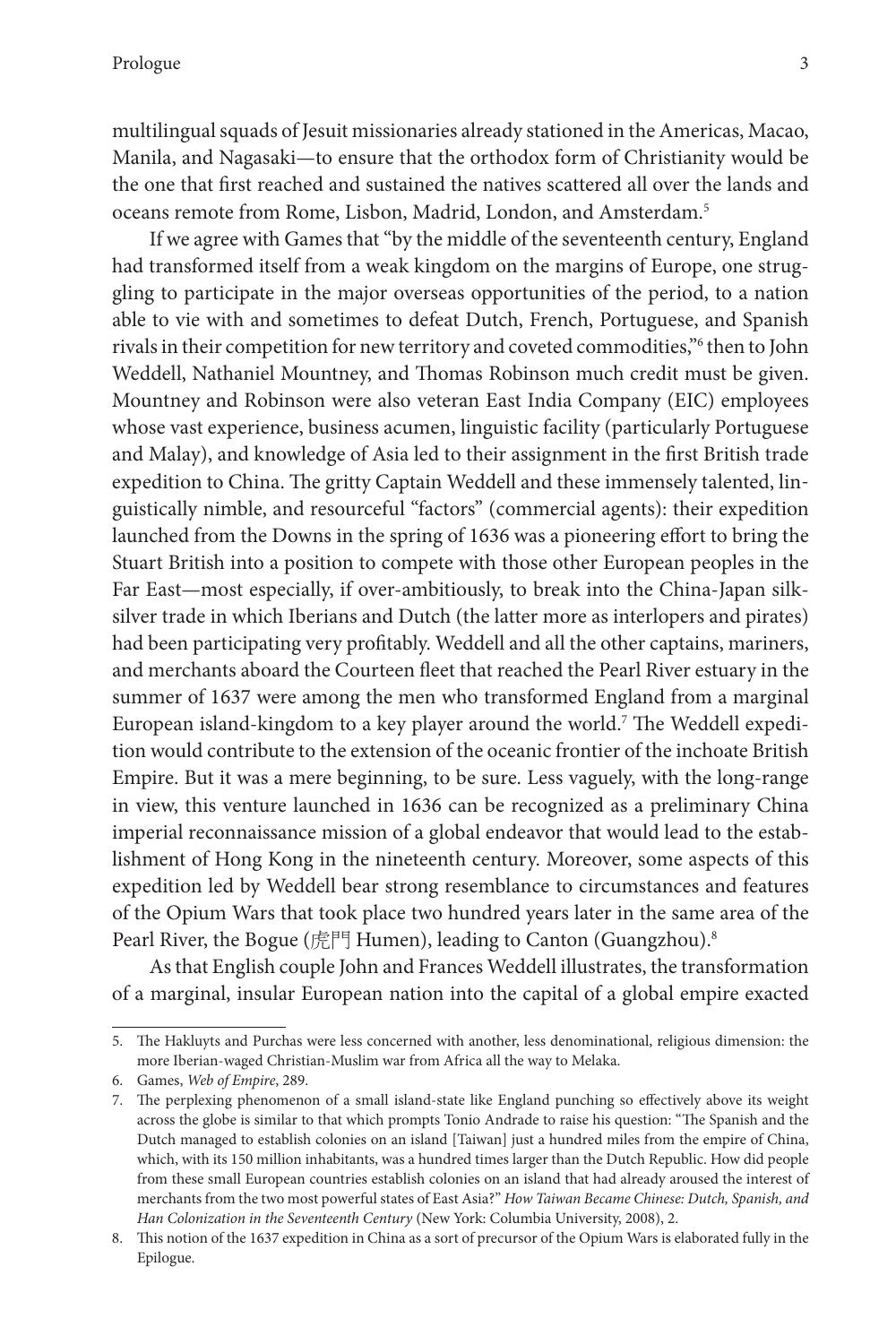much hardship, pain, and sacrifice. Perhaps the only thing that could temper those was the sober anticipation of them: sickness, injury, loss, and death were to be frequent. In the seventeenth century, in whichever hemisphere, high mortality and reasonable probability of failure accompanied ventures of trade, conquest, and colonization. The pioneering Portuguese had a saying: "A India mais vão do que tornam." More seek than return from India. By the Lusitanians, epically eulogized by poet Camoens, made famous by such navigators as Vasco da Gama and maritime *conquistadores* as Afonso de Albuquerque, vessels embarking for the East were likened to coffins: *tumbeiros.*<sup>9</sup> Those British acquainted with the EIC experiences in Asia in the first decades of the seventeenth century were no less capable of noticing the macabre resemblance of containers—and appreciating another Portuguese maxim: "If you want to learn how to pray, go to sea."10 Scurvy was a staple of voyages to India and beyond. Lack of critical nutrients (particularly vitamin C) was the concomitant of the dearth of fruit, vegetables, and meat.<sup>11</sup> Malaria was also a constant peril. That disease was to decimate Captain Weddell's crew when the fleet was off the Malabar coast of India in the spring of 1637—the *Sun*, commanded by Richard Swanley, would suffer the most: of the 132 who set sail on that ship from England in the spring of 1636, 52 had died of sickness by the end of the China sojourn, in January 1638. A further four drowned. In addition to scurvy and malaria, "the bloody flux" of dysentery (intestinal contamination) and yellow/dengue fever were prolific killers of British and other Europeans desperate or courageous enough to voyage around the Cape of Good Hope to the East.

As one of our most eminent authorities on the British Empire in Asia, P.J. Marshall, has summarized: "To most Europeans, Asian conditions seemed menacingly unpredictable. Ships were at the mercy of typhoons, unknown diseases suddenly carried off men, wars and famines could bring trade to a standstill, and merchants were believed to be harried by capricious and tyrannical governments."<sup>12</sup> Serious and lethal risks had to be routinely undertaken and devastating hazards often run if a global empire was to be achieved. Weddell, Mountney, Robinson, and their colleagues were among those who braved these perils, in a pioneering or "experimental" spirit. Games characterizes the century of 1560–1660 as one of experimentation: "Only with much loss of life and great difficulty did the English learn what kinds of exploitative or extractive activities might succeed in different parts of the world and in different ocean basins, each with their own distinctive existing and

<sup>9.</sup> It has been estimated that not even one-third of Vasco da Gama's crew returned to Portugal in 1499.

<sup>10.</sup> That fatalities were alarmingly routine aboard the EIC ships, it suffices to browse several volumes of William Foster's *English Factories in India*, where they are casually related nearly every other page.

<sup>11.</sup> "From the 14th century to the 19th, the range of foodstuffs which could be preserved for use at sea remained the same: salt beef and pork, beer, pease, cheese and butter (all in cask), biscuit, and salt fish. . . . In the best circumstances it appears that in this period victuals could not be relied upon for more than 3 or 4 months." N.A.M. Rodger, "Guns and Sails in the First Phase of English Colonization, 1500–1650," in *The Origins of Empire*, ed. Nicholas Canny (Oxford: Oxford University Press, 1998), 87.

<sup>12.</sup> P.J. Marshall, "The English in Asia to 1700," in *The Origins of Empire*, ed. Nicholas Canny (Oxford: Oxford University Press, 1998), 266.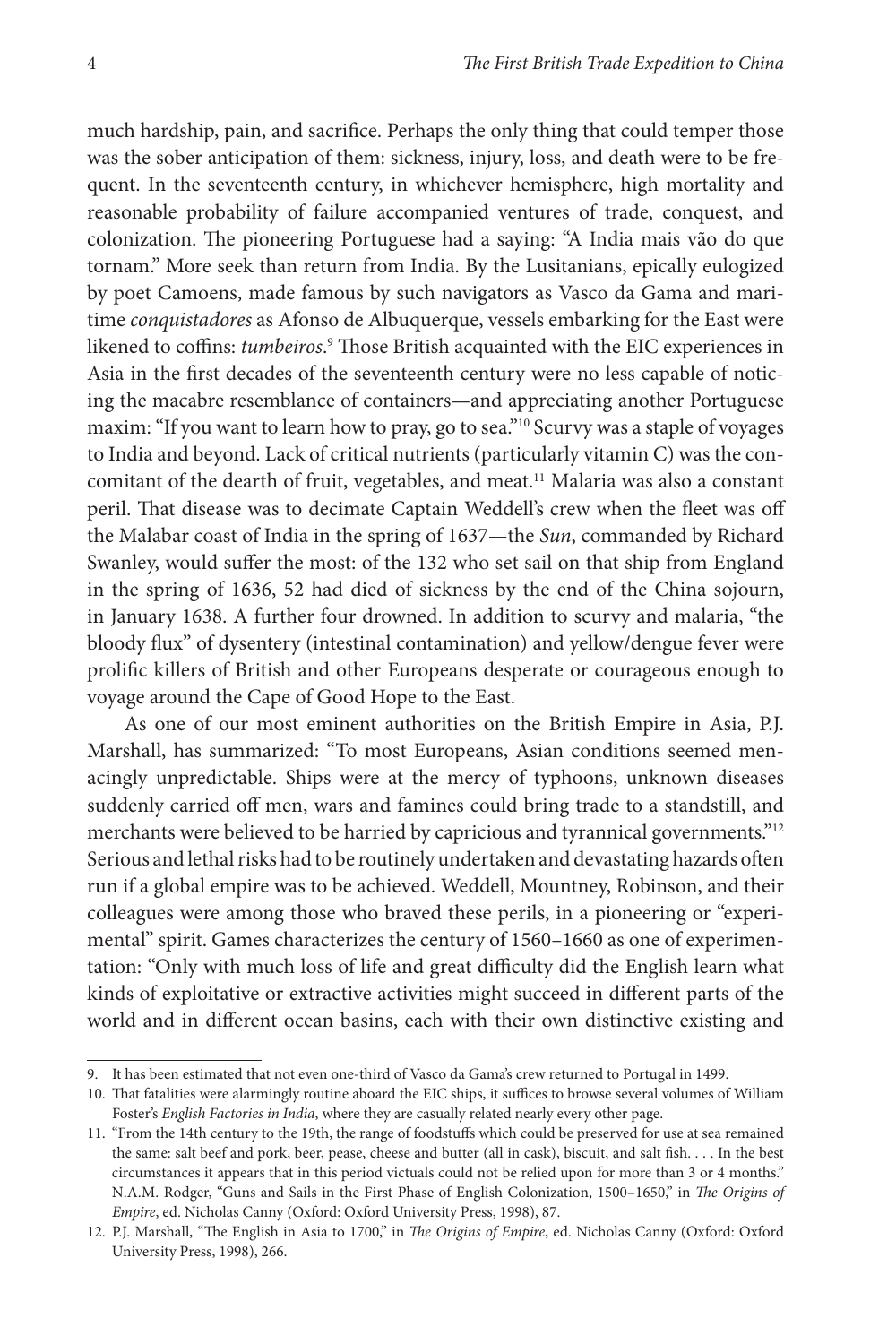emerging commercial networks, rivalries, and indigenous populations."<sup>13</sup> The first British trade expedition to China illustrates this truth as opulently as any other venture of that Tudor-Stuart century. Besides this experimental quality of the Courteen enterprise, we are also warranted in emphasizing the improvisational aspects of this British endeavor to establish commercial relations with the Ming Chinese. After categorizing the pioneering, discovery-replete sixteenth century as "an age of first contacts," Timothy Brook classifies the seventeenth as one of *second contacts* and *improvisation*: "It was a time when people had to adjust how they acted and thought in order to negotiate the cultural differences they encountered. It was a time not for executing grand designs, but for improvising. The age of discovery was largely over, the age of imperialism yet to come. The seventeenth century was the age of improvisation."14 The China expedition of the Courteen Association serves to illustrate and validate that generalization as well. As we watch the quick-thinking, opportunistic, and resourceful Weddell, Mountney, and Robinson recruiting and seizing native pilots and interpreters as their fleet proceeded from Aceh (Sumatra) to Macao and from there to the Bogue, we may certainly recognize many instances of improvisation. Embarking for the East in 1636, Weddell, Mountney, and Robinson were the farthest things from "China hands"—upon arrival at Macao the Portuguese scoffingly referred to them as "novices." None had been in China. None could speak a syllable of Chinese, or decipher the simplest character. Their audacious experiment and improvisation would begin a process that would plant the name of Victoria in the Pearl River Delta.

The trio of ex-EIC employees had been disgruntled enough to switch their allegiance and carry their talents over to an upstart, interloping rival of that older company: the Courteen Association. As L.H. Roper recently noted: "the consistent neglect or dismissal of the Courteen Association in the historiography of the Anglo-British Empire is curious."<sup>15</sup> All the more odd does the oversight appear when just this one, the Weddell expedition of that organization of adventurers, has been described by another scholar, John Appleby, as "an audaciously ambitious attempt to challenge the trading monopoly of the East India Company in Asia."16 Of course it is far from unreasonable that the EIC has received the lion's share of attention from

<sup>13.</sup> Games, *Web of Empire*, 14.

<sup>14.</sup> Timothy Brook, *Vermeer's Hat: The Seventeenth Century and the Dawn of the Global World* (Bloomsbury: London, 2007), 21.

<sup>15.</sup> L.H. Roper, *Advancing Empire: English Interests and Overseas Expansion, 1613–1688* (Cambridge: Cambridge University Press, 2017).

<sup>16.</sup> John Appleby, "William Courten," *Oxford Dictionary of National Biography (ODNB)*. The neglect also manifests itself in glaring inaccuracies printed even very recently. Publication of typical inaccuracies in treatments of this expedition to China may be seen in the recent book by Adele Lee, *The English Renaissance and the Far East: Cross-Cultural Encounters* (Madison, NJ: Fairleigh Dickinson University Press, 2018). She represents the China expedition as both an EIC *and* a Courteen venture—when the EIC in London was doing everything it could to strangle the Courteen enterprise in the cradle. This lobbying of the EIC against the Courteen Association is covered in Chapter 2. Note that "Courten" and "Curten" are variant spellings found alongside "Courteen" in the seventeenth century; and some scholars since then have used "Courtenians" and "Curtenians" instead of my preferred usage, "Courteens," for its directors, managers, and personnel.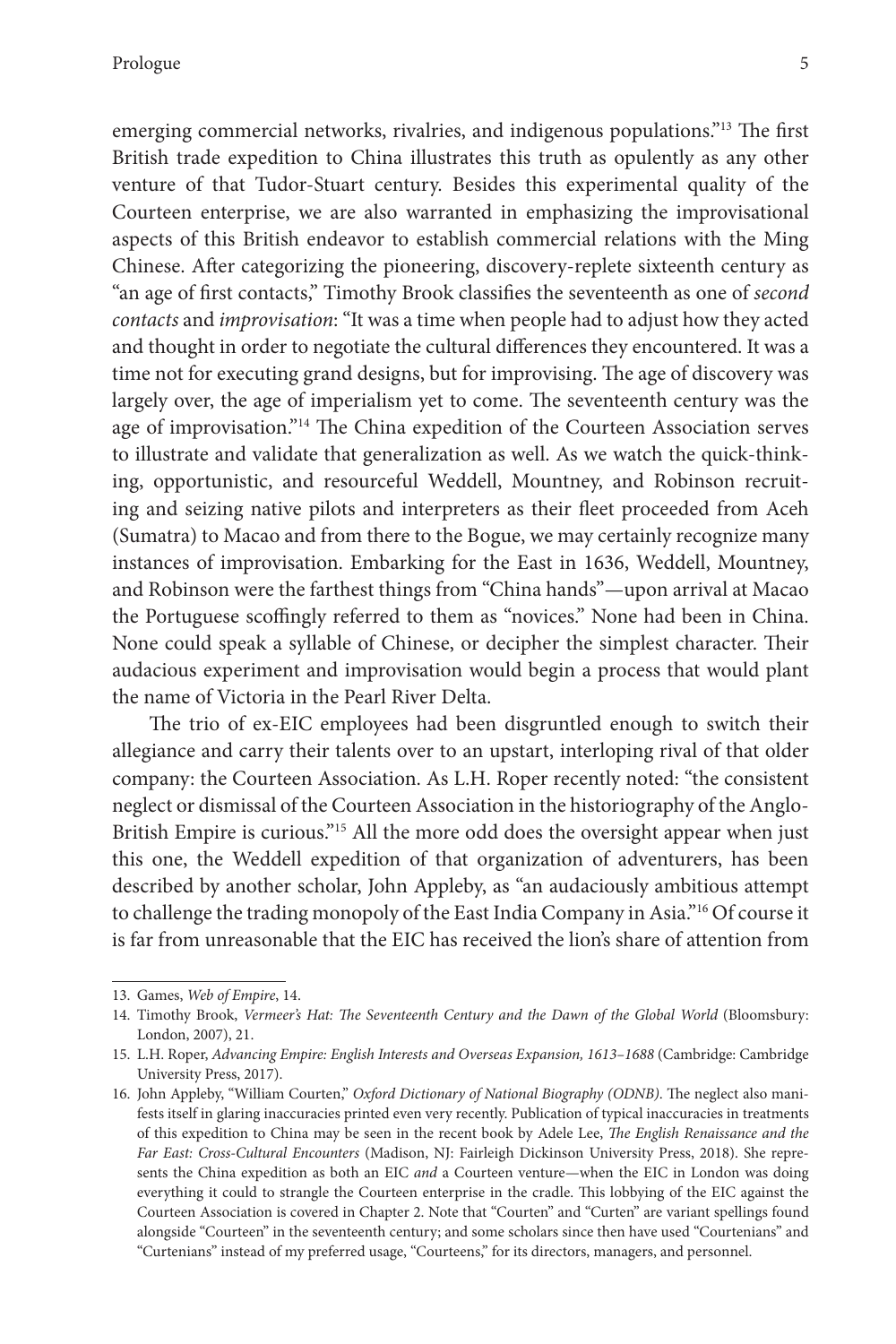scholars interested in the origins or early (and fitful) development of the British Empire, as that company was to become almost synonymous with Asian empire; or that rivals of the EIC, many of whom spent most of their careers as investors and employees of the EIC, have suffered proportionate neglect. Not surprisingly, episodes involving such "interlopers" (as they were called by resentful EIC employers or ex-colleagues) have been relegated to footnotes of the volumes devoted to histories of the EIC. So far, then, it would be apt enough to summarize that the Courteen Association, and its China venture, has constituted merely footnotes in the annals of the EIC—diverting annotations about interlopers; the dubious when not treacherous exploits of commercial traitors and defectors. Nor could one deny that it makes decent sense to regard the rival Courteen Association as some sort of heretical or bastard sect of the EIC.<sup>17</sup>

Yet another avenue available to us in accounting for the historiographical neglect of the Weddell expedition to China is the geographical shift in British imperial focus that was taking place when his fleet left England in 1636. For example, exciting, dramatic, tragic colonizing endeavors in the Atlantic and Caribbean were undertaken in the first decades of the century. These have subsequently outshined and served to obscure some remarkable exploits in the East. Unlike English "factories" (entrepots and trading stations) in the East—whether at Surat, Aceh, or Banten—such colonies attracted fairly considerable migrations of British.18 Furthermore, in Asia, from about the 1620s to 1680s, concentration on China and Japan would steadily *decrease*: "For all the wide dispersal of its operations across Asia, the [East India] Company's trade in the first decades of the seventeenth century was mainly focused on two areas: the Indonesian archipelago and India."19 If the Weddell expedition had been more successful at Macao and Canton, things might have been different. Thus, the disappointments and shortcomings of that expedition are very important in any explanation of its neglect in the historical annals. From that perspective,

<sup>17.</sup> That would be an impression warranted upon reading the classic and still not superseded K.N. Chaudhuri, *The English East India Company: The Study of an Early Joint-Stock Company, 1600–1640* (London: Frank Cass, 1965). Recently, in *A Business of State: Commerce, Politics, and the Birth of the East India Company* (Cambridge, MA: Harvard University Press, 2018), Rupali Mishra has provided a well-informed account of the Courteen Association, but not an adequate discussion of its China expedition as commanded by Weddell, nor that expedition's origin in the (Anglo-Portuguese) Goa Convention of 1635. In view of his much wider "macro" and chronological scope, as well as more narrow geographical focus, it is not surprising that David Veevers mentions the Courteen Association and Weddell only in passing in *The Origins of the British Empire in Asia, 1600–1750* (Cambridge: Cambridge University Press, 2020).

<sup>18.</sup> "Small forays at Sagadahoc (1607), Bermuda (1609), Guyana (1609), Newfoundland (1610), and Plymouth (1620) were soon overshadowed in the 1620s and 1630s by intense colonial activity in the Caribbean and on the North American mainland and by the large-scale migration from England that sustained those ventures." Games, *Web of Empire*, 146. Thus, naturally, L.H. Roper's monograph on seventeenth-century British imperial endeavor, *Advancing Empire*, deals mostly with Atlantic affairs: that is where substantial colonial activity was taking place. As Holden Furber noted long ago: "The interest of the English court and gentry, and a sizeable body of merchants, in colonizing activity in the Caribbean, in Virginia, and Ireland diverted capital and brains from East India trading." *Rival Empires of Trade in the Orient, 1600–1800* (Minneapolis: University of Minnesota Press, 1976), 78.

<sup>19.</sup> Marshall, "English in Asia," 270.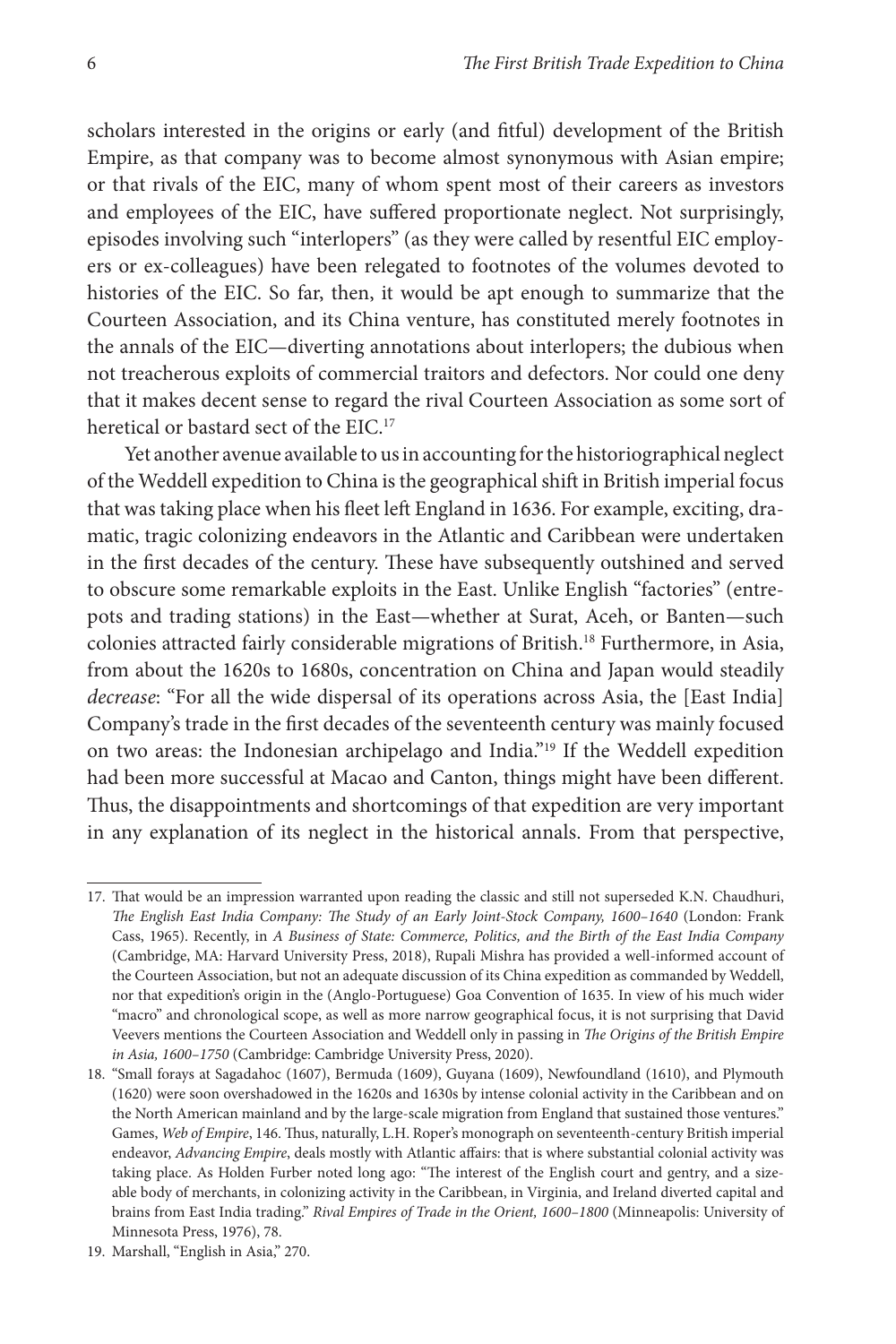neglect may be judged deserved—that is, there was not enough success to be better remembered.

Just as important in explaining the historiographical gap is the fact that the expedition's richest and, by far, most informative record suffered exceptional neglect. An impressively detailed and meticulous account of this venture was written by one of its principal factors, Peter Mundy. The section of his journal that covered his voyage to China as a merchant and linguist of the Courteen Association was only published after World War I. The third volume of *The Travels of Peter Mundy* was published in 1919. Some time after Mundy's death in around 1667 his journal had fallen into the hands of the Worths. From them this global-roaming merchant's manuscript containing his China experience was probably purchased by the legendary bibliophile, Thomas Rawlinson (1681–1725). When the Rawlinson MSS were sold, in 1734, Mundy's journal seems to have landed in the Bodleian Library, Oxford University. There its first editor and publisher Richard Temple found it in the twentieth century.

Several decades before Temple commenced his enormous editorial toil, in 1846, William Desborough Cooley had founded the Hakluyt Society to publish unprinted and rare accounts of medieval and early modern travels and voyages. Temple rendered invaluable service in editing the handsome, map- and illustrationrich multi-volume edition of Mundy's travel journals for that publication series.<sup>20</sup> In the Mundy *Travels* volume pertaining to China, Temple's editorial industry was marvelously wide and deep—covering not only related English but also Portuguese and Spanish and a few Dutch documents. That conscientious work of Temple is debt-inducing in all would-be Courteen historians—myself at the forefront. However, readers seeking a smooth, continuous, and chronological narrative of the China expedition will find themselves often drowning or at least losing their bearings and sense of sequence in copious and discursive footnotes—where the thread can be lost even by the grimly focused, vigilant, and earnest. At the core of this book is a much more consolidated and coherent narrative than that assembled in the Hakluyt Mundy volume.<sup>21</sup>

When Temple introduced the volume of Mundy which recorded the British experience in China in 1637, he noted: "So far as I am aware, beyond the references in Mr. Foster's *English Factories*, Mundy's narrative of his China voyage as a factor in Weddell's ill-fated expedition financed by Sir William Courteen, has received no serious attention from any author except Mr. James Bromley Eames (*The English in China*) who, however, does not seem to have consulted the original MS. or was

<sup>20.</sup> The Travels of Peter Mundy, in Europe and Asia, 1608-1667, Vol. III: Travels in England, India, China, Etc., *1634–1638* (London: Hakluyt Society, 1919). This volume contains Temple's transcription of the MS Rawlinson A.315 still preserved at the Bodleian Library, Oxford University. I should say Temple-supervised transcription, as in the preface he vouched for the accuracy of E. G. Parker's labor. Nineteenth-century-executed copies of this manuscript are now in the British Library, London.

<sup>21.</sup> In Chapter 9, I further discuss Mundy, Temple, and related bibliographical matters, as well as offer additional tribute to both. It is there that I also make the case for regarding Mundy as the first English sinologist, *avant la lettre*.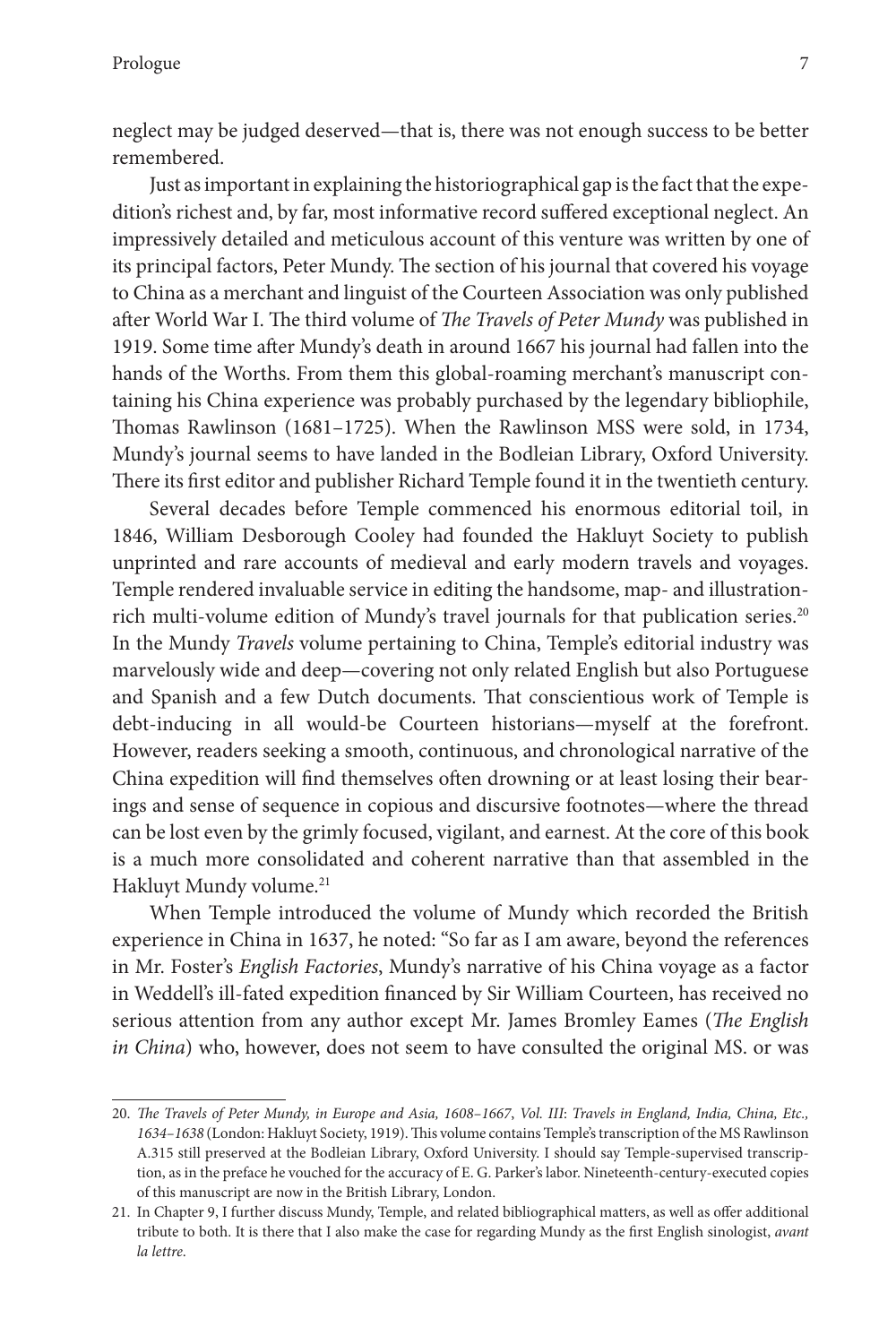dependent on an inaccurate copyist for his extracts."<sup>22</sup> A century after Temple's remark, not so much has changed. While various historians and writers, Western and Chinese, have consulted the Hakluyt-packaged, Temple-edited Mundy, they have not used and exploited much of his journal, let alone all the other English and European (chiefly Portuguese) documents that yield a rich narrative of the first trade expedition to directly access the Canton market. The older and rival EIC was not in a position to observe the Courteen fleet in China, but correspondence conducted before they reached and after they left informs us, if often only second-hand, of some important details. All students of the early EIC and Courteen Association are enormously indebted to William Foster for the *English Factories* volumes as noted by Temple. From EIC records we also learn much about the genesis of the Courteen Association and some biographical details of its directors, leadership, mariners, and factors.<sup>23</sup>

Most of the Courteen personnel, beyond the trio introduced above, were quondam EIC employees. Besides Peter Mundy, another ex-EIC merchant, members of the Courteen fleet, including its commander, Weddell, and chief factors (and brothers) Nathaniel and John Mountney, as well as Thomas Robinson, left records and accounts of their experience in China in 1637; to wit:

1) Account of the voyage of Weddell's fleet from the 14/24 April 1636 to 6/16 April 1637 (summarized in *Calendar of State Papers*, Dom. Chas. I. CCCLI, No. 30), most likely written by Nathaniel or John Mountney or Thomas Robinson—I attribute to Nathaniel Mountney. This covers the expedition from embarkation at the Downs (April 1636) to its passage through the straits of Melaka (April 1637); I refer to this account as "Voyage of Captain Weddell's Fleet, April 1636–April 1637."

2) Account of the expedition from the Straits of Melaka 6/16 April 1637 to shortly after departure from China in 4/14 February 1638; which was preserved at the India Office in Temple's time and cited by him as *Marine Records*, Vol. LXIII; now preserved in the British Library. While quoted and labeled as "Continuation" by Temple, I will refer to it as the "Voyage of the Weddell Fleet."

3) Weddell's own account of the expedition which in Temple's time was preserved at the India Office as O.C. 1662. I will refer to it as "Weddell's China Narrative, O.C. 1662."

4) A report by Nathaniel Mountney to the Courteen Association, 19/29 December 1637, MS. Rawl. A.299, written just after all trade in China had been concluded. I will refer to this as: Mountney, Rawlinson A.299.

<sup>22.</sup> Mundy, III, Preface, vii.

<sup>23.</sup> As noted by William Foster: "At the beginning of July 1637 we lose the invaluable aid of the Company's records, for the volume containing the minutes from that point to July 1639 is unfortunately missing." Ethel Bruce Sainsbury and William Foster, eds., *Calendar of the Court Minutes of the East India Company, 1635– 1639* (Oxford: Clarendon, 1907), xxiv.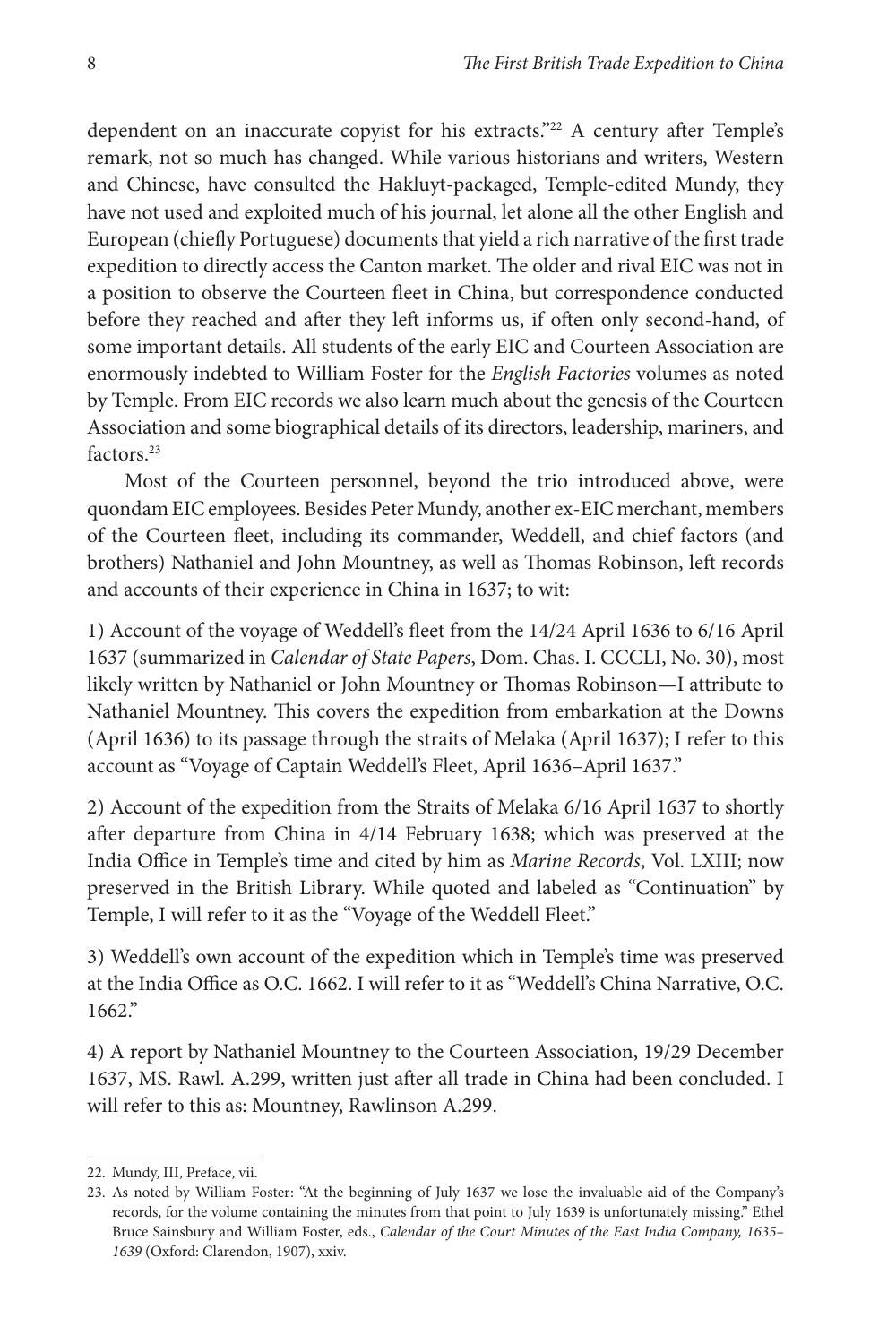5) Notes by Thomas Robinson and the Mountneys outlining the prospects of trade in China, Aceh, and Bhatkal in 1637 (PRO, C.O. 77/6, No. 49); which I refer to as "Notes on the Prospects of Trade in China."

6) Set of miscellaneous documents by multiple authors preserved at the Bodleian Library, as MS. Rawlinson, A.399, transcribed and referred to as the "Courteen Papers" by Temple. I will cite them simply as "Rawlinson A.399."

Mundy's and the accounts of his colleagues (as listed above) are far from identical and even contain some important discrepancies—as will be noted throughout my narrative and discussed in Chapters 8 and 9. The journal of Mundy is by far the most detailed and reliable—although there were some important episodes in China that Mundy and Weddell had no opportunity to observe with their own eyes. For example, the experience of the Mountneys and Robinson as captives in Canton (narrated in Chapters 6 and 7) could only be told second-hand by Mundy and Weddell. We are forced to rely on Mountneys and Robinson (and Chinese and Portuguese documents) to relate some significant incidents involving the British in Canton. In case of conflicts between English accounts, Mundy's is the one most worthy of trust and the one to which I have usually accorded benefit of the doubt. Throughout his editing of the multi-volume journal, Temple, an exceptionally conscientious and painstaking editor, repeatedly praised the widely traveled and savvy Courteen merchant for accuracy and disciplined, punctilious, and non-embellishing journalism.24

Neglect of the first British trade expedition to China—or at least the absence of a book devoted solely to telling and analyzing its complicated story—is also to be ascribed to the challenge of gathering and mastering all the non-Courteen, non-English sources. As the Portuguese were ensconced in Macao in the coastal province of Guangdong (where Canton—Guangzhou—is capital) decades before this expedition was launched, it is not surprising to find many informative records left by the Lusitanians who greeted the British newcomers. Particularly rich are the *Livros das Monções*, the documents known to English scholars as "Books of the Monsoons." They comprise royal and other official correspondence and dispatches between Lisbon and the Portuguese viceroy stationed at Goa, headquarters of the *Estado da Índia*. 25 As this viceroy supervised (if none too effectively) the Portuguese enclave of Macao, the Weddell expedition is treated in great detail in some documents of this collection. The Hakluyt Mundy editor Temple was able to procure English translations of all the germane Portuguese letters, reports, agreements, and notes extant

<sup>24.</sup> On several occasions C.R. Boxer praised Mundy's sangfroid disposition and noted his consistent reliability and accuracy—whether reporting on matters and events in India or China. Some indicative specimens from just one Boxer book: "the perceptive Peter Mundy"; "Mundy was an exceptionally balanced and judicious observer." *Portuguese India in the Mid-Seventeenth Century* (Delhi: Oxford University Press, 1980), 50.

<sup>25.</sup> For description and assessment of the *Livros das Monções* see the appendix in George B. Souza, *The Survival of Empire: Portuguese Trade and Society in China and the South China Sea, 1630–1754* (Cambridge: Cambridge University Press, 1986); and C.R. Boxer, "A Glimpse of the Goa Archives," in *Portuguese Conquest and Commerce in Southern Asia, 1500–1700* (London: Variorum Reprints, 1985).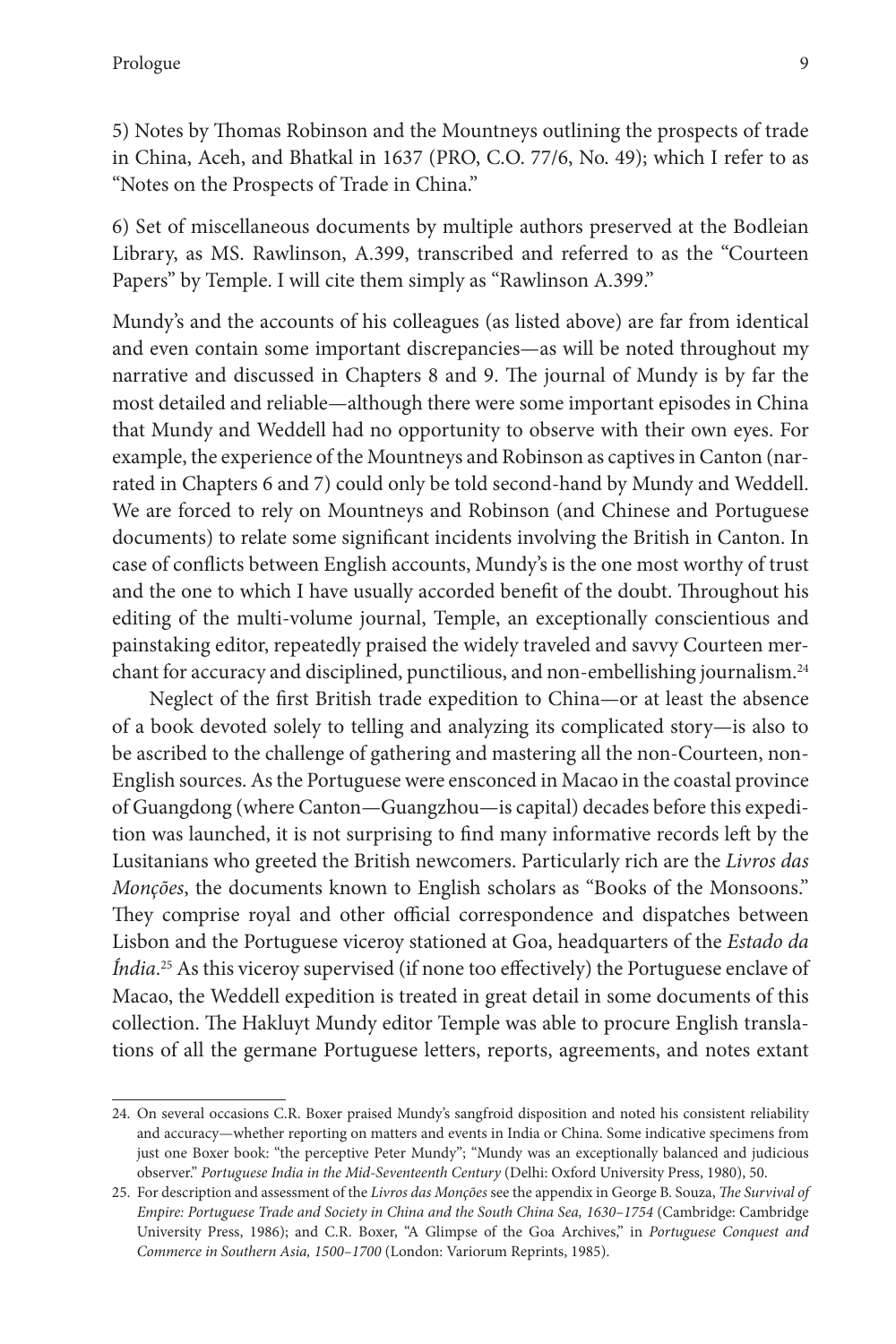in Lisbon and Goa. Thus, the would-be narrator of Weddell's China expedition may employ what Temple reproduced generously as "Lisbon Transcripts, Books of the Monsoons," in the relevant volume of Mundy's journal.<sup>26</sup> These Portuguese documents are of inestimable value for, as Temple emphasized, neither originals nor copies of the correspondence between the British and the Portuguese and Chinese authorities at Macao and Canton are to be found among the English records.<sup>27</sup>

The most extensive and recent account by a Portuguese scholar, Rogério Miguel Puga, available in English translation and employing all these Portuguese primary sources, is a chapter in his *British in Macau, 1635–1793*. 28 As the title alone would suggest, Puga's purpose, within the scope of a two-century survey, was not to offer a comprehensive account of the 1637 British-Portuguese-Chinese encounter and interactions as initiated by the Courteen interlopers—let alone to explain in much detail how Weddell's fleet was conceived, funded, and organized. The brief narrative and discussion of the Weddell sojourn at Macao which Puga does provide is not informed or supplemented by any of the available Ming primary sources; nor does he grapple with such vexing things as discrepancies between: 1) British vs. Portuguese; and 2) British vs. British (e.g., Mundy vs. Weddell) accounts. Puga's objective did not permit him the luxury of digging deep and turning over every stone to write his rendition of the first British trade expedition to China—no matter how much it revolved around Macao. Similarly, Temple's brief account (much less any other summary of this expedition available in English published since) did not wrestle with all the issues and problems which arise from minute examination and comparison of all the English and Portuguese documents. No less importantly, and, again, like Puga, Temple and all the other English authors of more recent summaries have made no attempt to apply or incorporate the Chinese records—though, as discussed briefly below and at much greater length in Chapter 8, these records are not as abundant as the European ones. None of the English-writing chroniclers, narrators, or commentators on the Courteen China expedition has utilized (or cited and quoted) Ming sources in an attempt to shed further light on British dealings and communications with the Portuguese and Chinese at Macao and Canton. My account is the first English one to utilize and reflect the Ming records as well as all the English and Portuguese primary sources.

As should be clear from considering Chapter 1, when Weddell's fleet arrived in the Pearl River estuary in the summer of 1637, the Dutch were already well and advantageously established across the Taiwan Strait in Zeelandia, southwest

<sup>26.</sup> Temple supervised Leonora de Alberti's Portuguese-English translations of documents from R.A. Bulhão Pato, ed., *Documentos remetidos da Índia*, 5 vols. (Lisbon: Academia Real das Ciências, 1893), Vol. IV.

<sup>27.</sup> Mundy, Journal, ed. Temple, III, 159, n. 3.

<sup>28.</sup> Rogério Miguel Puga, *The British in Macau, 1635–1793* (Hong Kong: Hong Kong University / Royal Asiatic Society Great Britain and Ireland, 2013); this is the English translation by Monica Andrade of what was originally published in 2009 by Centro de História de Alem-Mar (CHAM), FCSH-New University of Lisbon, and by Centro Cultural e Científico de Macau (Lisbon, Portugal) as *A Presença Inglesa e as Relações Anglo-Portuguesas em Macau (1635–1793)*.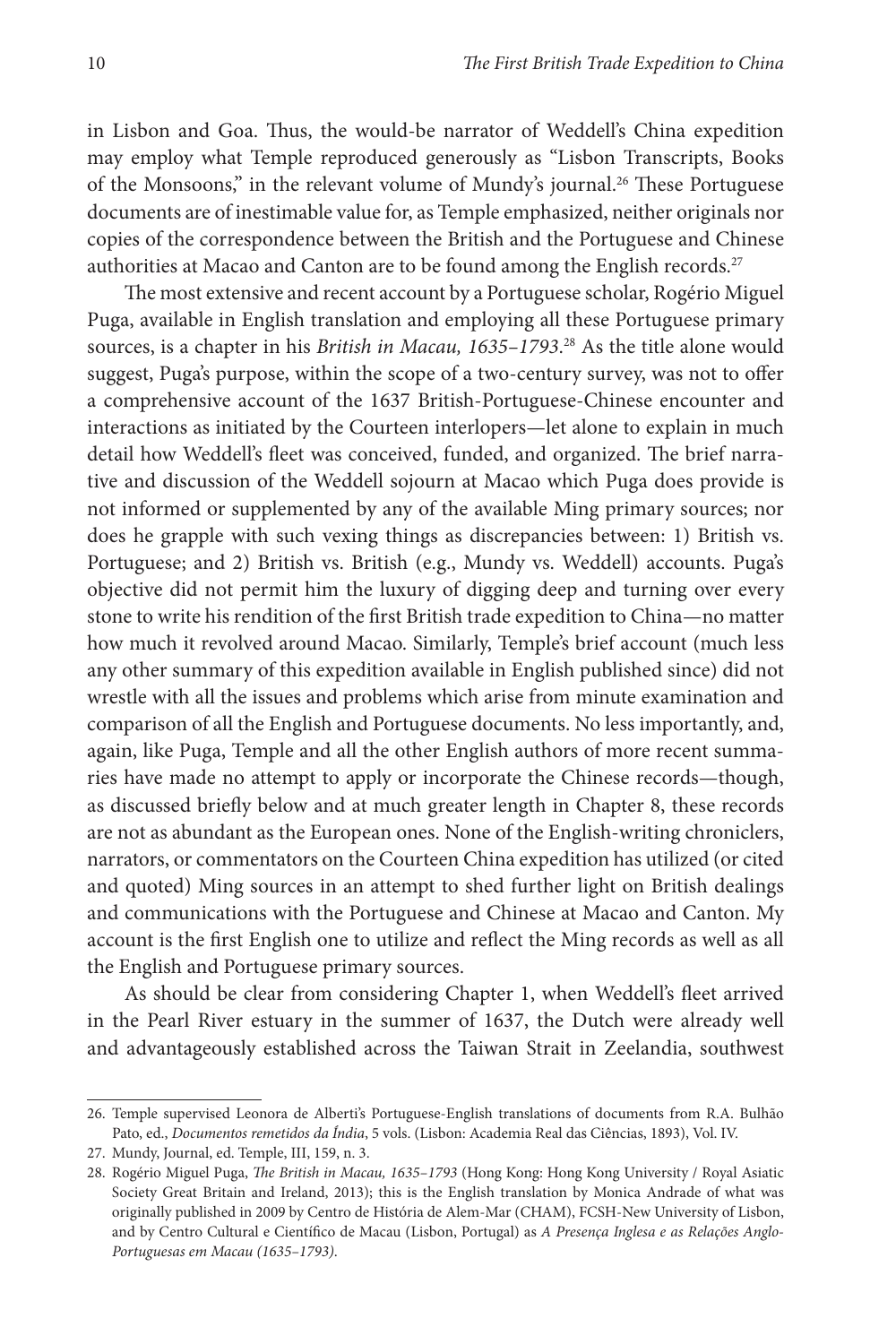## *1* **The British in Seventeenth-Century Luso-Dutch Asia**

Direct trade between the English and Portuguese can be documented at least as early as the time of King John I of England (1199–1216). The patent roll of the fourth year of his reign refers to commerce between the Atlantic neighbors. King John's fourteenth-century successor, Edward III, expanded opportunities for merchants by signing a commercial accord with the cities of Lisbon and Oporto in 1359. The English king followed up, in 1373, by forging a political alliance with King Fernando of Portugal (1367–1383). This proved crucial for the defense of Portugal against its aggrandizing Iberian neighbor in the east of the peninsula. In 1384, during the Castilian siege of Lisbon, English ships arrived in time to reinforce the Lusitanians. After the siege had been broken, hundreds of English archers played a major role in the Battle of Aljubarrota (1385). The outcome of the battle secured not only the throne of King John (João) I of Portugal (1384–1433) but preserved the small kingdom as an independent nation.<sup>1</sup> That monarch brought the insular English and coastal Portuguese into a long-term alliance by the Treaty of Windsor in 1386.<sup>2</sup> In the following century much larger numbers of English merchants traveled to the bustling entrepot of Lisbon, where they acquired substantial privileges from King Afonso V (1438–1481). By the end of the fifteenth century, some of this English merchant contingent, including their wives and children, had settled in Portugal.<sup>3</sup> It was also during that century that the royalty of the two nations, the houses of Lancaster and Avis, became intertwined by marriage. The illustrious Prince Henry the Navigator of Portugal, the Infante Dom Henrique, was a nephew of the English King Henry IV. That prince's role in paving the way to Portuguese imperial grandeur in the sixteenth century is legendary—if now diminished by some debunking by scholars of the last few decades.

<sup>1.</sup> L.M.E. Shaw, *The Anglo-Portuguese Alliance and the English Merchants in Portugal, 1654–1810* (Aldershot: Ashgate, 1998), 5–6; Malyn Newitt, *Portugal in European and World History* (London: Reaktion, 2009), 43–46; Anthony Disney, *A History of Portugal and the Portuguese Empire: From Beginnings to 1807*, Vol. I (Cambridge: Cambridge University Press, 2009), 120–21.

<sup>2.</sup> Signed 9 May 1386, the Treaty of Windsor was renewed by monarchs of both countries until 1499.

<sup>3.</sup> "Although their community in Lisbon was small, by the early seventeenth century, the English were the most prominent of the merchant communities in Portugal." Games, *Web of Empire*, 100.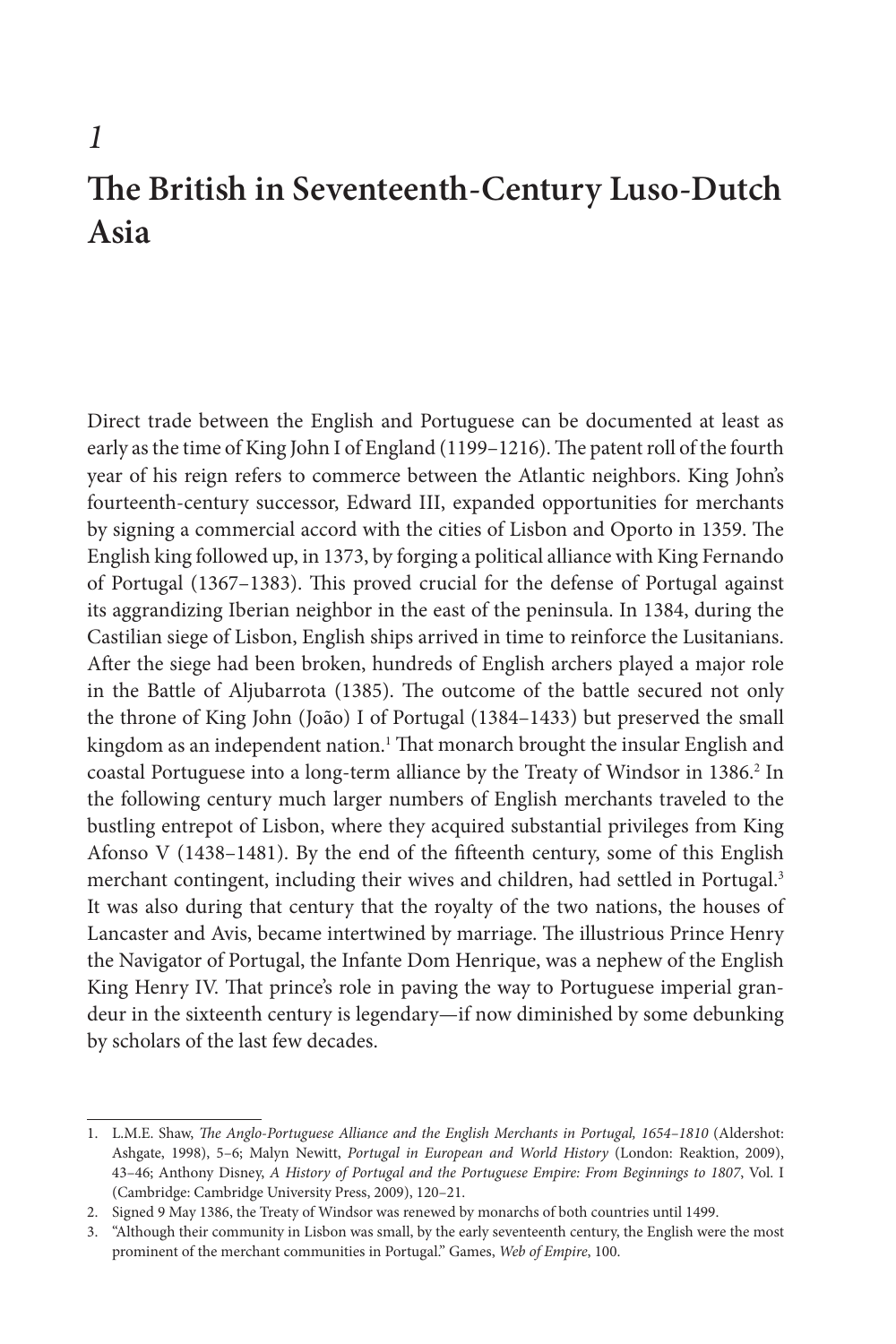As Tudor England became more able and committed to emulating the navigational prowess and the commercial and colonial dynamism of the Lusitanians, conflict arose.<sup>4</sup> Piratical raids by the English upon the Iberians plying their trade along the west coast of Africa prompted the Portuguese King Sebastian to incite reprisals against England, and he issued an edict to prohibit all English ships from visiting Portuguese ports, and banning textile and other imports from England. By the middle of the reign of Elizabeth I (1558–1603), England, as a Dutch aiderand-abettor, had become an open (if not firmly committed) enemy of the Habsburg Spanish king, Philip II. This powerful Iberian monarch, ruler of a world empire, exerted himself to thwart any reconciliation between neighboring Portugal and England. But by the end of 1576, Elizabeth and the King of Portugal had signed a treaty to render amicable relations between the two seafaring nations. That treaty was rendered a nullity only four years later, however. In 1578 King Sebastian was slain in the Battle of El Caser-el Kebir. When Sebastian's heir, and uncle, died in 1580, it was Philip II of Spain who inherited the crown to become concurrently Philip I of Portugal. While the coastal European realm of Portugal was nothing vast, its empire was global by this time. Philip II/I inherited an opulent assortment of overseas possessions from Brazil to Africa, from Hormuz in the Persian Gulf to Goa in India, to Melaka on the Malay peninsula, and Macao in China. At Macao on the southeast periphery of Ming China, seventy miles from the provincial capital, Canton (Guangzhou), the Portuguese had established a prosperous commercial enclave in 1557, just a year before Elizabeth acceded to the throne of England.<sup>5</sup>

It was not the Lusitanians so much as an Italian who had sparked the global imagination of the Tudor English. Italians, just as much as any Iberians, had kindled in the English notions of unknown or remote lands of abundant gold and silver, minerals, spices, and commercial opportunity. Christopher Columbus was among the multitude of Europeans who believed the stories about China told by Marco Polo. Fantasies of China derived from the tales of the Venetian Polo stirred in his head as he plotted a voyage to the fabulous land conjured by a mixture of fact and fiction.6 The Genoese Columbus was to carry aboard the *Santa Maria* a copy of Polo's account of the Far East. Like other Europeans, the English relished

<sup>4.</sup> For English interest in commerce in Guinea and the west coast in the late fifteenth century, see P.E.H. Hair and Robin Law, "The English in Western Africa to 1700," in *The Origins of Empire*, ed. Nicholas Canny (Oxford: Oxford University Press, 1998), 245; for the importance of the Guinea trade in the development of English maritime ventures and clashes between England and Portugal from the mid-sixteenth century, see John W. Blake, *West Africa: Quest for God and Gold, 1454–1578* (London, 1977); and Kenneth R. Andrews, *Trade, Plunder*, 101–15.

<sup>5.</sup> For the establishment of Macao in the 1550s, C.R. Boxer reviews all the Portuguese and Chinese documents in South China in the Sixteenth Century: Being the Narratives of Galeote Pereira, Fr. Gaspar da Cruz, O.P., and *Fr. Martin de Rada, O.E.S.A. (1550–1575)* (London: Hakluyt Society, 1953), xxxiii–xxxvii. More recently John Wills offered a refined and authoritative summary, *China and Maritime Europe, 1500–1800: Trade, Settlement, Diplomacy, and Missions* (Cambridge: Cambridge University Press, 2011), 35–40.

<sup>6.</sup> Columbus learned the names of "Cathay" (north China) and "Cipango" (Japan) from the Venetian Marco Polo. For sources accessed by Columbus, see Valerie Flint, *The Imaginative Landscape of Christopher Columbus* (Princeton, NJ: Princeton University Press, 1992).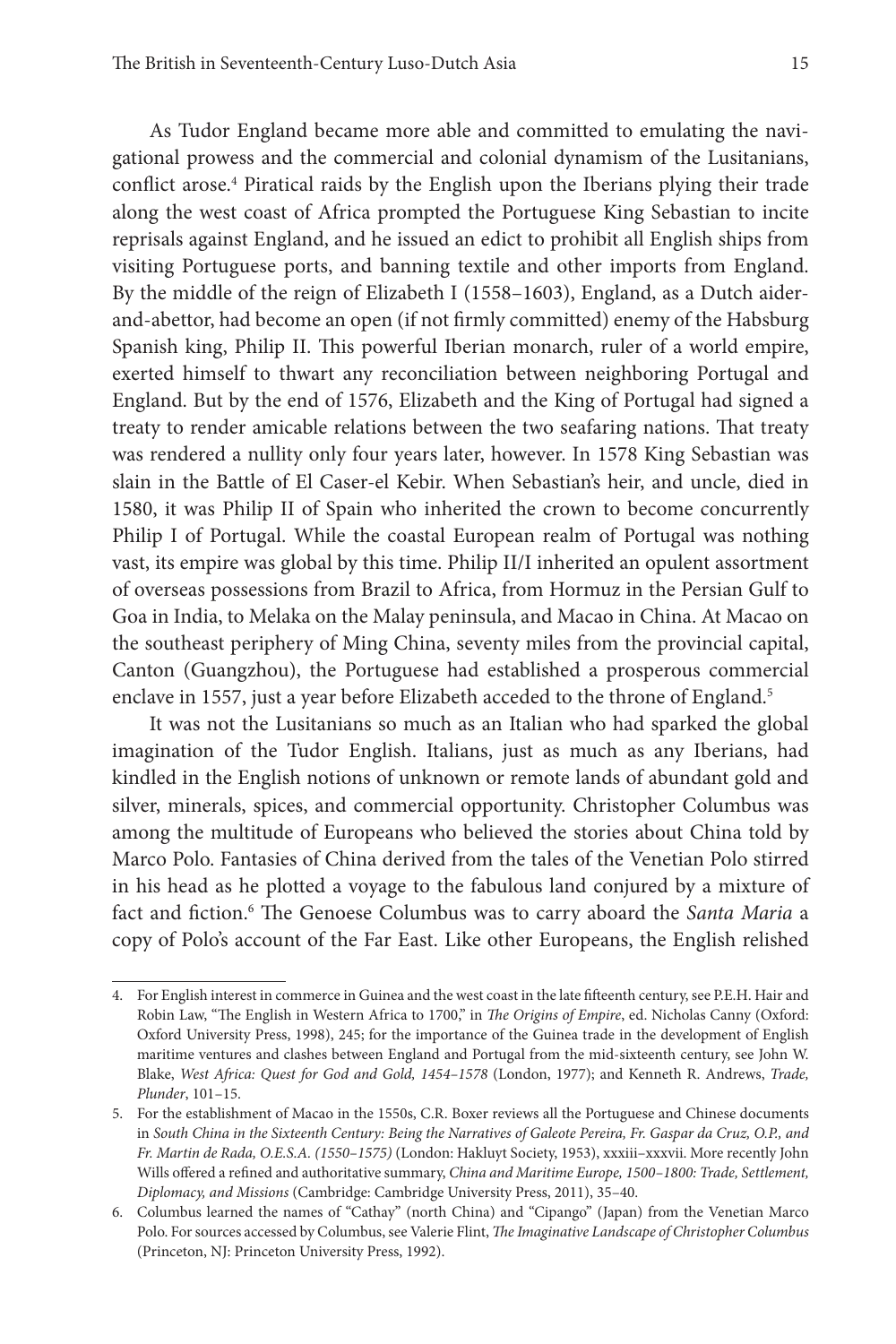## *8* **Lessons Learned**

#### *The "Anglology" of the Ming?* <sup>1</sup>

At least in the mind of Nathaniel Mountney, the most salient thought as the remnant of the Courteen fleet, the *Dragon* and *Sun*, sailed away from Ming Guangdong was that the British had been outmaneuvered and out-bribed by the wily Portuguese. The conduct of the Chinese may have been nothing beyond what he and Captain Weddell had expected. But before more closely examining the views and attitudes of the departing British (and the now much relieved Lusitanians at Macao), we shift our focus to the perspective and analysis of the Chinese, as revealed in and inferred from the Ming records and reports about the British and Portuguese actions of June–December 1637. Such Chinese primary sources to illuminate the British fleet's sojourn are not numerous and detailed enough to answer all the questions we could raise. The demise of the dynasty just six years later, with the suicide by hanging of its last emperor, Chongzhen, in 1644, helps explain the incomplete annals. In his authoritative survey, Wilkinson summarizes: "In the Ming there were at least 300 provincial and prefectural archives. Most of their contents were destroyed in the fighting at the end of the dynasty. Nothing of them remains today."2 That the dramatic and tumultuous six months of the Courteens in 1637 is not fully illuminated by Ming records does not occasion a great deal of surprise given such facts as that the Dutch invasion of Macao in 1622 did not leave a trace in surviving registers.<sup>3</sup> Further, in the 1620s and 1630s, as the Ming government in Beijing was forced to concentrate more and more of its attention on northwest domestic and foreign (Manchurian) threats in the northeast, so disregard and neglect of major events and affairs in Guangdong would have been natural if not necessary. Such inattention would help explain any gaps in Ming records pertaining to the activities of maritime

<sup>1.</sup> "Anglology" is my awkward term contrived for the purpose of juxtaposition to "sinology," the subject of the next chapter. Readers of the foregoing chapters will be in no danger of making the faulty assumption that "anglology" has something to do with angels, whose science is called *angelology*.

<sup>2.</sup> Endymion Wilkinson, *Chinese History: A Manual* (Cambridge, MA: Harvard University Asia Center, 2000), 890; as Wolfgang Franke explained: "Owing to the downfall of the dynasty, no veritable records were compiled for the last [Chongzhen] emperor." *Cambridge Ming*, vol. 8, 746.

<sup>3.</sup> John Wills, *Cambridge Ming*, vol. 8, 351. However, unlike the Dutch invasion of Macao in 1622, the Chinese engagements off Fujian with Hans Putmans and the VOC at Liaoluo Bay, Jinmen, next to Xiamen, in 1633 are described in some detail in Chinese records, as used by Tonio Andrade in his recent books.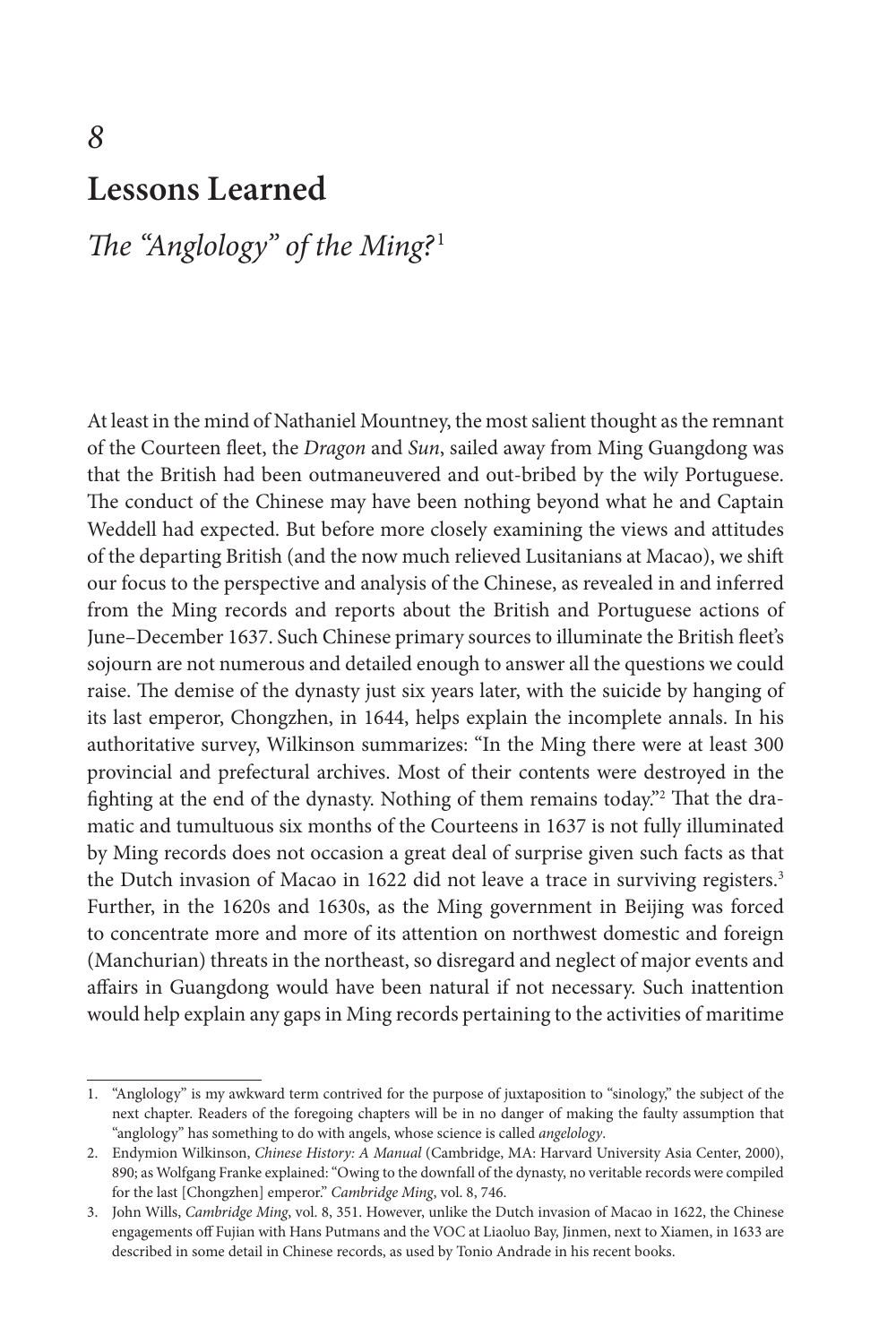"red barbarians" like the British—who spent six months in China but did so on the Ming's southeast periphery.

As the Chinese scholar of Ming foreign policy Wan Ming has acknowledged, the absence of information in the Chinese sources on the events before the major clashes in September and October 1637 forces us to rely on English and Portuguese ones. Even in the case of September and October we depend upon those European sources for some key meetings and incidents—even those involving high-level Chinese officials. As both of those Western sources, while in conflict on some points, similarly refer to such meetings and incidents, it is implausible that these latter were fabrications—no matter how absent their traces in Ming documents. The most important and complete Chinese record that has survived is badly damaged in the portion that would shed light on the key events of July and August—including the bold and pioneering probe of the pinnace *Anne* up the Pearl River.4 That record is a compilation of documents from the Ministry of War (兵部).<sup>5</sup> Both Wan and, more recently, Lawrence Wong have used that key document, as well as the published official Ming historical annals, to shed light on the mandarins and their attitudes and conduct vis-à-vis the British and Portuguese.<sup>6</sup> The other highly informative Ming source is the collection of memorials and reports penned by Zhang Jingxin, who was governor of Guangdong and Guangxi (兩廣總督 Liangguang zongdu) in 1637. These writings, composed during and after the Courteen visit of that year, have been edited and presented with erudite commentary by Tang Kaijian and Zhang Kun.<sup>7</sup> Among these and other Chinese historians, the British expedition lasting half a year is known as the "Bogue Incident" (虎門事件 Humen shijian) or more loosely and colorfully, "Incident at the Mouth of the Tiger."8

As we approach our review of Chinese primary documents, which expose facts, names, and details unavailable in the English and Portuguese accounts, let us briefly recite some of the key claims and notions articulated by those Europeans. Obviously, the British, at their first entry into China, could never have been certain of which level of Ming and Guangdong government authority they were dealing with. From the Chinese, Portuguese, and Ethiopians (via Macao), they must have haphazardly picked up various titles and rough knowledge of hierarchy which they

<sup>4.</sup> Wan, "First Direct Clash of China and Britain," 58.

<sup>5.</sup> 兵部题《失名会同两广总督张镜心题》残稿(明清史料乙编,第八本)(上海:中央研究院历史语言研究 所,商务印书馆, 1936).

<sup>6.</sup> Wong, "The Bogue Incident."

<sup>7.</sup> Tang and Zhang, "Governor of Guangdong and Guangxi."

<sup>8.</sup> English "Bogue" comes from the Portuguese Boca do Tigris, which literally translates the Chinese place name 虎門:虎 *hu* (tiger) and 門 *men* (mouth, gate). As dozens of Chinese proverbial sayings (諺語 *yanyu*) and idioms (成語 *chengyu*) employ the tiger as a metaphor, British-in-the-Bogue would yield a rich harvest of tropes in the poetically inclined. The eminent sinologist and authority on the Southern Ming, Lynn Struve, proved unable to resist the charm in one of her titles: *Voices from the Ming-Qing Cataclysm: China in Tigers' Jaws* (New Haven, CT: Yale University Press, 1993).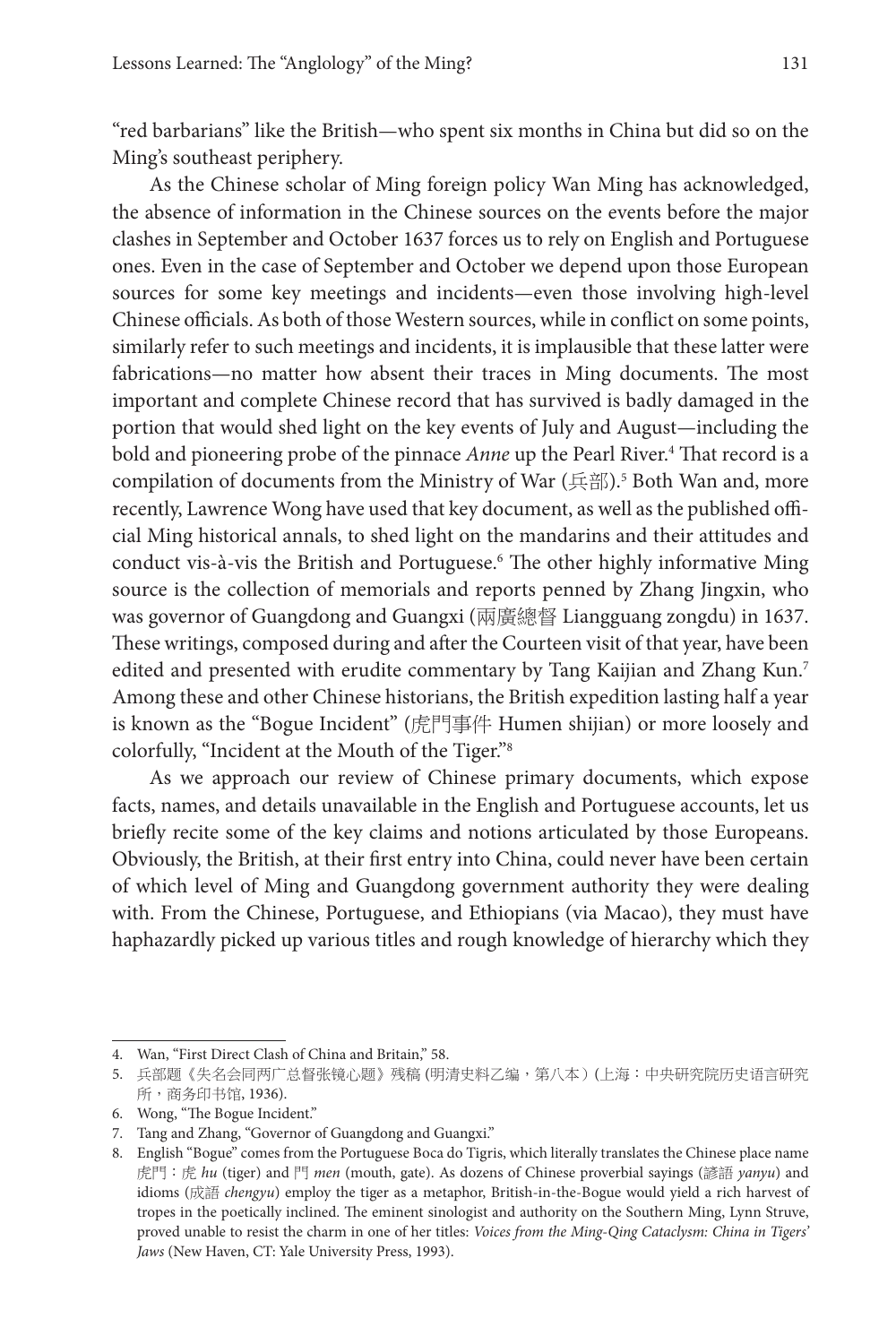had not learned before arrival in July.<sup>9</sup> As the drama unfolded over the next six months, they had both native and non-native Chinese recruits and conscripts from around the Pearl River estuary to assist them in figuring out who was who, and who reported to whom. They referred to officials generally as "mandarins," and it turns out they did identify, however vaguely, and distinguish some of the most powerful officials in Guangdong, representing them with variant spellings—and ranking them, from highest to lowest:

- 1. Tootan/Toutan
- 2. Chadjan/Chamjan
- 3. Quan Moan/Quan Mone<sup>10</sup>
- 4. Haitao/Haitau/Hitow/Hittow/Hoyto<sup>11</sup>
- 5. Campeyn/Champain/Champaine/Champen/Champeyn/Champin/ Cheeompee/Chompee

As the British supposed, it was to the latter, the "champin," that the Portuguesefluent intermediary "Paulo Noretti" reported: "Champain, his master." Mundy applied to Noretti a title above interpreter (*jurabassa*): "mandarin *tonpuan*."12

Besides Noretti, the man they took to be a Portuguese-speaking "petty mandarin," the Courteens interacted and communicated most extensively with the officials they labeled "champin" and "haitao." They had minimal or no direct exposure to the authorities higher than the latter: to those whom they called "Chadjan" and "Tootan." These latter high-ranking officials in Guangdong came onto the scene, to the provincial capital, Canton, only in September or later. The Courteens took

<sup>9.</sup> It would be difficult to figure out which, if any, terms the Courteens had learned, pre-China arrival, from the sinological scholarship contributed by other Europeans (principally Italians, Iberians, and Dutch)—as translated and published in such collections as Hakluyt's and Purchas's in the decades preceding the Weddell expedition. Peter Mundy, for example, had read some of that Hakluyt- and Purchas-purveyed sinology.

<sup>10.</sup> In Mundy/Courteen orthography: "qu" was kw/gw sound (as in "quandary"); in early seventeenth-century English maps of China, "Quangsi" stood for Guangxi and "Queichiu" for Guizhou. For maps representing Ming place-names in such fashion, see Batchelor, "Selden Map Rediscovered." The sixteenth-century account of China by Martin de Rada used "Quanton" for Canton/Guangdong. See Boxer, *South China*.

<sup>11.</sup> In the Portuguese documents we find the additional spellings, "aitao" and "aytao." Disappointingly, with the exception of the "aitao," the Portuguese sources usually refer to the Chinese officials vaguely as "mandarins." In one place the City of Macao in its letter to Charles I refers to "a Mandarin from a neighboring village [in the Bogue] of Lantao" and another place "the aforesaid Mandarin of Lantao." The Portuguese also mention "Taquexi, who is governor of seaports among the Chinese, sent us a *chapa* commanding us to summon the Commander [Weddell] on shore in order to negotiate with him and with us for the surrender (which the Aitao desired) of the prisoners who were then in Canton." City of Macao to Charles I, 24 December 1637, *Lisbon Transcripts*, *Books of the Monsoons*, book 41, fol. 220. As noted below, Mundy seems to refer to this official with the spellings "Tacazzee" and "tacassy." As the City of Macao relates in detail, this official came to Macao to do the bidding of the "haitao" in arranging with the Portuguese and British for the Courteens in Canton to be released: "the Taquexi who had come to settle this business by order of the Aitao."

<sup>12.</sup> "Mandarin tonpuan, the bearer thereof, otherwise called Paolo Nurette (it is the same who came to parley with us)": 21/31 August 1637, Mundy, *Travels*, vol. 3. For "interpreter" Mundy occasionally used *jurubassas*, a Malay word often applied to bilingual Chinese Christians born in Macao. It came more broadly to cover mestizos and Eurasians who spoke Chinese and Portuguese. C. R. Boxer, *Portuguese Society in the Tropics: The Municipal Councils of Goa, Macao, Bahia and Luanda, 1510–1800* (Madison: University of Wisconsin Press, 1965), 46n5.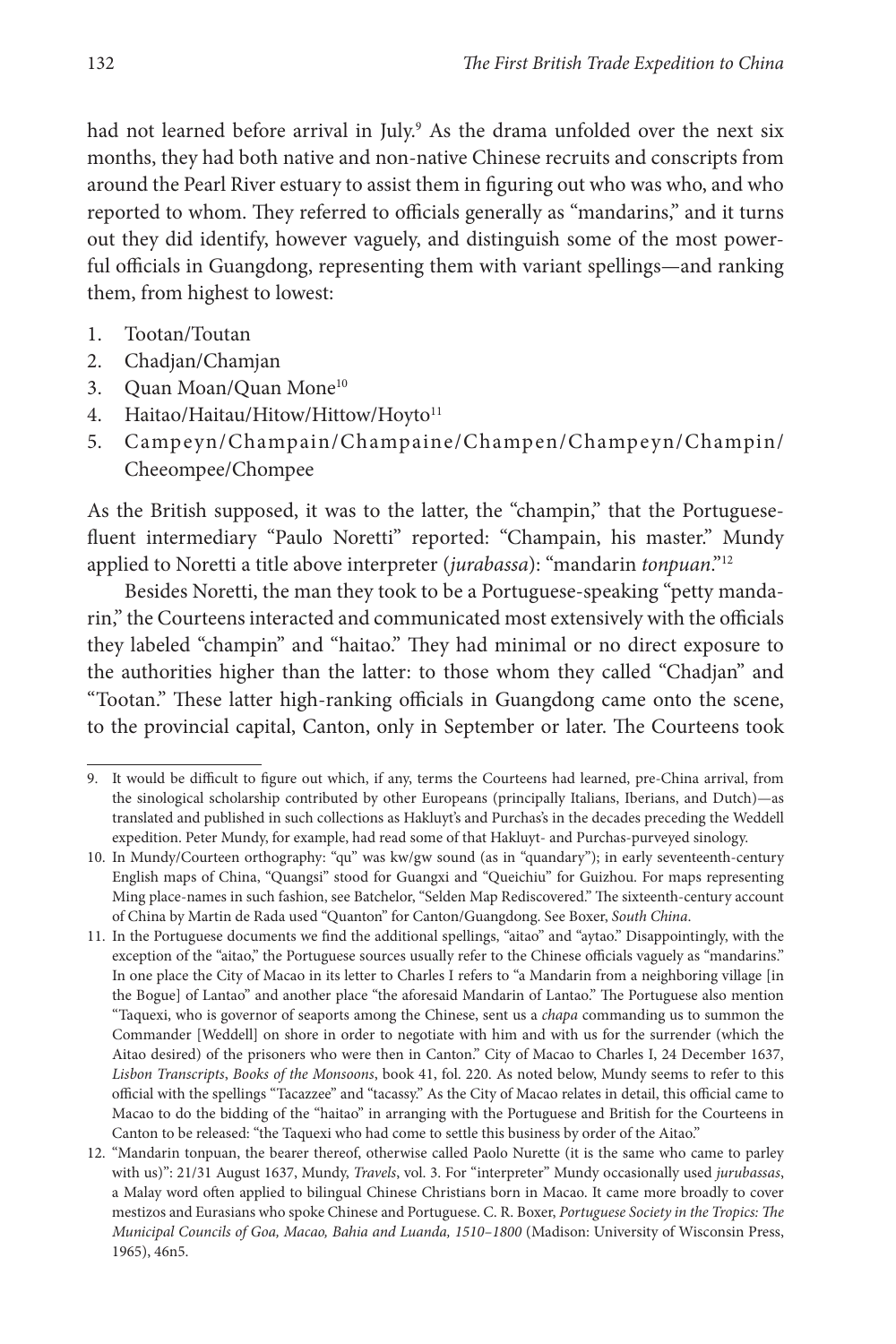the "Chadjan" (also "Chamjan") to be "the supervisor general."13 "Tootan" (also "Toutan") they took to be "viceroy of this province of Canton": Mundy noted, "Our mandarin [Noretti] came again and said the *Tootan* who is viceroy of this province of Canton, being new confirmed, was going in circuit to visit his government."14 Subordinate to the "Tootan," the "Quan Moan" (also "Quan Mone") was the official the Courteens understood to be "the subordinate viceroy for trade": "from a message from Hitow, Champen, &c., they were required in friendly manner to proceed no further, but to repair aboard, with promise of all assistance in the procuring of licence from Quan Moan, the subordinate viceroy for trade."15 Specific reference to other, lower-ranking officials can also be found among the Courteen records. For example, in the Bogue they identified the "mandarin of Lantao," "who is governor of all the towns and villages hereabouts, as also of their junks." The British also referred to the "mandarin of Casa Branca." This was most likely the Ming official who, residing just north of Macao in Xiangshan (香山), directly monitored and supervised the Portuguese enclave and presided over controversies and affairs involving Chinese inhabitants of Macao. We also find recorded in Mundy's journal, while he was in Macao with Weddell to negotiate the release of the factors, a "*Tacazzee*, being a certain degree of mandarin, who now and at other times sat about our business."16

The British captains and merchants gained at least a superficial understanding of how these various officials functioned and related to each other within the hierarchy of civil and military branches. Under both the "Tootan" and "Chadjan," the "haitao" Nathaniel Mountney understood to be the "lord treasurer" or "lord chancellor," while Weddell described this official as "the chief justice for the city of Canton."17 Subordinate to him, they understood, was the "champin": "the admiral of the forces both by sea and land," "Admiral of the Seas," "Admiral General," and "lord admiral"; Weddell styled him both "general of the city of Canton" and "General of the Province by sea"—it was this official whom Paulo Noretti claimed was directly

<sup>13.</sup> This official is most probably what Galeote Pereira had represented in his sixteenth-century account as "*Chaem*, that is a visitor, as it were, whose office is to go in circuit, and to see justice exactly done." Contemporary translation of Richard Willes in Boxer, *South China*, 6.

<sup>14.</sup> This is likely the official mentioned in the sixteenth century by Galeote Pereira (trans. of Richard Willes): "There is also placed in each ['shire'/province] a *Tutao*, as you would say a governor." In other Portuguese accounts from the sixteenth and seventeenth centuries we find such similar spellings as "Tutão," "Tutam," and "Tutan." Boxer, *South China*, 6 and 89n1.

<sup>15.</sup> Mountney, "Voyage of the Weddell Fleet." From this line I surmise that they understood "hittow" and "champin" to be subordinate to the "Quan Moan." As noted above, when the British wrote "Quan Moan" it was with the "qu" representing the "gw/kw" sound as in "quandary"—not the pinyin *quan*, which is a sort of "ch" sound as in Massa*ch*usetts.

<sup>16.</sup> 30 November / 10 December 1637, Mundy, *Travels*, vol. 3.

<sup>17.</sup> Mountney, Rawlinson, A.299; "Weddell's China Narrative, O.C. 1662." In his sixteenth-century account, Gaspar da Cruz referred to this officer: "To this *Aitao* pertaineth to command the soldiers, and all that is necessary of shipping, victuals, and all other provision against enemies and against pirates. And to this belong also the business of foreigners in cases which belong not to the Revenue." Gaspar da Cruz, *Treatise* (1569), in Boxer, *South China*, 154.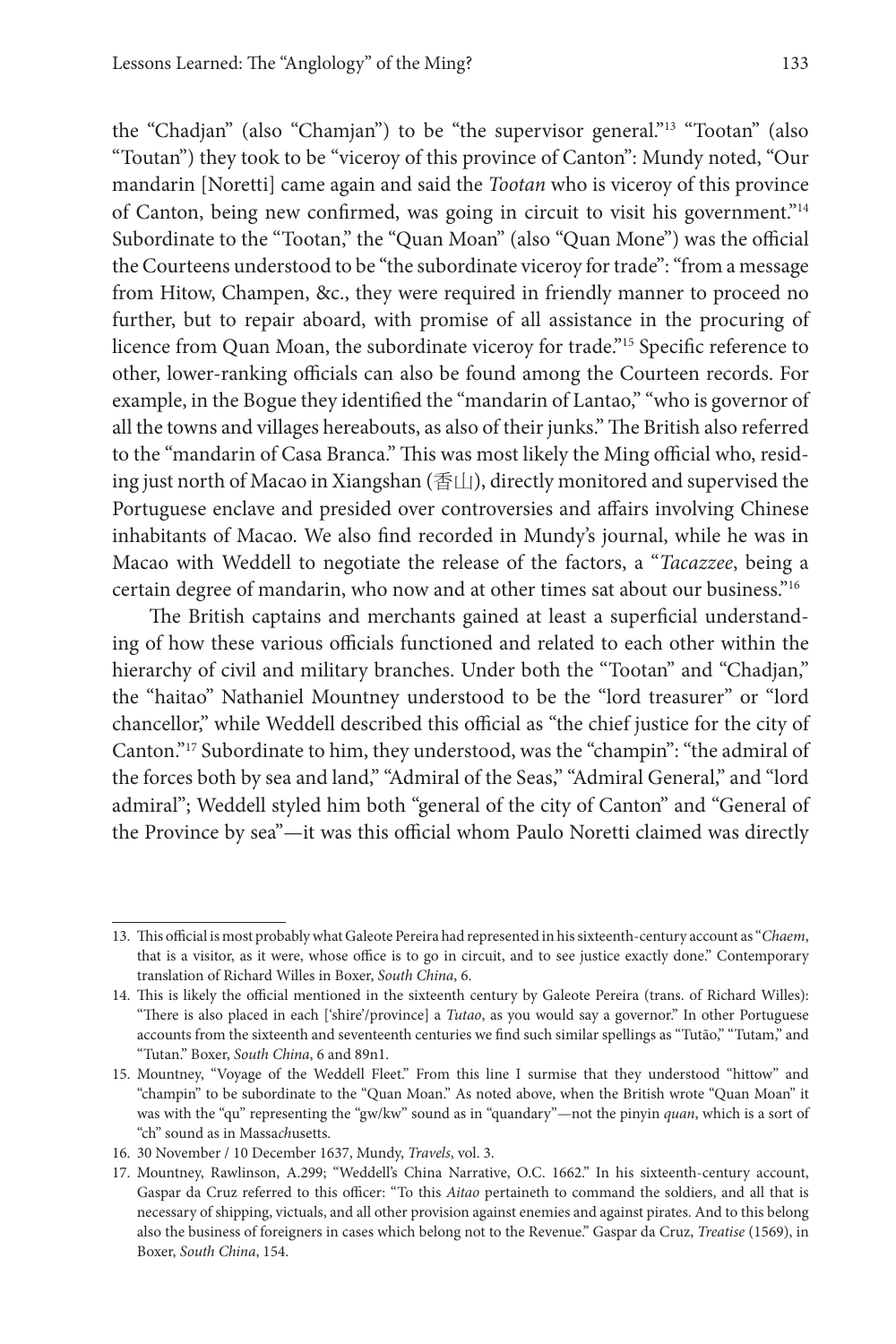#### **Epilogue**

### *The First British Trade Expedition to China: A Precursor of the Opium Wars?*

The Pearl River Delta, setting for all the activities of the British in China in 1637, was the same location where the initial battles of the First Opium War (1839–1842) took place two hundred years later. The identical venues of engagements and hostilities by land and sea invite comparison between the (Caroline) British in China in 1637 and the (Victorian) British in China in 1839. Just as the British in 1637 had encountered Chinese interested in conducting trade with them outside the official Macao-Canton channel, so in the decades leading up to that Opium War there were plenty of Chinese involved with the British in profiting illegally and handsomely from traffic in the prohibited drug. As the British Chief Superintendent of Trade in China Charles Elliot and subordinate officers sent to Canton to deal with the opium crisis had to make on-the-spot decisions and spontaneous adjustments without first consulting the government in London, so Captain Weddell and the leaders of the Courteen fleet could consult neither their company supervisors in London nor the government of Charles I and his Privy Council at Whitehall before choosing fateful courses of action. The situation may have been more stressful for Weddell, as presumably he had to exercise more discretion and, thus, bear more responsibility for outcomes. After all, in Victorian Britain, the House of Commons *did* debate the China crisis before Lord Melbourne's Foreign Secretary Viscount Palmerston authorized aggressive action to be taken in the Pearl River estuary. On the other hand, Weddell might well have acted with less apprehension of scrutiny.

As the Ming administrations in the sixteenth and seventeenth centuries struggled to crack down on piracy and illicit trade on the southeast coasts, so the Qing governments of the eighteenth and nineteenth centuries struggled to enforce prohibitions against traffic in opium.<sup>1</sup> Just as trade in that drug was enriching too many Qing officials and merchants, so illegal trade with non-Portuguese foreigners like the "red-barbarian" British could profit too many Ming officials and merchants to

<sup>1.</sup> For the illicit traffic at Lintin Island (內伶仃島 Neilingdingdao), where the opium clippers flocked in the decades before the Anglo-Chinese War broke out and where the Courteen fleet was anchored in 1637, see Peter Perdue, *The First Opium War: The Anglo-Chinese War of 1839–1842* (Cambridge: MIT Press, 2010), 4. For the utter inability of the Qing navy to do anything about this traffic at Lintin, see Peter Ward Fay, *The* Opium War, 1840-1842: Barbarians in the Celestial Empire in the Early Part of the Nineteenth Century and the *War by Which They Forced Her Gates Ajar* (Chapel Hill: University of North Carolina Press, 1975), 46.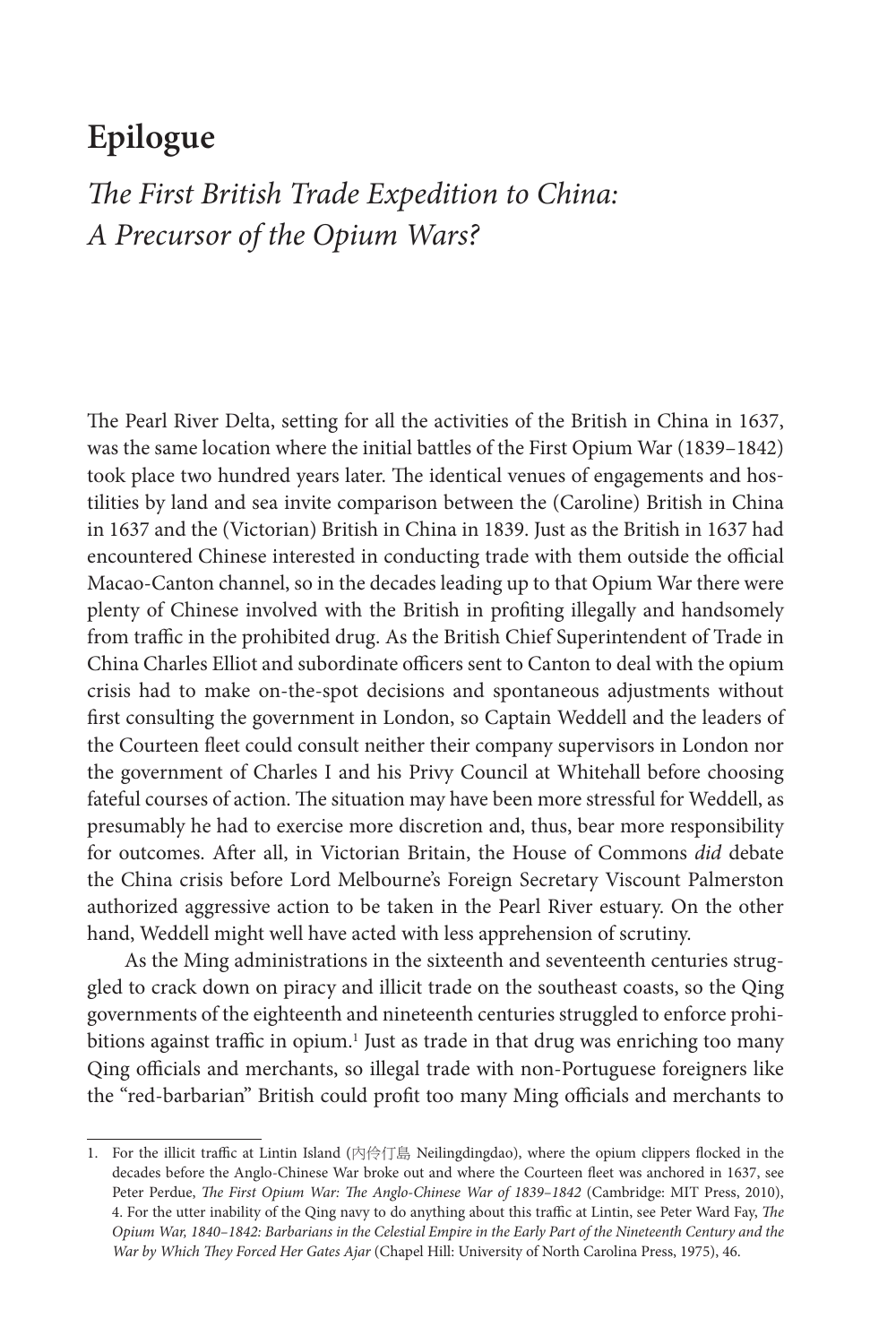render the *haijin* (海禁) policy determined in Beijing easily implemented in remote Guangdong or Fujian. The enforcement of the proscription was only intermittently sustained and inconsistently effective. The British in 1637 were able to find locals in the Pearl River Delta to sell them commodities and provisions. When their silver dollars would not persuade, the Courteens resorted to force. Commerce and combat were mingled in a most uneasy arrangement. In the Bogue in September, as related by Peter Mundy:

We took a junk with our boats and brought her aboard. She had only in her a few timbers, planks, a *harquebus a croc*, bamboo spears and a little rice, which was all handed in to the admiral with some of their people, who in submissive manner fell on their knees when they came aboard. The said junk was manned with English with some Chinois to scull her, and sent ahead to intercept others that should pass as not mistrusting. Also the *Sun*'s skiff was sent ashore to try if they could buy any cattle, provision (*which may seem strange to surprise and take and to seek trade and refreshing from the same people at the same time*); but contrariwise they had some skirmish with the country people, whereupon our boats were sent to succour them; so at last all came well off and returned in safety.<sup>2</sup>

Similarly, and as noted in Chapter 9, Captain Weddell observed that there were Chinese in the area willing to undertake disguise to defy the government and engage in illicit trade. In late September, as the commander himself related: "Divers boats and junks would come and sell us sugar at easy rates; but they came by stealth."3

Even after major hostilities of the First Opium War had commenced in 1839, the Victorians found Chinese to supply them with sustenance and provisions. In November 1840, for example, the British fleet commanded by Elliot anchored on the eastern flank of the Bogue. A spontaneous, hovering riverside market sprang up to purvey victuals—even while the Chinese vendors were putting themselves at the peril of punitive action by local mandarins. As Julia Lovell colorfully relates: "When the names of this impromptu comprador community were taken down by a group of police spies, the businessmen besieged and set fire to the police boat. 'These poor wretches were literally roasted alive, their persecutors preventing their escape with long bamboos,' recalled an English lieutenant. 'What a most extraordinary nation this is! . . . They will trade with you at one spot, while you are fighting, killing and destroying them at another!"<sup>24</sup> More than two centuries after the Courteen fleet had departed China, it was still the case that commerce and combat, trade and scuffles, would oddly combine. The British would carry both handfuls of coins and handfuls of guns. Nor had the linguistic aspect of Sino-British relations changed appreciably between the arrival of the subjects of Charles I in 1637 and the war waged by Victoria's men two hundred years later. The Courteen fleet steered into the Bogue by Weddell carried not one merchant or mariner who could speak a syllable or

<sup>2.</sup> 13/23 August 1637, Mundy, *Travels*, vol. 3; emphasis added.

<sup>3.</sup> "Weddell's China Narrative, O.C. 1662."

<sup>4.</sup> Julia Lovell, *The Opium War: Drugs, Dreams and the Making of China* (London: Picador, 2011), 127.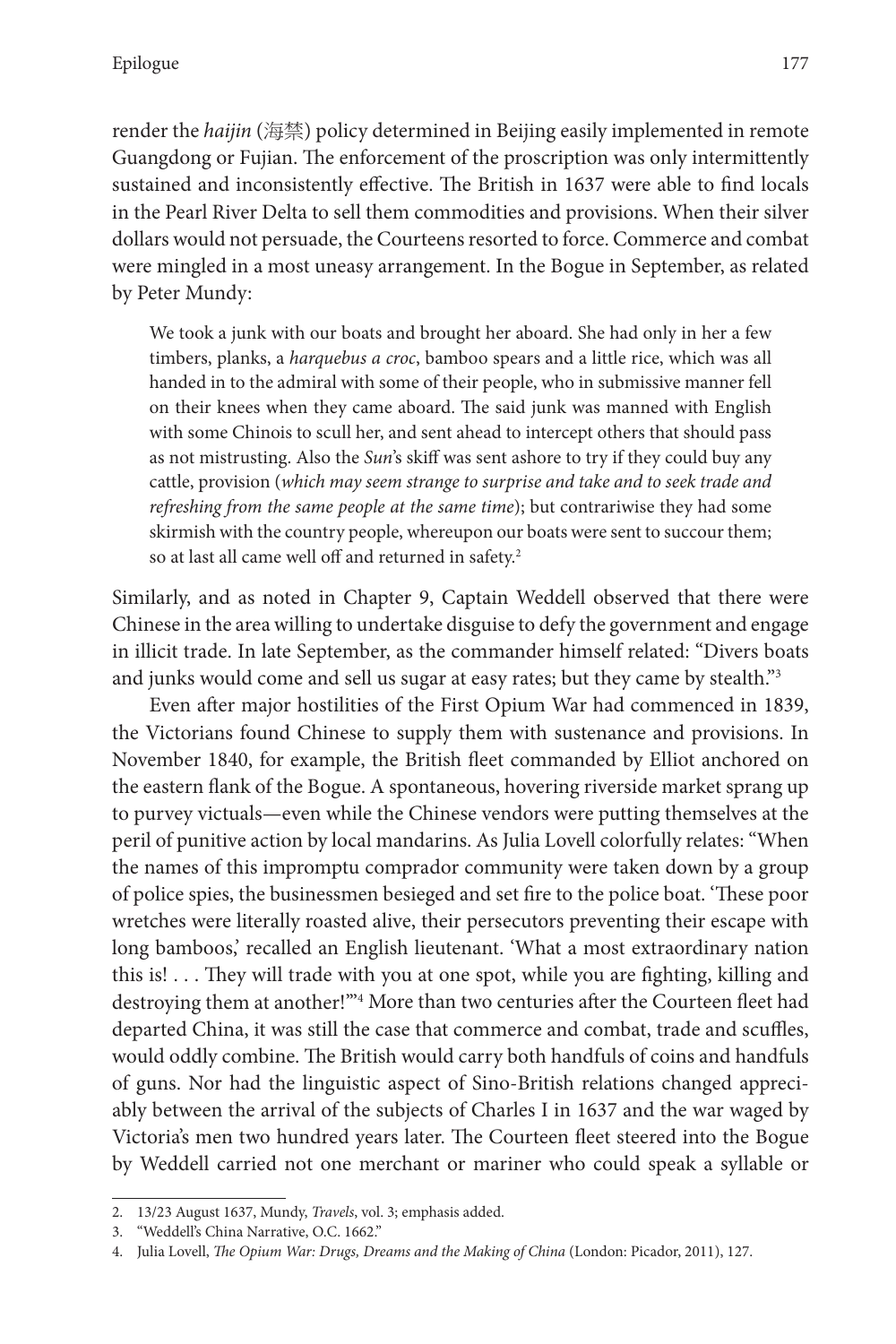write a stroke of Chinese. Thus, the British had to grope for stones to cross the river—摸著石頭過河 (*mozhe shitou guohe*). To moderns like ourselves, Weddell and Nathaniel Mountney may appear shockingly insouciant as they confronted the colossal language barrier—or linguistic Great Wall. But the British and their fellow Europeans elsewhere in Asia and Africa in the seventeenth century were well-accustomed to doing business, at least initially, without knowing a word of the commercial counterpart's language. On Madagascar, June 1638, on the *Sun*'s return voyage to England, Mundy reported a typical case of effective bartering: "For our matter of trading with these people, being only for provisions, there needs not much interpreters, for the utterance of booes, baaes, is as good language for bullocks and sheeps as the best; and so for the rest with the help of signs."5

No matter how big a handicap linguistic deficiency was for the British in India in the first half of the seventeenth century, commerce was prosecuted on a considerable scale. From the ignorance of native languages, errors, even serious blunders, were not infrequently committed. It was normal in the first decades of the seventeenth century to embark on ventures and errands armed with little to no linguistic competence whatever. Finding himself in India serving the EIC in March 1633, Mundy complained of his predicament: "Yet with all these hard conditions am I thrust out alone, with little [knowledge of the] language, having nobody that I can trust or cares to take any pains to ease me to look after the Company's goods, to help to compound the unreasonable demands of carters, cammelers, etc., to decide their quarrels, differences, to persuade them to reason."6 Prior to their arrival in China in 1637 the Courteens had to cope with communication obstacles. On the Malabar coast in the spring of that year, off Cannanore, Captain Weddell anchored while Mundy and a detachment explored an island at its entrance. They failed to get information, as their interpreters "could not be understood by the country people." Even when interpreters could be obtained, they were only unsafely relied upon.

As for the Bogue and the Pearl River Delta, even the old "China hands," the Portuguese at Macao, were vulnerable to and suffered from mistranslations. Having been settled in the Ming realm for several decades, these Iberians had acquired Luso-Chinese bilingual facility, contacts, and resources. But during the British sojourn, as the captain-general of the Lusitanian enclave, Domingos da Camara de Noronha, complained: "The Procurador of this city presented a petition to one of the Chinese mandarins . . . but the interpreter who translated it into the Chinese tongue added what he pleased to it, calling the subjects of your Majesty [Charles I] by an insulting name. This being a way these interpreters sometimes have of working evil to us." So even if the Courteens had been better furnished than merely veteran

<sup>5.</sup> Mundy, *Travels*, vol. 3, 374.

<sup>6.</sup> Mundy, *Travels*, vol. 2, 281. Instances of William Methwold, EIC president at Surat, bemoaning scarcity of linguistic ability in the company's personnel in India can be found in Foster, *English Factories, 1634–1636*, 208, 272. William Fremlen, successor of Methwold, did possess some facility to avoid "gross tricks [being] practiced upon us." Methwold himself was notably gifted in foreign tongues; and appreciation of his prowess in the Surat post is provided by Furber, *Rival Empires*, 67–68.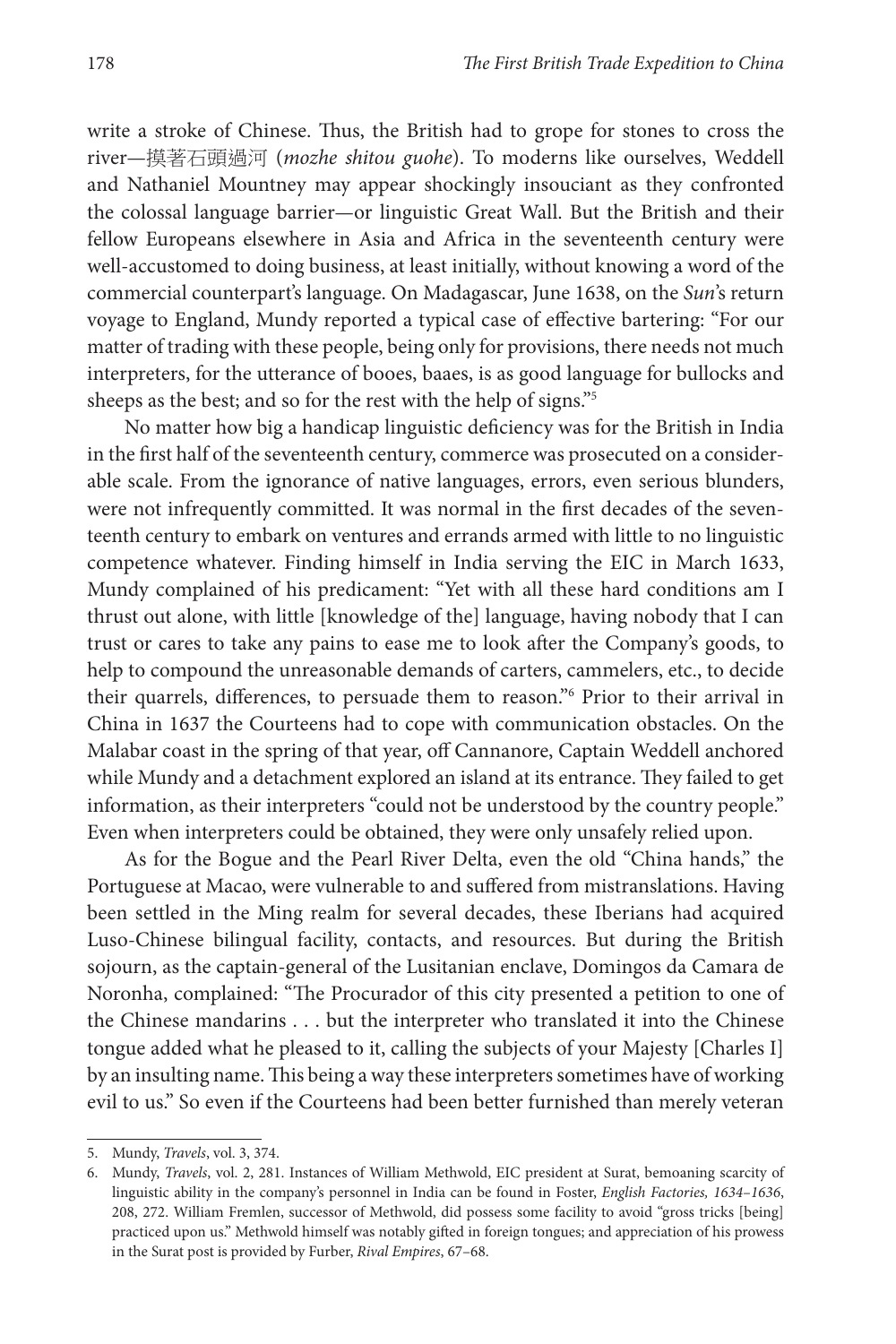linguist-factor Thomas Robinson, they may still have been abused and confounded as the Portuguese often seem to have been. Would the British enterprise in China in 1637 have run much more smoothly, more peacefully and profitably, had Weddell's fleet possessed its own competent and scrupulous Sino-Portuguese interpreter?

In light of events and aspects of the First Opium War, one could still doubt that the Caroline British would have fared much better with even a top-notch team of translators and interpreters of, say, Matteo Ricci-caliber. At any rate, a century and a half after Captain Weddell departed China and disappeared in the Indian Ocean, little change could be noticed. When Lord Macartney's embassy arrived in 1793, under more extensive royal aegis and possessed of more imperial confidence, the only one among the dozens of British who could communicate a little in Chinese was Thomas Staunton, twelve-year-old son of Sir George Staunton, Macartney's right-hand man. Staunton had recruited four Roman Catholic priests to serve as interpreters—two from Macao. At the time of the First Opium War, a few decades hence, linguistic impediments were still considerable. Sino-British relations of the 1830s would have to contend with the reality that communication functionality was nearly nil. As Lovell informs us: "A question mark hangs over the competence of Lin Zexu's translators. When Lin showed a version of his letter to Queen Victoria, rendered by his chief interpreter, to a crew of shipwrecked Englishmen, one member of his audience reported that he could 'scarcely command my gravity . . . some parts of it we could make neither head nor tail of.'"7

While few in our day have heard of Captain Weddell and his exploits in the Bogue in 1637, plenty of Westerners and Chinese are familiar with controversial incidents and clashes of the Anglo-Chinese wars of the nineteenth century. Even before the first major battles of that conflict took place, there was an incident almost identical to one that occurred during the Weddell expedition. At the beginning of September 1839, the British Captain Elliot asked Chinese naval officers in the straits between what is now Hong Kong and Kowloon to let them purchase provisions. Having been rebuffed, British warships opened fire on war junks anchored off Kowloon. That was just a tiny skirmish before violence escalated and full-scale battles broke out. They did so two months later, early November 1839, at the First Battle of Chuanbi (Chuenpee), exactly where Weddell had taken to the offensive where the Courteen commander had bombarded and then stormed a fort in the Bogue. Mundy, eye-witness in August 1637, reported how smoothly and safely the British assaulted and neutralized the fort at or near Anunghoy (阿娘鞋 Aniangxie):

Then from the platform they began to discharge at us also near a dozen shot before we answered one. By their working we perceived what good gunners they were and how well they were fitted, for many of their own shot dropped down out of the mouth of the piece close under the wall. Others were shot at random haphazard quite another way, giving fire to them with wet vents even as the pieces lay on the

<sup>7.</sup> Lovell, *The Opium War*, 75.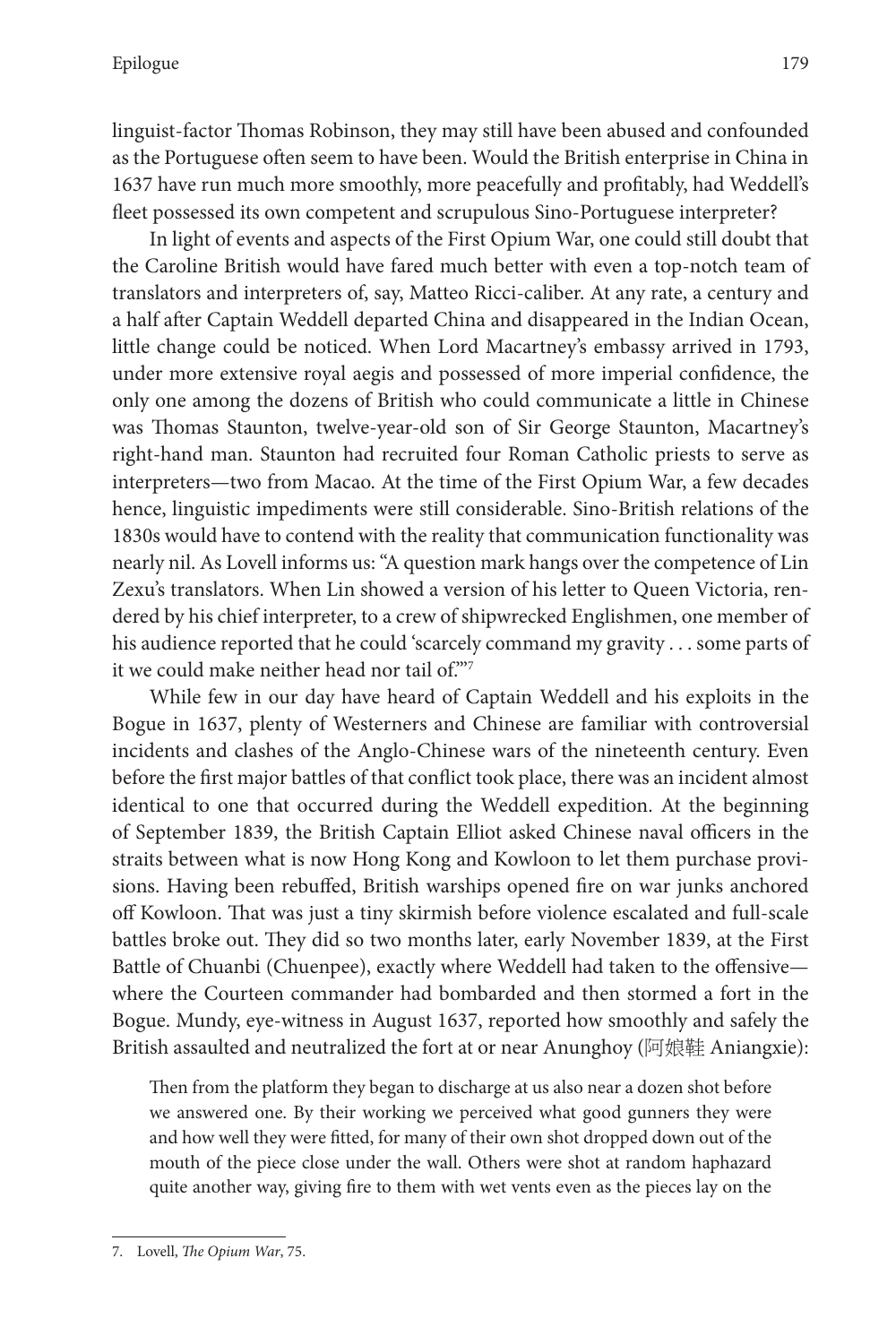#### **Index**

Abbot, Maurice, 42, 43, 43n40 Abdy, Anthony, 43 Acapulco, 113, 113n30 Aceh (Achin), 5, 6, 11, 57, 65, 65n64, 65n65, 66, 66n69, 67, 67n72, 126, 127, 127n78, 169, 169n38 Adams, William, 19, 20, 20n26 Afonso V (Avis), 14 Africa, 15, 36n10, 37, 86, 178 Agra, 40n30 Ahmad Shah II, 66n66 Ahmadabad, 55n33, 58n45 Ala-uddin Shah, 66n69 Albuquerque, Afonso de, 4, 22, 66, 183 Aljubarrota, Battle of, 14 Amboina, 24, 24n40, 26, 171 America, 3, 25, 37, 44n45, 113 Amsterdam, 3, 57, 175n58 Andoyna, Juan Lopez de, 113, 122, 126, 151 Andrade, Antonio de, 27n56 Anglo-Dutch Defence Fleet, 23, 23n37, 24, 25, 25n42 Anglo-Portuguese accord: *See* Goa Convention of 1635 Aniangxie (Anung-hoi), 75, 75n24, 84, 84n8, 87, 88, 103, 105n62, 179 Anjouan, 49, 49n11, 50 Annam (Vietnam), 128 *Anne* (Courteen), 41n35, 48, 48n4, 50, 50n13, 54, 54n27, 62, 66, 67, 68, 70, 74, 74n21, 75, 75n22, 75n24, 75n25, 76, 77, 77n34, 78, 81, 83, 85, 95, 100, 106, 107, 122, 124, 131, 134, 134n18, 164, 171, 173

*Anne* (EIC), 23n37 Antonio (Ethiopian), 86, 86n13, 106, 117, 174 Arabia, 61 Arabian Sea, 23 Aranha, Francisco Carvalho, 109 Aranjo Darros, Francisco de, 98n33, 118n45 Aston, Walter, Lord Aston, 34 Atlantic Ocean, 6, 14, 17, 37n12, 48n2 Aubrey, John, 172n47 Augustinians, 152 Avis, House of, 14 Azores, 48n2 Baba Rawat (Babarat), 63, 63n60, 64 Banda Islands, 24 Banten (Bantam), 6, 20, 20n23, 23, 25n42, 30n65, 38, 40, 40n31, 40n32, 52, 52n20, 65, 73n14, 78n38, 151n84 Barbados, 37 Barbary, 36, 48, 48n5 Barker, Christopher, 106 Baron, William, 127 Batavia: *See* Jakarta Bayley, William, 49n11, 65n63 *Bear*, 19 *Bear's Whelp*, 19 Beijing, 11, 13, 20, 31, 119, 119n48, 120, 130, 138, 145, 152, 153, 157, 160, 164, 167n29, 177 Beira-Baixa, 120n54 Bengal, 167 *Benjamin*, 19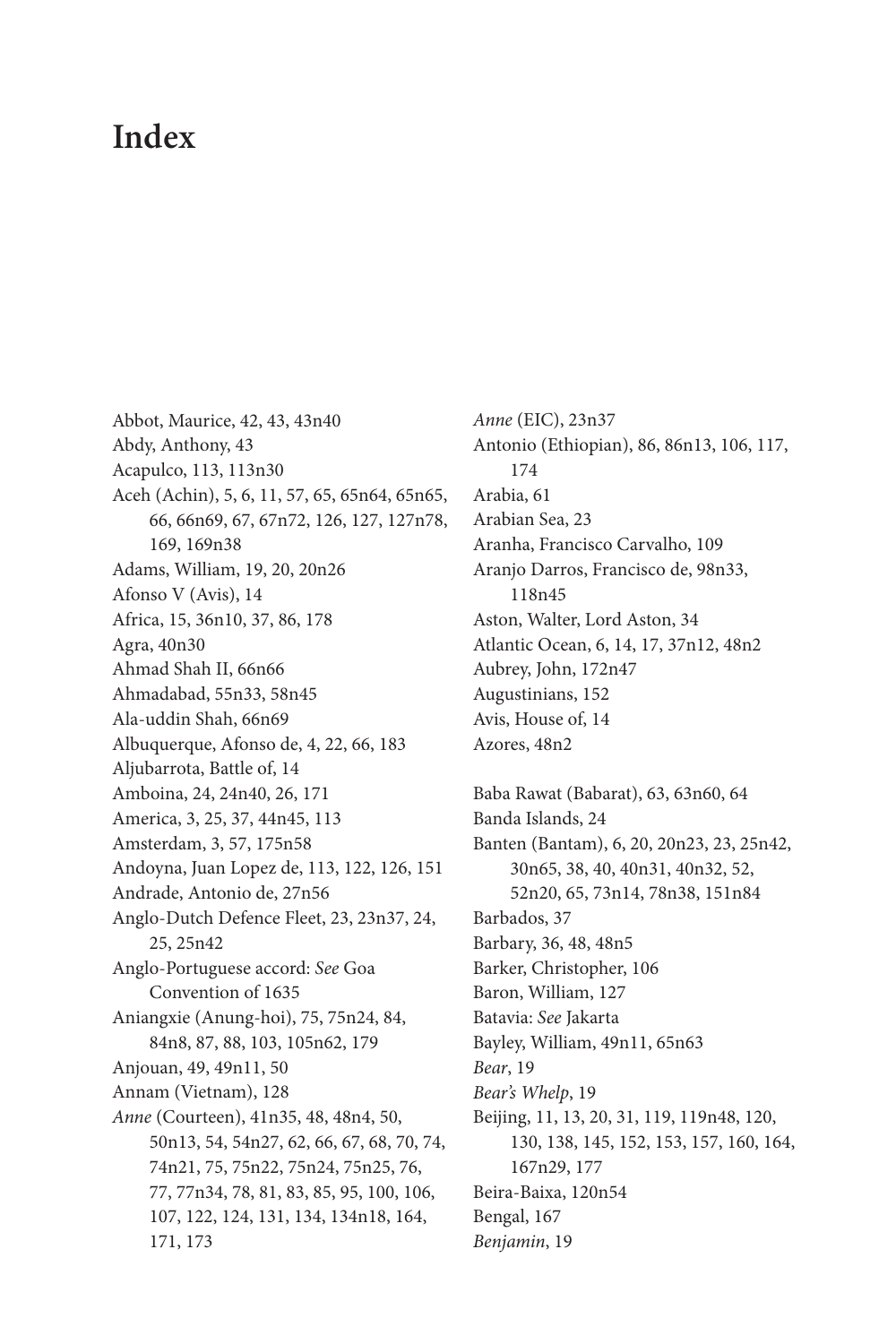- Bhatkal, 57, 58, 58n41, 58n43, 58n44, 60, 61, 61n52, 63, 63n58, 63n59, 65, 66, 67n72, 127
- Biscayne, 113
- Bishops' Wars, 165
- Bocarro, Antonio, 32
- Bocarro, Manuel Tavares, 29
- Bodleian Library, Oxford, 7, 172, 174n55
- Bogue (Humen, Boca do Tigre, Tiger's Gate), 3, 5, 31, 74, 75, 75n22, 76, 77, 78, 78n36, 80n47, 81, 83, 83n3, 89, 90, 91, 93, 94, 96, 97, 98, 99, 99n37, 100, 102, 103, 104, 105, 106, 107, 108, 110, 111, 111n19, 115, 116, 117, 118n45, 124, 131, 131n8, 132n11, 133, 134, 135, 136, 137, 138, 138n39, 140, 141, 142, 144, 145, 145n60, 147, 149, 150, 152, 153, 154, 159n4, 161, 166, 167, 171, 177, 178, 179, 180, 182
- "Bogue Incident" (Humen shijian), 131, 150
- Bombay (Mumbai), 13
- Bonnell, Samuel, 36, 37, 37n11, 37n12
- Bornford, Henry, 30, 31, 32, 33, 51n16, 55, 55n33, 163
- Bort, Balthasar, 147
- Bourbon, House of, 29
- Bourne, Richard, 66
- Braganza, 120n54
- Braganza, House of, 13
- Bramhall, John, 13n35
- Brazil, 15
- British, 2, 6, 17, 18, 19, 22, 24, 25,26, 27, 28, 31, 32, 33, 34, 36, 36n8, 44, 46, 54, 55, 56, 57, 64, 65n64, 66, 67, 68, 70, 71, 72, 73n14, 75n25, 76, 77n32, 78, 78n36, 78n39, 79, 79n40, 80, 81, 85, 87, 88, 88n12, 90, 91, 92, 93, 93n3, 94, 95, 96, 99, 100, 101, 102, 103, 105, 106, 107, 107n4, 109, 110, 110n14, 112, 112n26, 113, 114, 115, 116, 117, 118, 118n44, 118n45, 119, 119n49, 120, 120n50, 121, 122, 123, 124, 125, 126, 127, 127n78, 129, 130, 131, 132n11, 133, 134, 134n18, 135, 136, 136n32, 137, 138, 138n38, 138n39, 138n41, 139, 139n44, 140n47, 141, 142, 143, 144,
- 144n57, 145, 145n60, 146, 147, 148, 149, 149n79, 150, 150n82, 151, 151n85, 153, 154, 155, 157, 158, 159, 159n4, 160, 160n6, 161, 162, 163, 164, 164n20, 165, 166, 166n24, 167, 167n28, 168, 175, 176, 177, 178, 179, 180, 181, 183 British Empire, 1, 3, 4, 5, 6, 13, 183
- British Isles, 167, 170
- Calicut, 58, 58n42, 62, 66
- California, 44n45
- Cambodia, 68
- Camoens, Luis de, 4
- Campeche, 169n36
- Canary Islands, 48
- Cannanore, 54n30, 58n44, 62, 63, 63n60, 178
- Canton (Guangzhou), 3, 6, 8, 9, 10, 11, 15, 21, 29, 30, 30n66, 31, 31n71, 32, 33, 46, 71, 72, 73, 74, 74n19, 74n20, 75, 76, 76n27, 76n31, 77, 77n32, 78n39, 80, 80n43, 80n44, 81, 83, 83n2, 83n3, 84, 84n9, 85, 87, 89, 90, 90n30, 90n31, 91, 92, 93, 93n1, 93n3, 94n7, 95, 95n9, 96, 96n18, 97, 97n29, 98, 99, 100, 100n41, 100n43, 101, 102, 102n52, 103, 103n55, 104, 105, 106, 108, 110, 111, 112, 113, 114, 116, 117, 118, 118n44, 119, 119n48, 120, 120n50, 120n53, 121, 122, 122n59, 124, 125, 126, 128, 132, 132n10, 132n11, 133, 134, 135n28, 136, 137, 138, 138n41, 140, 141, 144, 145, 147, 149, 150, 151, 152, 152n86, 153, 157, 161, 163, 164, 164n20, 165, 166, 167, 167n28, 167n29, 168, 169, 169n38, 171, 176, 180, 181
- Cape of Good Hope, 1, 4, 11, 49, 49n6, 170
- Caribbean, 2n3, 6, 27n57, 37, 168n35
- Carmarthen, 171n44
- Carter, John, 38, 38n16, 38n17, 48, 49n6, 50n13, 66, 73n14, 74, 74n21, 75, 76, 76n31, 77, 77n34, 81, 83, 85, 100, 109, 111n18, 112n22, 115, 127, 134n18, 144, 158, 171
- Castile, 99
- Catalan Revolt, 13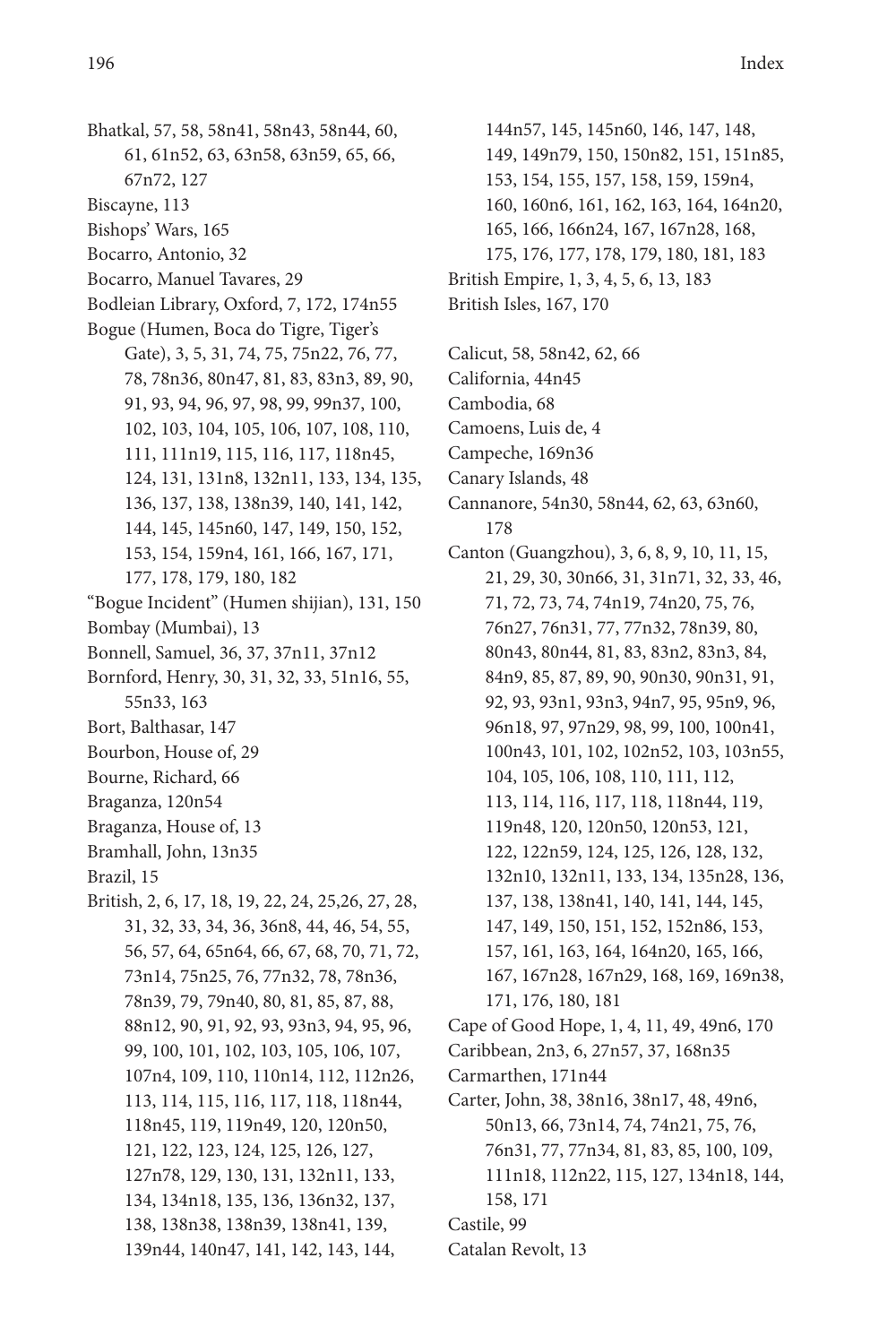Catherine of Braganza, 13 Cavendish, Thomas, 16 Ceylon, 54 Chandragiri, 60n46 *Charles*, 35, 35n3, 38, 41 Charles I (Stuart), 13, 26, 28, 29, 34, 35, 35n6, 36, 36n7, 36n10, 37, 37n13, 42, 43, 43n40, 44, 44n44, 44n45, 45, 45n47, 45n49, 45n50, 48, 49, 50, 51, 53, 53n21, 53n24, 56, 63, 64, 67n72, 70, 71, 71n8, 76, 85, 86, 88, 98, 99, 99n37, 108, 109, 117, 120, 128, 132n11, 140, 145, 151, 153, 155, 158, 160, 162, 163, 165, 166, 170, 170n41, 171, 172, 176, 177, 178, 182, 183 Charles II (Stuart), 13 Chatham, 75n24 Chen, Bangji, 136n32 Chen, Qian, 12, 135, 135n25, 136, 136n30, 136n32, 137, 138, 138n38, 138n39, 139, 140, 141, 142, 143, 144, 145 China, 1, 2, 3, 4, 6, 7, 8, 11, 15, 16, 18, 18n15, 19, 20, 21, 24, 29, 30, 31, 32, 34, 38, 41, 44, 44n44, 45, 45n49, 46, 52, 55, 57, 58n41, 63n58, 63n60, 64, 65, 66, 67, 68, 68n81, 72, 76, 78, 80, 83n3, 86, 98, 99, 99n37, 100, 109, 114, 116, 117, 118, 120, 123n60, 126, 127, 128, 131, 132n9, 132n10, 135n26, 141, 142, 147, 148, 149, 150n82, 152, 152n86, 152n87, 157, 158, 158n2, 159, 160, 160n9, 162, 163, 164, 165, 166n28, 167, 168, 168n35, 169, 169n36, 169n38, 170, 170n39, 171, 171n42, 172, 172n47, 172n48, 173, 175, 176, 177, 178, 179, 182 Chirakall, 62, 63n60 Chocolate, 113 Chongzhen emperor, 13, 30, 30n68, 31, 72, 76, 94, 98, 99, 114, 118, 120, 120n50, 126, 130, 130n2, 137, 138, 141, 143, 152, 153, 161, 163, 165, 167, 181 Christianity, 3 Chuanbi, 75, 75n22, 84, 84n8, 179, 180, 181, 182 Chuanbi (Chuenpee), Battle of, 179 Church of England, 41n33

Clobbery, William, 48n2 *Clove*, 20 Cochin, 26, 34, 58n42, 58n44, 62, 66, 71, 123, 128 Cochinchina (Vietnam), 68, 164 Cocks, Richard, 20, 20n27, 21, 41n36, 114n34 Coen, Jan Pieterszoon, 23, 25n45 Cogan, Andrew, 169n38 Coke, John, 43, 43n41 Columbus, Christopher, 15 Comoro Islands, 49 Cooley, William Desborough, 7 Cooper, Jakob, 50n14, 54n27, 56, 56n35, 57 Copland, Patrick, 41, 41n34 Cornwallis, Charles, 36n8 Cornworth, Andrew, 66, 66n70 Coromandel, 40n31 Cottington, Francis, 34, 36n8, 43, 43n41 Counter-Reformation, 2 Courteen Association, 5, 6, 7, 8, 34, 37n14, 38, 39, 39n20, 39n23, 40, 42, 43, 44, 44n45, 44n46, 45, 45n50, 46, 48, 50, 51, 57, 58n44, 62, 63, 64, 65, 66, 148, 155, 158, 160, 163, 165, 167, 169, 171n43, 172, 172n49, 176, 183 Courteen, Peter, 37 Courteen, William, 7, 12, 37, 37n12, 37n13, 37n14, 38, 40, 42, 43n41, 44n46, 45n47, 45n50, 48n2, 58n44, 63n58, 128, 171n43, 172n49 Cruz, Gaspar da, 133n17, 174n55 Daoguang emperor, 180, 181 Darell, John, 172n45 Dawes, Abraham, 37n12 Deccan, 58n40 Deshima, 72, 72n13, 74, 78, 123, 124n64 *Discovery* (Courteen), 48, 48n4, 48n5 *Discovery* (EIC), 169n38 Digby, John, 36n8 *Dolphin*, 30n65 Dominicans, 152 Downs, 3, 45, 48, 48n5, 49, 61, 62, 63n58, 173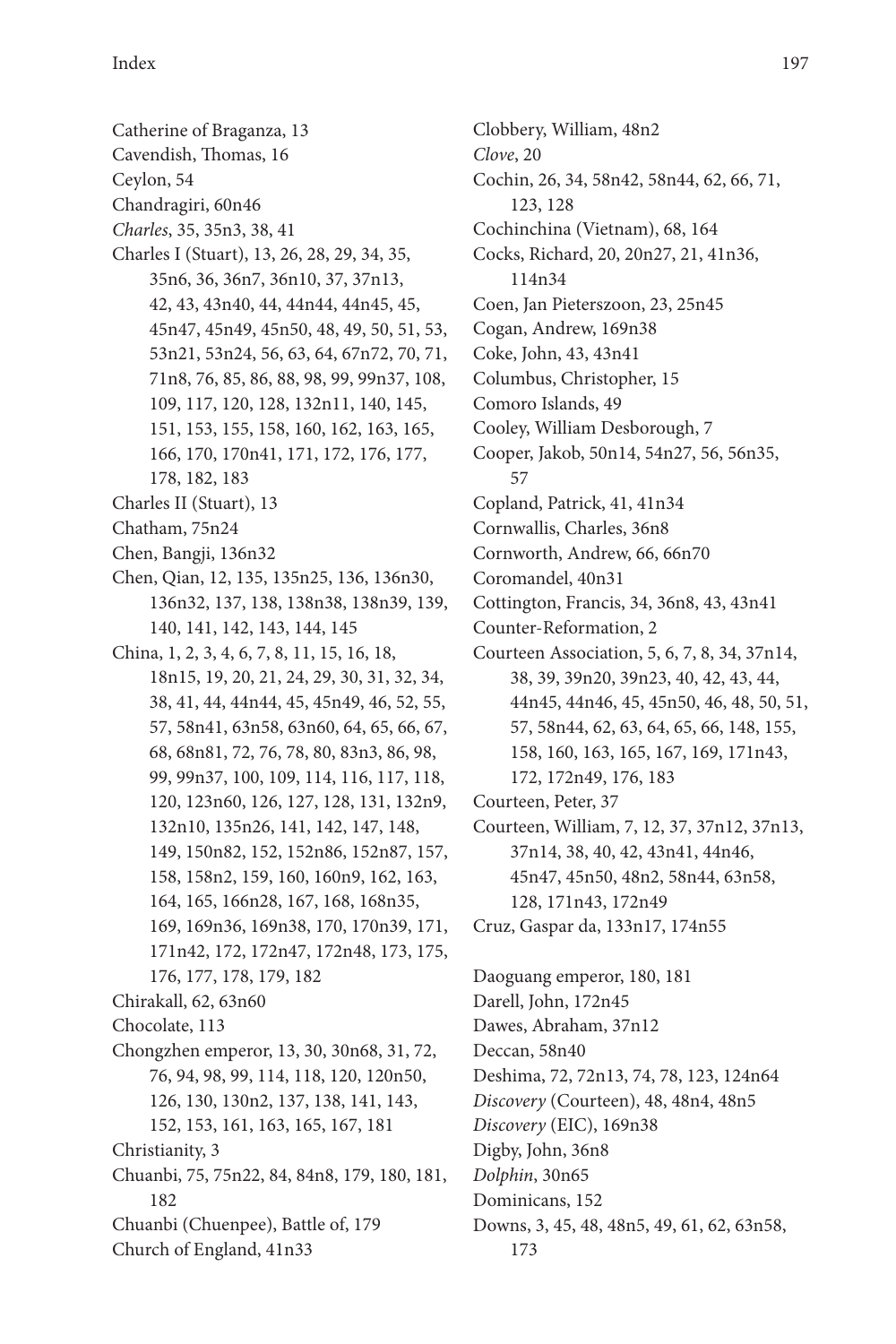- *Dragon*, 1, 13, 48, 48n2, 49, 49n11, 50n13, 51, 53, 54n27, 54n30, 56, 62, 66, 67, 68, 70, 72, 74, 77, 78, 81, 83, 88, 88n20, 91, 98, 99n38, 101, 106, 107, 109, 111n18,
	- 113, 115, 127, 127n78, 128, 130, 147,
	- 150, 158, 168, 170, 171, 171n43, 180
- Drake, Francis, 16, 183
- Duanzhou, 135n28
- Dudley, Robert, 19
- Dutch, 1, 2, 3, 10, 11, 15, 17, 18, 20, 22, 23, 24, 25, 26, 27, 27n57, 28, 29, 29n63, 29n64, 30, 31, 32, 34, 36, 41, 44, 46, 50n14, 54, 55, 56, 57, 62n56, 63, 63n59, 63n60, 65, 65n65, 66, 67, 67n74, 68, 68n80, 68n81, 73n14, 77, 81, 123, 123n62, 123n63, 124, 124n64, 126, 127, 127n78, 128, 130, 130n3, 132n9, 139n44, 145, 147, 148, 149n79, 150, 151, 151n85, 152, 152n88, 153, 153n89, 154, 154n91, 158n2, 164n20, 165, 166, 167, 167n29, 170, 171, 182
- Dutch East India Company (VOC), 11, 19, 21n28, 23, 24, 25, 25n43, 26, 27, 29, 36, 42n39, 44, 50n14, 54n27, 56, 56n35, 57, 65, 68, 68n80, 88n12, 128, 129, 130n3, 147, 149, 158n2, 167, 168n35 Dutch Republic, 3n6
- Dysentery, 4, 124, 124n67

East China Sea, 46

East India Company (EIC), 1, 3, 4, 5, 6, 8, 19, 20, 21n28, 22, 23, 24, 25n43, 26, 27, 28, 29, 30, 30n66, 32, 33, 34, 35, 36, 37, 37n13, 37n14, 38, 39, 39n20, 39n23, 39n25, 39n26, 40, 40n29, 40n31, 40n32, 41, 41n35, 41n36, 42, 42n39, 43, 43n40, 44, 44n43, 44n46, 45, 45n47, 45n50, 46, 48n2, 49, 50, 51, 52, 54n30, 55, 55n33, 57, 57n39, 58, 58n44, 60, 63, 63n58, 64, 65, 66n69, 67n72, 68n78, 71n8, 151n84, 163, 164, 166n28, 167, 167n28, 168, 172, 172n46, 172n48, 172n49, 178, 178n6, 181 Eden, Richard, 17n12 Edinburgh, 13n35 Edo, 20

- Elizabeth I (Tudor), 15, 18, 19 Elliot, Charles, 176, 177 Elliot, George, 179, 180, 181 England, 1, 3, 4, 6, 15, 27n56, 28, 29, 34, 41, 41n36, 42, 48, 48n5, 49, 60n47, 61, 62, 63n58, 75n24, 117, 127, 141n48, 148, 151n85, 169, 169n38, 171, 173, 178, 181
- English Channel, 29, 29n64, 35, 48
- Escalante, Bernardino de, 17n12

Edward III (Plantagenet), 14 EIC: *See* East India Company El Caser-el Kebir, Battle of, 15

- Espinhel, Domingos Dias, 98n33, 118n45
- Estado da India, 9, 16, 22, 26, 30, 51, 55, 56, 64n62, 66
- Ethiopia, 86, 106, 131
- Europe, 2, 3, 26, 29, 42, 56, 62, 96n20, 148, 149, 152, 159, 160, 169, 174n55
- *Falcon*, 23n37 Fernando I (Burgundy), 14
- Fitch, Ralph, 18
- Folangji, 30, 153, 154n90
- Fort Agoada, 50, 55
- Fortune, John, 61
- Foster, William, 8
- Fowke, John, 48n2
- Frampton, John, 17n12
- France, 29, 29n63
- Franciscans, 123, 152
- Francisco (Portuguese slave), 103, 103n55
- Fremlen, William, 54n30, 172, 178n6
- French, 2, 3, 29n63, 42n39, 48, 80
- Fujian, 17n12, 20, 21, 24n38, 25, 25n46, 26, 26n48, 26n49, 68, 68n81, 80, 80n47, 86, 86n13, 101, 103, 104n56, 106, 109, 130n3, 135n26, 136n32, 140, 143n54, 146n62, 147, 151, 152, 165, 177
- Fuzhou, 152n88
- Gama, Vasco da, 4, 58, 66
- Ge, Zhengqi, 12, 137, 137n33, 137n35, 138, 138n38, 141, 145, 145n60, 153, 154, 161n11 Giles, H.A., 174n54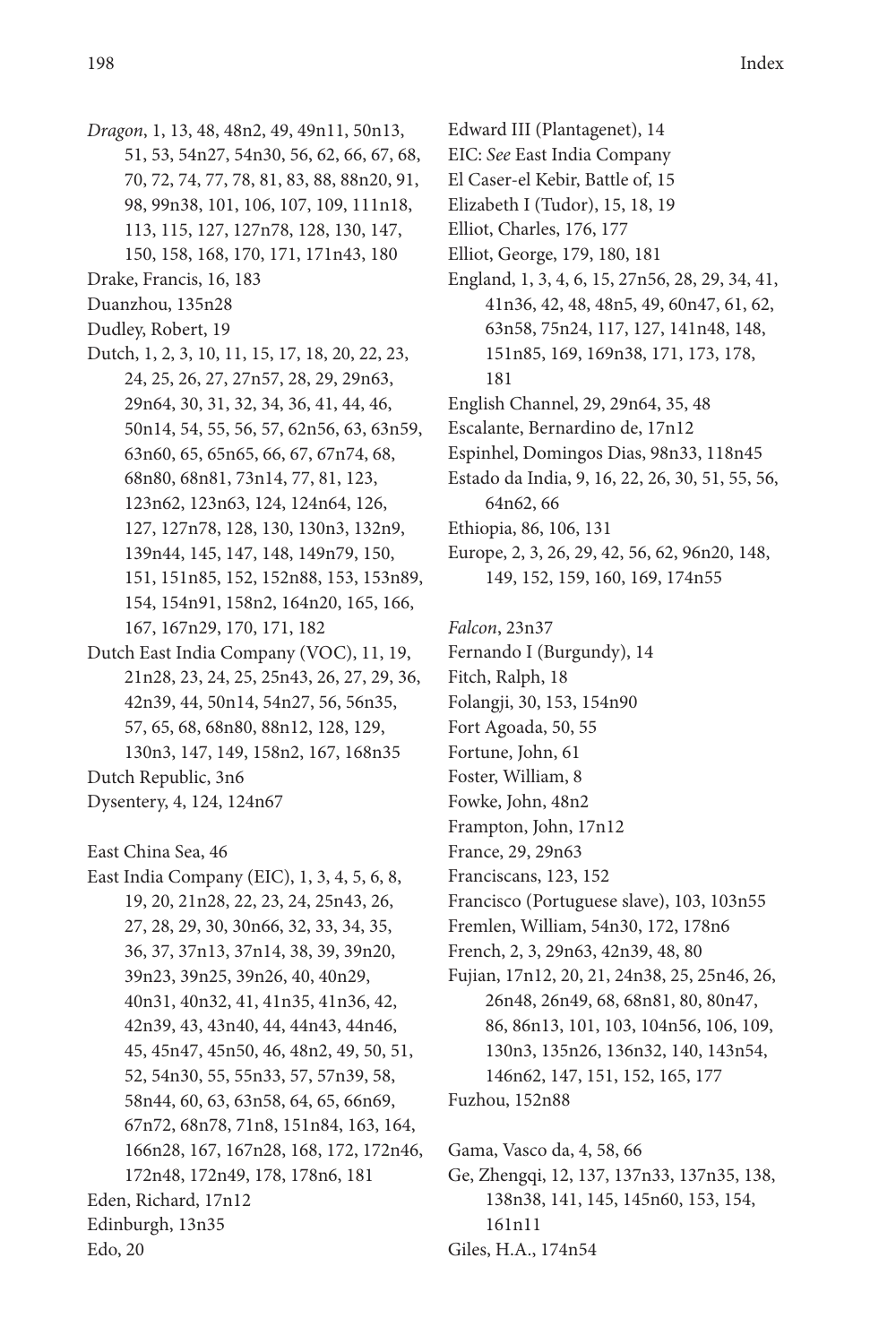Glascock, Henry, 39, 40n29 Goa, 2, 9, 10, 11, 12, 15, 19, 22, 23, 26, 27, 27n56, 28, 28n62, 29, 34, 42, 44n44, 45n49, 46, 48n1, 49, 49n8, 50, 50n13, 50n14, 51, 52, 53, 53n22, 54, 54n27, 55, 55n32, 55n34, 56, 56n35, 57, 58, 62n56, 64, 65, 66, 70n2, 71, 72, 78, 99, 107, 128, 153, 158, 162, 166 Goa Convention of 1635, 6n17, 27, 27n52, 27n56, 28, 28n61, 28n62, 34, 35, 37n14, 42, 44, 44n44, 45n50, 46, 49, 51, 53, 54n28, 64n62, 65, 71, 72, 78, 99, 107, 109, 112, 139n44, 153 Gombroon (Bandar Abbas), 23, 38, 52 Gomes, Gaspar, 30, 57 Great Wall, 146 Grey, Simon, 95, 96, 100, 102, 102n52, 118n44, 121 Guan, Tianpei, 180, 181 Guangdong, 2, 9, 11, 26n48, 33, 38, 46, 80, 95n9, 103, 114, 130, 131, 132, 132n10, 133, 134, 135n29, 136, 137, 137n33, 138, 140n47, 142, 143n54, 144, 146, 146n62, 147, 149, 150, 151, 151n85, 157, 158, 159n4, 160, 161, 163, 164, 166, 166n24, 167n28, 168, 168n35, 170, 171, 173, 174, 177, 181 Guangxi, 131, 132n10, 137, 147 Guinea, 15n4 Guizhou, 132n10 Gujarat, 22, 23n37, 63 Habsburg, 2, 13, 15, 26, 29, 29n63, 36, 36n8, 79, 127, 139n44, 152, 153, 162 Haijin, 30n68, 141, 164, 177 Hainan, 68, 128, 164, 165, 165n22, 183 Haixinsha Island, 120n53 Hakluyt, Richard, 2, 3n5, 17, 17n12, 18, 18n16, 132n9, 173 Hakluyt Society, 7, 172n47, 175 Hall, Edward, 38, 38n19, 48, 61 *Hart*, 40n31, 52n20 Hatch, Arthur, 41, 41n35, 41n36, 99n38, 109, 111n18, 115 Hawley, Henry, 40 Hengdang Islands, 86n14, 111n19, 180n11

Hengqin Island, 70n1, 73 Henrietta Maria, Queen, 53 Henry IV (Lancaster), 14 Henry, Prince, "the Navigator," 14 Hill, John, 61 *Hinde*, 166, 166n28 Hirado, 18n14, 20, 21, 22, 38, 41, 73n14, 114n34 Hobbes, Thomas, 2 Hollanders: *See* Dutch Hondius, Hendrik, 173, 173n52 Hong Kong, 3, 95, 113, 118, 164, 165, 166, 173, 179, 183 Hong Kong Disneyland, 113n28 *Hope*, 28n60 Hopkinson, Joseph, 27n56 Hormuz, 15, 22, 23n36, 25, 28, 34, 58 Howard, Thomas, Earl of Arundel, 37 Hudson, Mr., 41n35 Hume, David, 183 Humen Pearl River Bridge, 86n14 Iberians, 2, 3, 11, 15, 18, 24, 26, 123, 132n9, 152, 159, 173 Iemitsu shogun (Tokugawa), 123, 124n64 Ieyasu shogun (Tokugawa), 20, 20n26, 68 Ikkeri, 57, 58, 58n40, 60, 64 India, 1, 4, 6, 11, 15, 18, 22, 23, 25, 26, 27, 28, 29, 32, 34, 38, 39, 40, 40n29, 40n31, 41n35, 42, 44, 45n47, 46, 48n1, 50, 51, 52, 54, 57, 60, 64, 65, 71, 96n20, 99, 103, 103n55, 127, 127n78, 128, 159n4, 166, 167, 169, 173, 178, 178n6 Indian Ocean, 12, 22, 23, 170, 171, 179 Indonesian archipelago, 6, 22, 24, 29, 65, 67 Irish Sea, 171n44 Iskandar Muda, 65, 65n64, 66, 66n66, 66n69 Iskandar Thani, 65n65, 66, 66n66, 126 Istanbul, 40n29 Italians, 16, 18, 132n9, 152, 154n90, 155, 159, 173 Jakarta (Batavia), 23, 24, 24n38, 25n42, 26,

32, 40, 56, 57, 65, 68n81, 129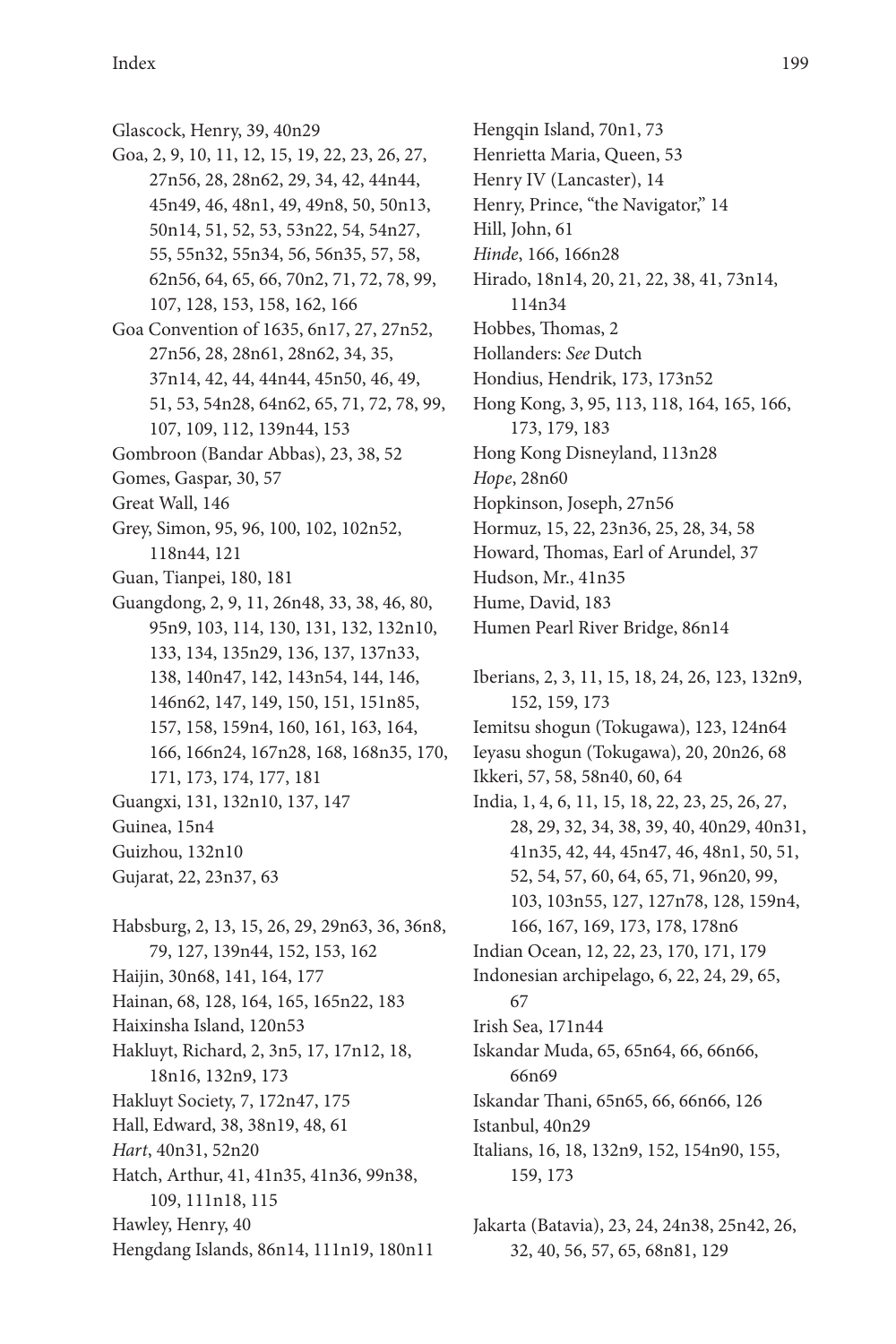- James I (Stuart), 18, 19, 20, 20n26, 21, 22, 24, 26, 36, 36n8, 37n13, 42, 65n64 Japan, 2, 3, 6, 15n6, 18, 18n14, 19, 20, 21, 22, 23, 24, 25, 26, 30n68, 31, 31n71, 32, 38, 41, 41n34, 41n36, 44, 45n49, 46, 52, 68, 71, 73n14, 74, 78, 78n39, 79, 79n40, 80n44, 103, 103n55, 107, 107n3, 107n4, 108, 112, 114n34, 115, 118, 123, 123n62, 123n63, 124, 124n64, 149, 151, 152, 153, 153n89, 154, 159n4, 164n20, 169, 170, 170n39 Java, 20, 20n23, 23, 24, 24n38, 39, 52, 65, 66 Jesuit, 3, 17, 18n15, 54n28, 66, 67n76, 68, 68n77, 71, 78, 78n38, 109, 111, 116, 117, 117n40, 123, 152, 155, 159, 160, 160n6, 173 Jie, Bangjun, 138n39 Jilong (Keelung), 79n42 Jinmen, 130n3, 147 John I (Plantagenet-Angevin), 14 John I (Avis), 14 *Jonas*, 23n37, 28, 28n62, 29, 35, 38, 38n19,
	- 41
- Kanara, 58n43, 64
- *Katherine*, 13, 38, 48, 48n2, 49, 49n6, 50, 50n13, 54n27, 62, 66, 67, 68, 70, 73n14, 74, 77, 98, 100, 101, 109, 115, 126, 127, 127n78, 168, 170, 171, 171n43, 180 Kibikida, 21n29 Knipe, Edward, 66 Kowloon, 179 Kynaston, Thomas, 36, 37, 37n11, 37n12
- Kyushu, 19, 20
- Lambeth Palace, 43n40 Lancaster, House of, 14 Lancaster, James, 65, 66n69 Lantau Island (Dayushan), 113, 113n28, 118, 121, 123, 126 Laud, William, 43, 43n40, 43n41 Levant Company, 48n2 Li, Dan, 20, 20n27, 21, 21n28, 21n29, 41 Li, Yanqing, 134n18, 136n32 Li, Yerong (Paulo Noretti), 12, 108, 110, 110n14, 115, 116, 117, 117n41, 117n42,
- 132, 132n12, 133, 134, 135, 136, 136n30, 137, 138, 138n38, 138n39, 140, 141, 143, 145, 145n60, 156 (Figure 8.1), 168 Li, Zicheng, 13 Liaoluo Bay, 130n3, 147 *Liefde*, 19 Lin, Xinhu, 138n39 Lin, Zexu, 179, 181 Linhares, Conde de, Dom Miguel de Noronha, 27, 27n54, 27n56, 28, 28n61, 28n62, 29, 30, 30n66, 32, 42, 45n50, 49, 55, 55n33, 72, 73, 73n14 Linschoten, Jan Huygen van, 17, 18n14, 20n24 Lintin Island (Neilingdingdao), 95n11, 107, 114, 115, 176n1 Lisbon, 3, 9, 10, 14 Liverpool, 181 London, 3, 16, 16n11, 17, 20, 24, 34, 35, 36, 37, 37n12, 40, 42, 50, 52, 57, 127, 158, 160, 167, 172, 175n58, 176 *London*, 29, 30, 30n65, 30n66, 31, 32, 34, 42, 51n16, 55, 55n33, 57, 68n78, 72, 73, 98n35, 163, 164, 166
	- Louis XIII (Bourbon), 29n63
	- Lychee, 71, 97, 97n28
	- Macao, 1, 2, 3, 5, 6, 9, 10, 11, 12, 13, 15, 17, 18, 19, 20, 21, 25, 26, 26n48, 28, 28n59, 29, 30, 31, 32, 33, 34, 38, 38n17, 42, 51, 51n16, 55, 55n33, 57, 64, 67, 67n76, 68, 68n77, 68n78, 70, 70n2, 71, 72, 73, 73n14, 74n20, 74n21, 75n23, 76, 76n29, 77, 77n32, 78, 78n35, 78n36, 78n38, 78n39, 79, 79n40, 79n42, 80, 80n43, 80n47, 81, 83, 86, 86n13, 91, 93, 94, 95, 96, 97, 98, 98n32, 98n33, 98n35, 99, 100, 103, 103n55, 104, 105, 107, 107n3, 107n4, 109, 109n9, 110, 111, 112, 112n26, 113, 114, 115, 115n39, 116, 117, 117n43, 118, 118n44, 118n45, 119, 120, 120n50, 120n54, 121, 122, 123, 123n59, 123n62, 124, 124n64, 125, 126, 127, 128, 128n85, 130, 130n3, 131, 132n11, 132n12, 133, 134, 134n20,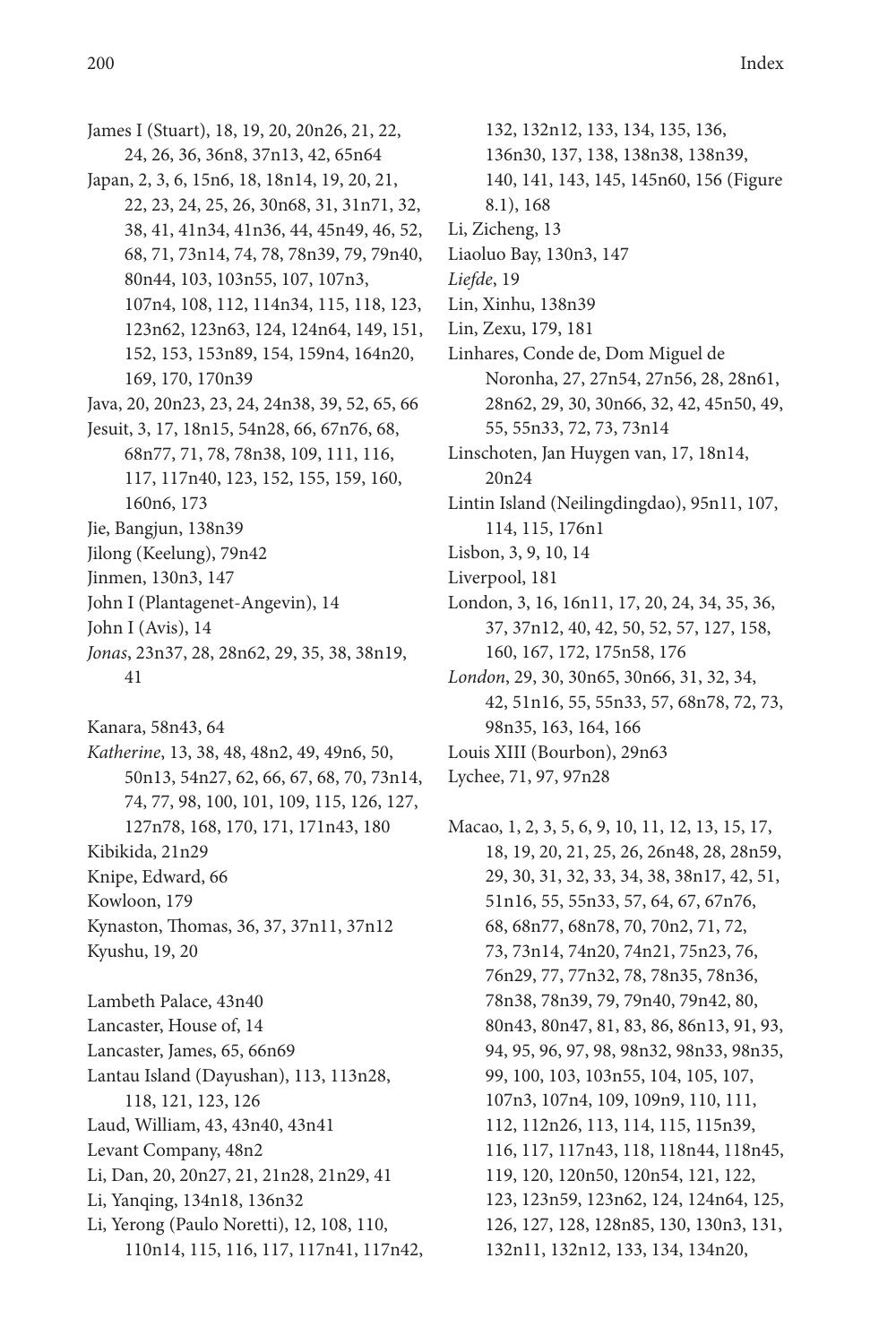135n29, 137, 139n44, 140, 144, 145, 146, 149, 150, 151, 152, 153, 154, 155, 157, 158, 158n2, 159, 160, 161, 161n11, 162, 163, 164, 165, 166, 168, 169, 169n36, 169n38, 170, 172, 172n50, 173, 176, 178, 179, 182, 183 Macartney, Lord, George, 179 Madagascar, 36n9, 49, 169n38, 170, 178 Madras, 38n19 *Madre de Dios*, 17 Madrid, 34, 35, 36n7, 36n8 Madrid, Treaty of (1630), 26, 27n51, 28, 34 Makassar (Macassar), 39, 40, 78n35 Malabar, 1, 4, 22, 25, 26, 34, 45n49, 51, 54, 54n30, 55, 57, 58, 58n40, 58n42, 58n45, 61, 62, 63, 63n58, 63n60, 64, 65, 66, 67n72, 71, 126, 127, 128n85, 169, 178 Malaria, 4, 61, 62 Malay (language), 3, 132n12 Malaysian peninsula (Malaysia), 15, 22, 26, 29, 65, 66, 66n66, 67 Manchu: *See* Qing Mandeville, John, 16 Manila, 2, 3, 11, 19, 20, 21, 25, 26, 26n48, 68, 70n2, 79, 79n42, 80n43, 103, 103n55, 111, 113, 113n30, 118, 122, 123, 128, 151, 152, 152n87, 154, 162, 165 *Mars*, 65n63 Martini, Martino, 175n58 Martyres, Francisco dos, 49, 50 *Mary*, 40n31, 48n1, 49n11, 52n20 Mascarenhas, Filippe, 55, 55n32, 55n34, 56, 62n56, 65 Masulipatam, 167, 172 Matthes, Bento de, 117n40 Melaka (Malacca), 2, 3n5, 11, 15, 19, 26, 27, 29, 34, 46, 56n35, 57, 63n60, 65, 66, 67, 67n74, 67n76, 68, 68n77, 71, 73, 78, 78n38, 103, 109, 123, 124n64, 126, 127, 128, 129, 166 Melbourne, Lord, William Lamb, 176 Mendoza, Juan Gonzalez de, 17, 141, 141n48, 142, 174n55

Methwold, William, 27, 27n56, 28, 28n61, 28n62, 29, 30, 34, 35, 42, 49, 50, 51, 51n16, 52, 54n30, 55, 55n33, 58, 58n45, 68n80, 72, 172, 178n6 Mexico (New Spain), 2, 16n11, 40n32,

- 169n36 Michelbourne, Edward, 19, 42
- Milward, Martin, 48n4, 50n13
- Ming, 2, 5, 10, 11, 12, 13, 20, 26, 26n49, 29, 30, 30n66, 30n68, 31, 33, 46, 68, 70n1, 71, 72, 74, 75, 76, 77, 77n32, 78, 78n36, 79, 80, 81, 83, 84, 85, 87, 88, 89, 89n22, 90, 91n32, 92, 93, 93n3, 94, 94n7, 95, 97, 98, 98n35, 99, 99n37, 100, 101, 102, 103, 103n54, 103n55, 104n57, 104n58, 104n59, 105n63, 106, 108, 109, 110, 110n13, 111, 111n19, 112, 112n26, 113, 114, 114n34, 115, 115n39, 116, 117, 117n42, 118n44, 119, 119n49, 120n50, 120n54, 121, 122, 122n59, 123, 124, 125, 125n68, 126, 130, 130n2, 131, 132, 132n10, 132n11, 133, 134, 134n18, 134n20, 135, 135n29, 136, 137, 138, 138n38, 138n41, 139, 140, 141, 142, 143, 143n54, 144, 144n57, 145, 145n60, 146, 146n62, 146n63, 147, 147n69, 148, 149, 149n78, 149n79, 149n80, 150, 151, 151n84, 151n85, 152, 152n88, 153n89, 154, 154n90, 154n92, 155, 157, 158, 158n2, 159, 159n4, 160, 160n6, 160n9, 160n10, 161, 161n12, 162, 163, 164, 164n20, 165, 165n22, 166, 167, 168, 173, 175, 176, 178, 180, 181, 182, 183 Moluccas, 57, 113 Mongols, 146 Monson, William, 35 Montanus, Arnoldus, 175n58 Morocco, 48n5 Moulton, Robert, 53, 56, 62, 171
- Mountney, John, 8, 9, 12, 39, 39n24, 39n26, 70, 71, 74, 75, 76, 76n28, 76n31, 77, 77n34, 81, 85, 87, 91, 93, 93n1, 93n2, 94, 95, 96, 100n41, 102, 102n52, 104, 104n57, 104n59, 114, 114n34, 118, 118n44, 119, 119n48, 120, 120n52, 121,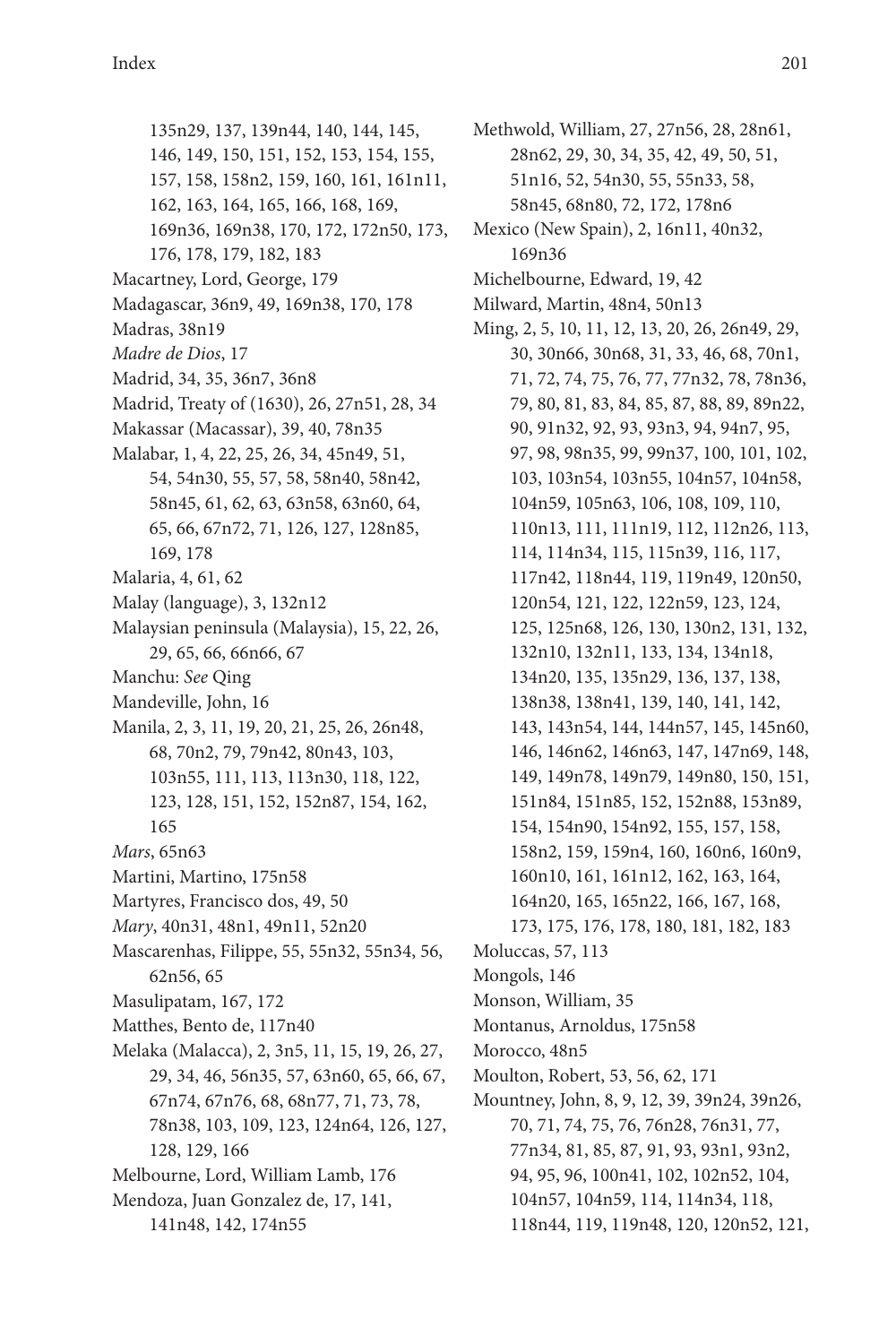122, 124, 125, 126, 128, 134, 136, 137, 149, 152, 159, 170, 171 Mountney, Nathaniel, 3, 4, 5, 8, 9, 12, 28, 28n60, 28n61, 28n62, 29, 35, 37, 39, 39n26, 40n29, 41, 45, 46, 49, 49n11, 50, 51, 52, 53, 53n21, 54, 57, 58n41, 61, 61n50, 62, 65, 65n65, 66, 67, 67n72, 70, 70n2, 72, 77, 79, 80, 88n21, 90n31, 91, 92, 95, 96, 97, 98, 100, 100n41, 102, 102n52, 104, 104n56, 104n57, 104n58,

- 104n59, 114, 114n34, 118, 118n44, 119, 119n48, 120, 120n52, 120n54, 121, 122, 123n62, 124, 125, 125n68, 126, 127, 130, 133, 134, 136, 137, 138, 139, 140, 149, 152, 153, 158, 159, 160, 160n9, 161n12, 163, 166, 167, 168, 169, 170, 170n39, 171, 172n48, 173, 178, 182, 183
- Mountney, Richard, 39n26
- Mughal Empire, 1, 22, 27n54, 40n30, 58, 159n4
- Mun, Thomas, 43
- Mundy, Peter, 7, 8, 9, 12, 40, 40n29, 40n30, 40n31, 45n47, 48n2, 48n5, 49, 49n8, 55, 60, 61, 62n56, 63n60, 68n77, 70, 71, 74, 74n19, 75n25, 77n34, 78n35, 80n47, 83n3, 86, 86n13, 86n14, 87, 88, 88n21, 90n31, 92, 95, 96, 101, 101n49, 102, 105n62, 109, 111n18, 111n19, 113, 113n29, 113n30, 114, 115, 117, 117n40, 117n41, 118n45, 120n50, 123, 123n60, 124n64, 125, 126, 126n77, 127, 132, 132n9, 132n10, 132n11, 132n12, 133, 134, 139, 143, 148, 151n84, 158, 159, 160n6, 164, 165, 167, 169n36, 170n39, 171n43, 172, 172n47, 172n50, 173, 173n51, 173n52, 173n53, 174, 174n54, 175, 175n56, 175n58, 177, 178, 179, 180

Nagasaki, 2, 3, 20, 68, 72n13, 124n64 Nanjing, 181 Napier Island (Ershadao), 120n53 *Nemesis*, 181, 183 Netherlands, 29, 29n63, 151n85 "New Christians" (Cristão-Novo), 120n54 Nine Islands (Jiuzhoudao), 83 Ningbo, 21 Noretti, Paulo: *See* Li, Yerong Noronha, Domingos da Camara de, 64, 70, 70n2, 71, 72, 73, 77, 78, 79, 79n40, 98, 98n33, 99, 107, 107n3, 108, 109, 110, 110n13, 111, 112, 113, 114, 115, 115n39, 118n45, 120n54, 127, 128, 128n86, 134, 139n44, 144, 151, 157, 158, 158n2, 160, 161, 168, 170, 178 Noronha, Manuel da Camara de, 70n2 North Sea, 29n64 Nuijts, Pieter, 89n22

Nieuhof, Johannes, 175, 175n58

Ogilby, John 175n58

Olivares, Count-Duke of, Don Gaspar de Guzmán, 36 Onor, 58n43

- 
- Opium Wars, 3, 120n53, 150, 176, 177, 179, 180, 181, 183

Oporto, 14

- Ottoman Empire, 40n29
- Pacheco, Luiz Pais, 98n33, 118n45
- Pacific Ocean, 19, 113
- Palmerston, Viscount, Henry John Temple, 176
- *Palsgrave*, 41n36
- Parke, Robert, 17
- Parr, Christopher, 113, 115
- Peacock, Tempest, 20n26
- Pearl River, 3, 11, 32, 71, 74, 75n25, 76, 77, 77n32, 81, 83, 85, 87, 89, 90, 91, 93, 97, 98, 100, 105, 110, 120, 121, 131, 134, 134n18, 135, 138n39, 142, 144, 145, 147, 149, 157, 159n4, 171, 173, 180
- Pearl River Delta/estuary, 1, 3, 5, 10, 12, 25, 31, 32, 67, 71, 73, 74, 74n21, 76, 77, 79, 80n43, 81, 94, 95, 101, 107, 113, 122, 123, 126, 132, 139n44, 143, 147, 150, 150n82, 153, 157, 160, 161, 161n11, 163, 164, 165, 167, 171, 172, 173, 176, 177, 178, 181, 183
- Pennington, John, 63n58

Pereira, António, 27n56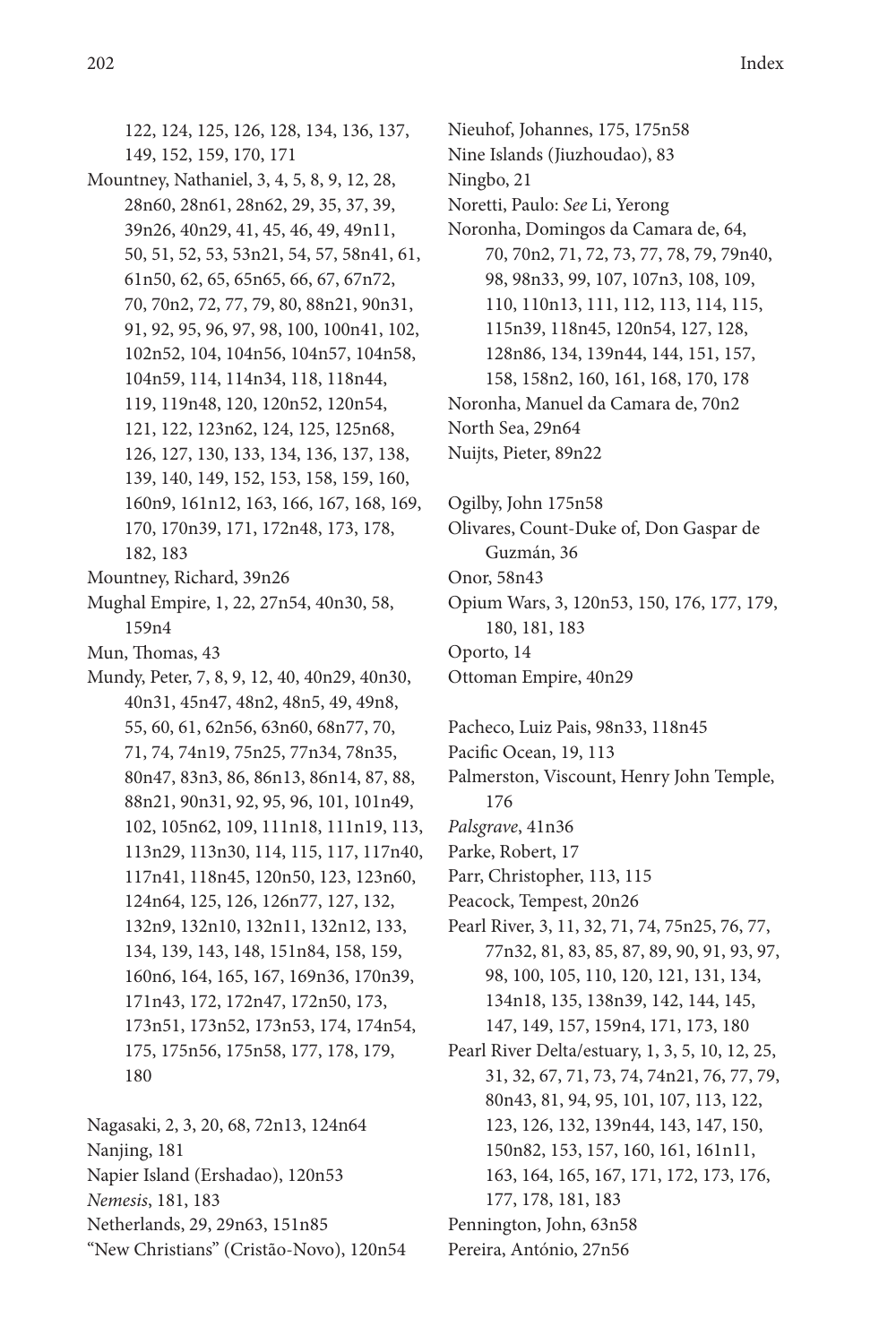Pereira, Galeote, 17n12, 133n13, 133n14 Pereira, Jose Pinto, 55, 55n33 Persian Gulf, 1, 15, 22, 23, 23n37, 38, 52 Peru, 2 Pescadores Islands (Penghu), 25, 25n46, 151, 152, 165 Philip II/I (Habsburg), 15, 152n87 Philip III/II (Habsburg), 26 Philip IV/III (Habsburg), 2n3, 13, 27, 27n57, 28, 28n62, 29, 31, 34, 36, 44, 46, 53, 53n25, 57, 63, 64, 64n62, 71, 79, 79n40, 98, 99, 99n37, 109, 111, 127, 153, 162 Philippines, 2, 11n30, 16, 19, 21n28, 24, 25, 44, 79, 123, 152n88 Pindar, Paul, 37n13, 45n47 Pires, Catherine, 70n2 Pires, Estevan, 98n33, 118n45 *Planter*, 38, 48, 48n5, 49n11, 50n13, 54n27, 55, 60, 60n47, 61, 62, 62n56, 63n58, 171 Polo, Marco, 15, 16, 172n47 Pope, Alexander, 182 Porter, Endymion, 35, 35n6, 36, 36n7, 36n8, 36n9, 37, 37n11 Portugal, 13, 14, 26, 27n56, 49, 50n14, 53, 58n43, 120n54 Portuguese/Lusitanians, 2, 3, 4, 5, 9, 10, 14, 16, 19, 20, 21, 22, 23, 25, 26, 27, 28, 29, 33, 34, 35, 36, 38, 42n39, 44, 46, 51, 52, 54, 55, 56, 57, 58, 63, 63n59, 63n60, 64, 65, 65n64, 65n65, 67, 67n74, 68n81, 70, 71n8, 72, 72n13, 76n29, 77n34, 78, 78n35, 78n36, 78n39, 80, 80n43, 80n44, 80n47, 81, 85, 86n13, 91, 92, 93n3, 94, 97, 98, 99, 100, 101, 103, 103n55, 105, 106, 107, 107n4, 108, 109, 109n9, 111, 113, 114, 115, 118, 118n45, 119, 119n48, 120, 120n50, 121, 122, 122n59, 123, 123n62, 124, 124n64, 124n67, 125, 126, 127, 128, 128n85, 129, 130, 131, 132n11, 135n29, 137, 138, 138n41, 139, 139n44, 140n47, 144, 144n57, 146, 149, 150, 151n85, 152, 152n86, 152n88, 153, 154, 154n90, 155, 157, 158, 159, 160, 161, 161n11,

161n12, 162, 163, 164, 164n20, 166, 168, 170, 172, 173, 178, 179, 182, 183 Procurador of Macao, 72, 72n11, 79, 79n41, 157, 178 Proenca, Matheu Ferreira de, 98n33, 118n45 Protestant, 2, 19, 23, 24, 30, 67, 78, 152, 153 Purchas, Samuel, 2, 3n5, 16n11, 18, 18n16, 41n36, 120n53, 132n9, 173 Putmans, Hans, 88n12, 130n3, 158n2 Qing (Manchu), 12, 13, 130, 146, 147, 150, 154n91, 157, 166, 167, 175, 176, 180, 181, 182 Qishan, 181 Quanzhou, 20, 21n28, 25n46, 80n47 Rada, Martin de, 132n10 Ramos, Manuel, 30n66, 31, 32, 33 Rastell, Thomas, 27n56 Rawlinson, Thomas, 7 "Red barbarians" (*hongyi*, *hongmao*), 11, 26n49, 30, 77, 116, 117n40, 128, 131, 135, 137, 138, 144, 150, 151, 152, 153, 155, 160n10, 163, 165, 176, 182 Red Sea, 22 Reformation, 2 Reijersen, Cornelis, 25 Reimão, Paulo, 27n56, 54, 54n28 Ricci, Matteo, 17, 159, 174, 175n58, 179 Rich, Robert, Earl of Warwick, 37n14 Richardson, Mr., 48n4 Richelieu, Cardinal, 29n63 Ripon, Elie 175n57 Riquel, Fernando, 152n87 Robinson, Benjamin, 28n61 Robinson, Thomas, 3, 4, 5, 9, 12, 39, 40, 49, 53, 56, 60, 61, 62, 70, 71, 74, 75, 76, 76n28, 76n31, 77, 77n34, 81, 85, 89, 90, 91, 93, 93n1, 93n2, 94, 95, 96, 97, 99n38, 100, 100n41, 100n44, 102, 102n52, 114, 118n44, 119, 120, 121, 122, 124, 124n67, 125, 126, 128, 134, 136, 137, 149, 152, 158, 159, 170, 171, 179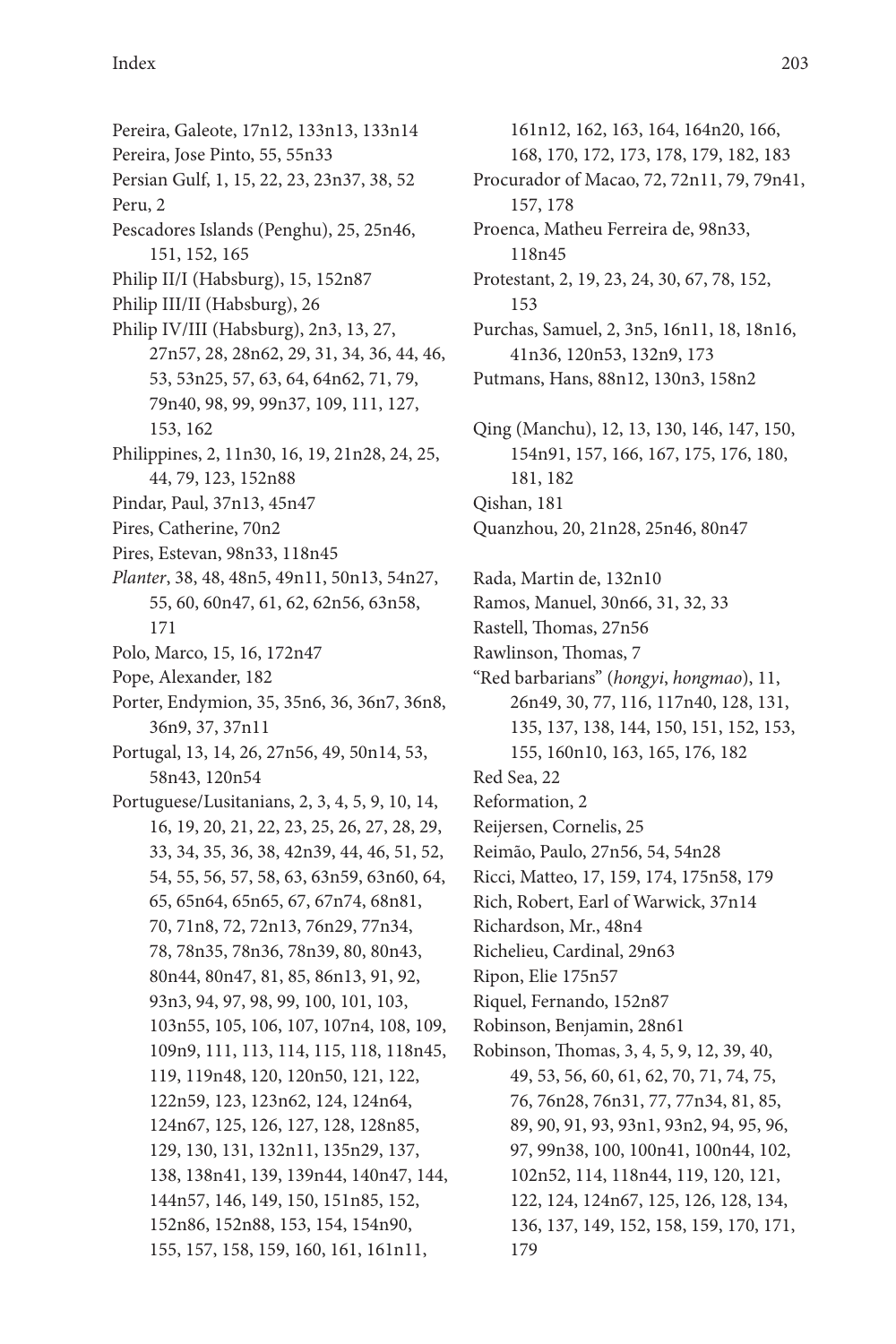Roboredo, Bartholomeo de, 67n76, 68n77, 78, 78n38, 109, 110, 110n14, 111, 112, 113 Roe, Thomas, 22 *Roebuck*, 36 Roman Catholic, 2, 152, 155, 179 Rome, 3, 17 Romero, Alonso Garcia, 79n42 *Royal James*, 23, 23n37, 38n19 Russia, 149 Safavid Persia, 22, 25, 27n54, 61 Saint John Island, 165 *Samaritan*, 36 Sande, Francisco de, 152n87 *Santa Maria*, 15 *Sao Joao de Deus*, 53n25 Saris, John, 18n14, 20, 21, 41 Scottish, 42n39, 165 Scottish East India Company, 42, 42n39 Scottish Prayer Book, 13 Scurvy, 4 Sebastian I (Avis), 15 Selden, John, 16n11 Semedo, Alvaro, 175n58 Senado da Camara (of Goa), 53n25 Senado da Camara (of Macao), 12, 71, 78, 79n40, 99, 107, 107n3, 108, 109, 111, 112, 112n26, 113, 115, 118, 128, 157 Seville, 17n12 Shah Abbas, 22, 25 Shakespeare, William, 12, 182 Shenzhen, 95, 95n12, 173 Sherburne, Edward, 43n40 Ship Money, 35, 36 Shunzhi emperor, 167n29 Siamese, 135n29 Silva, Pero da, 32, 33, 49, 51, 53, 54, 55, 55n33, 57, 63, 63n59, 64, 64n62, 65, 67, 68n80, 70n2, 71, 79n40, 98, 128n86, 158, 158n2, 160, 161, 162, 166, 168, 170 Silveira Aranha, Antonio da 98n33, 118, 118n45, 128n86 Singapore, 67, 68n78 Smart, John, 127

Sötern, Philipp Christoph von, 29n63 Sousa, Leonel de, 135n29 South China Sea, 68, 127 Spain, 2, 13, 15, 26, 28, 29, 34, 36, 36n7, 36n8, 40n29, 113n29, 127 Spanish, 2, 3, 11, 16, 19, 20, 21, 23, 25, 27n57, 42n39, 44, 67n76, 78, 78n38, 79, 79n42, 80n43, 109, 110, 111, 113, 118, 122, 124, 126, 128, 139n44, 151, 152n87, 152n88, 154n90, 155, 162, 164n20, 165, 169n36 Spanish Netherlands, 2n3, 29 Spice Islands, 19, 23, 24, 39, 57 *Star*, 38n19 Staunton, George, 179 Staunton, Thomas, 179 Sumatra, 39, 57, 65, 66, 66n69, 67, 67n72, 127 *Sun*, 1, 4, 48, 48n2, 49, 49n11, 50n13, 53, 54n27, 60, 61, 62, 67, 67n76, 68, 70, 77, 78n38, 81, 89, 95, 98, 101, 102n52, 106, 109, 113, 115, 125, 126, 127, 127n78, 128, 130, 139, 158, 169, 169n38, 170, 171, 177, 178, 180 Surat, 6, 20n23, 22, 23, 27, 27n54, 27n56, 28, 28n60, 30, 30n65, 31, 32, 34, 35, 38, 40, 40n29, 40n30, 40n31, 41, 42, 45n47, 49, 49n11, 52, 52n20, 54n30, 55, 57, 58, 58n44, 63, 65n63, 164, 168, 172, 178n6 *Swallow*, 38, 38n16 Swally (off Surat), 30n65 *Swan*, 40n31 Swanley, Richard, 4, 38, 45n47, 48, 49, 61, 67n76, 77, 81, 89, 95, 109, 111n18, 112n22, 113, 115, 125, 126, 144, 158, 169, 171, 171n44 *Swiftsure*, 63n58 Symonsen, Cornelius, 129 Taipa Island, 73, 77, 79, 80, 83 Taiwan (Formosa), 3n6, 10, 11n30, 21n28, 25, 25n46, 26, 26n48, 46, 68, 68n81, 79n42, 88n12, 145, 147, 149n79, 151,

151n84, 152, 158n2, 165, 167, 168n35,

175n57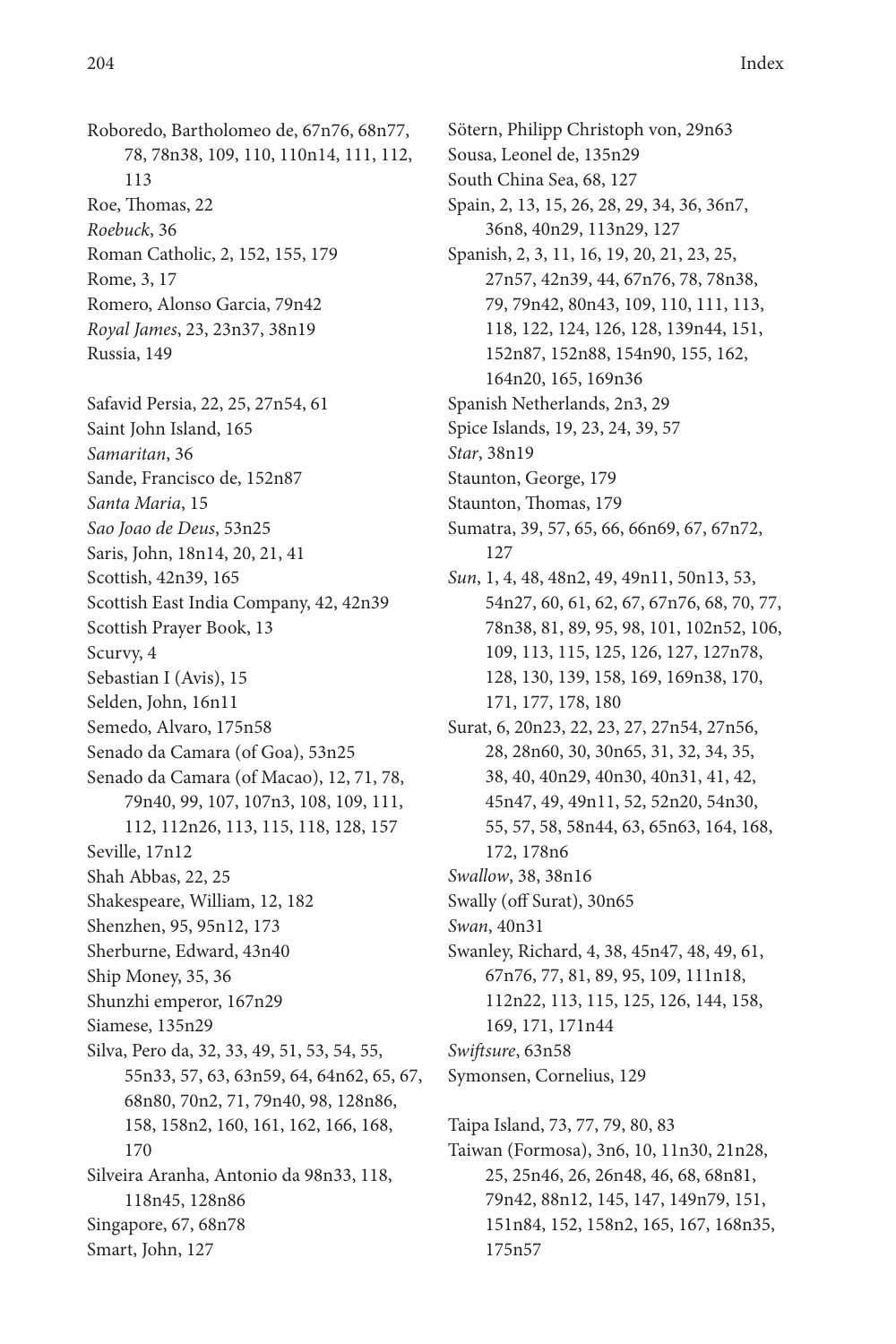Taj Mahal, 40n30 Tea, 86, 86n12 Telles de Meneses, Francisco, 53n22 Temple, Richard Carnac, 7, 8, 9, 10, 172n47, 173n53, 174n54, 175 Thirty Years' War, 13, 26, 29, 29n63, 44, 152 Thompson, Maurice, 37n12 Tiger Island, 75, 86n14, 97, 100, 101, 102, 103, 105, 105n62, 106, 111n19, 124 Timor, 32 Treaty of Defence (1619), 24, 25

*Unicorn*, 38, 38n17, 73n14, 74n21 United Provinces of Netherlands, 2n3, 29, 44 *Utrecht*, 54n27

Van Dam, Peter, 61 Van Diemen, Anthony, 129 Vernworthy, Anthony, 40, 40n32, 53, 61 Victoria, Queen, 179, 181 Vijayanagar, 58, 60n46, 61n49 Vira Bhadra, nayak of Ikkeri, 57, 58, 60, 60n46, 60n47, 61, 63n59, 64 VOC: *See* Dutch East India Company

Wang, Bo, 135n29 Wangtong: *See* Hengdang Islands Wanli emperor, 19, 21, 146n63 Webb, Charles, 91, 93, 95, 96, 102, 102n52, 104, 118n44 Weddell, Elizabeth, 1 Weddell, Frances, 1, 3 Weddell, Jeremy, 1 Weddell, John, 1, 3, 4, 5, 6, 8, 9, 10, 11, 12, 13, 22, 23, 23n37, 25, 27n56, 28, 28n62, 29, 34, 35, 35n3, 37, 38, 38n19, 40n29, 41, 41n34, 45, 45n47, 45n50, 46, 48, 48n1, 48n2, 49, 49n6, 49n11, 50, 51, 52, 53, 53n21, 54, 54n30, 55, 55n32, 55n34, 56, 57, 61, 61n50, 62, 62n56, 63, 63n58, 63n59, 65, 66, 67, 68n80, 70, 71, 74, 75n23, 77, 78, 79, 80, 80n47, 81, 83, 84, 84n9, 85, 87, 88, 88n20, 88n21, 89, 90, 91, 92, 94, 95, 96, 96n16, 97, 97n29,

98, 99, 99n38, 100, 101, 101n49, 102, 103, 104, 105, 106, 107, 108, 109, 110, 111, 111n18, 112, 112n22, 113, 114, 115, 115n39, 117, 117n43, 118, 119n48, 120n50, 121, 122, 124, 125, 126, 127, 128, 130, 132n11, 133, 134, 135, 139, 143, 144, 145, 145n60, 147, 148, 149, 150, 154, 155, 158, 159, 160, 163, 165, 166, 166n24, 167, 168, 170, 170n39, 171, 171n42, 172, 172n48, 173, 176, 177, 178, 179, 181, 182, 183 Weiyuan Island, 75n22, 84n8 West Indies, 27n57 Westminster, 24 Whitehall, 35, 43, 176 Wickham, Richard, 20n26 Willes, Richard, 17n12, 133n13, 133n14 Wills, Matthew, 29, 30, 30n65, 31 Windebank, Francis, 35, 43n41, 45 Windsor, Treaty of, 14 Woollman, Thomas, 95, 113 Wye, George, 61 Wylde, Richard, 40

Xiamen, 20, 130n3, 147 Xiangshan (Casa Branca), 133, 137, 139 Xu, Guangqi, 160n6

Yang, Yuan, 138n39 Ye, Gui, 138n39 Yellow/Dengue fever, 4

Zeeland, 37 Zeelandia, 10, 25, 68, 145, 151 Zhang, Jingxin, 12, 131, 136, 136n31, 137, 137n35, 138, 138n38, 138n39, 141, 145, 145n60, 146n62, 147, 151n85, 153, 154, 161n11 Zhang, Qi, 136n32 Zhang, Xianzhong, 13 Zhangzhou, 80n47 Zhaoqing, 135n28 Zhejiang, 21, 25, 26, 143n54 Zheng, Chenggong, 135n26, 147n72 Zheng, He, 2